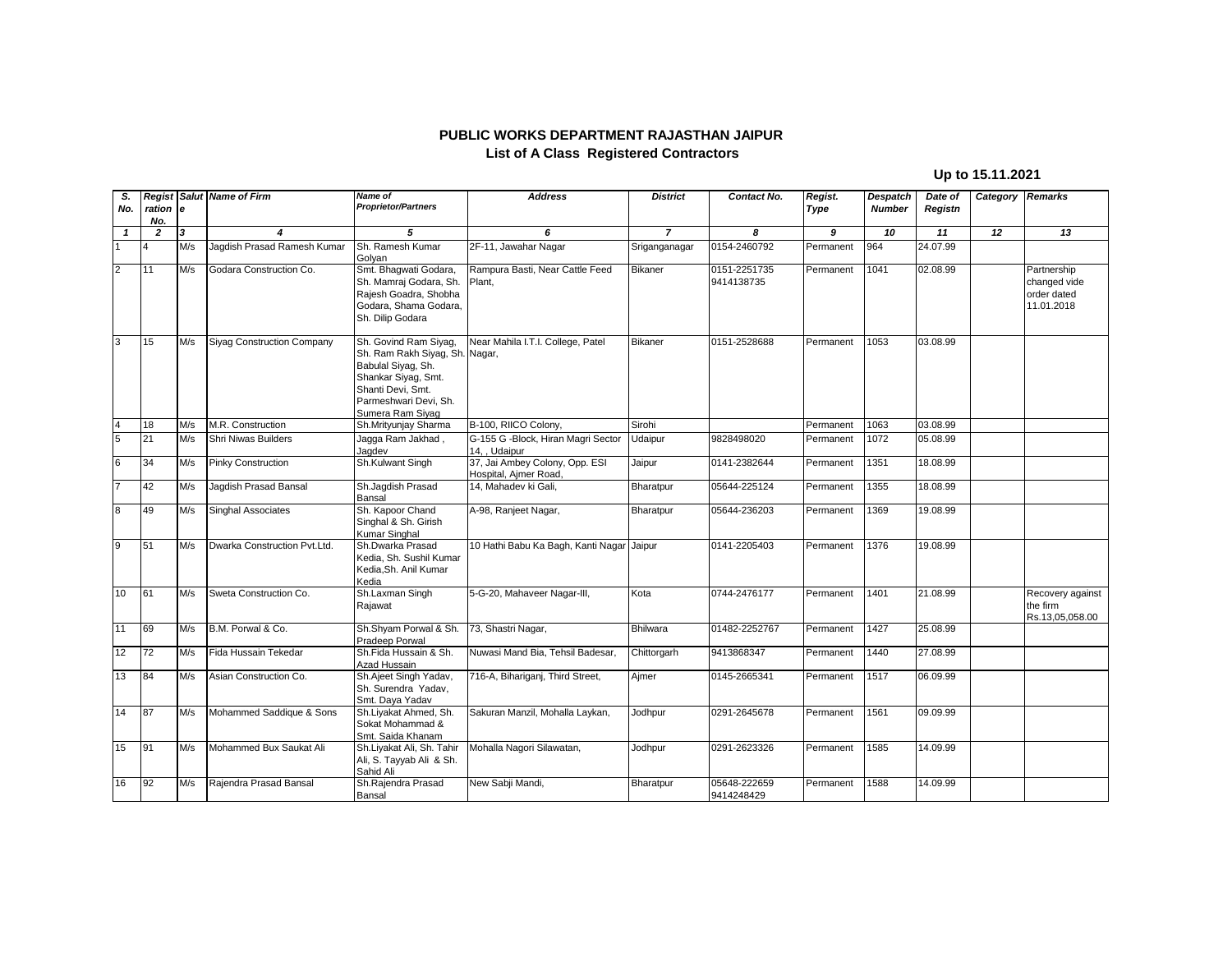| S.<br>No.    | ration e<br>No. |                         | <b>Regist Salut Name of Firm</b> | Name of<br><b>Proprietor/Partners</b>                          | <b>Address</b>                            | <b>District</b> | Contact No.                | Regist.<br><b>Type</b> | Despatch<br><b>Number</b> | Date of<br>Registn | Category | <b>Remarks</b>                                                                                                                                                                                                                              |
|--------------|-----------------|-------------------------|----------------------------------|----------------------------------------------------------------|-------------------------------------------|-----------------|----------------------------|------------------------|---------------------------|--------------------|----------|---------------------------------------------------------------------------------------------------------------------------------------------------------------------------------------------------------------------------------------------|
| $\mathbf{1}$ | $\overline{2}$  | $\overline{\mathbf{3}}$ | $\boldsymbol{4}$                 | 5                                                              | 6                                         | $\overline{7}$  | 8                          | 9                      | 10                        | 11                 | 12       | 13                                                                                                                                                                                                                                          |
| 17           | 114             | M/s                     | United Construction Co.          | Sh. Jaqdish Chand, Sh.<br>Mukesh Kumar, Sh.<br>Rakesh Kumar    | Old STC Gate, Near Ganesh Nagar<br>Colony | Karauli         | 07464-222523<br>9414272208 | Permanent              | 1720                      | 01.10.99           |          |                                                                                                                                                                                                                                             |
| 18           | 116             | Shri                    | Tikam Chand Jain                 | Sh.Tikam Chand Jain                                            | Sethi Market, Station Road,               | Jaipur          | 1424-220365                | Permanent              | 1725                      | 01.10.99           |          |                                                                                                                                                                                                                                             |
| 19           | 117             | M/s                     | Verma Construction Co.           | Sh. Mahaveer Prasad.<br>Sh. Manish Kumar & Sh.<br>Suryaprakash | Near Animal Hospital,                     | Hanumangarh     | 01499-220097               | Permanent              | 1732                      | 01.10.99           |          |                                                                                                                                                                                                                                             |
| 20           | 119             | M/s                     | Khinchi Construction Co.         | Sh. Mohan Lal Khinch &<br>sh. Sita Ram Khinch                  | Outside Chaar Darwaja, Mandi<br>Khatikan, | Jaipur          | 0141-2667481               | Permanent              | 1734                      | 04.10.99           |          | Recovery pending<br>against the firm<br>amounting to Rs.<br>1,25,758/-                                                                                                                                                                      |
| 21           | 121             | M/s                     | M.F.K. Enterprises               | Sh. Mohammad Farooq<br>POA Sh. Mohd. Arif                      | 236-A, Jalupura,                          | Jaipur          | 0141-2378579               | Permanent              | 1746                      | 05.10.99           |          |                                                                                                                                                                                                                                             |
| 22           | 122             | M/s                     | S.R. Builders                    | Sh. Satyanarayan                                               | 1-E-8, Jawahar Nagar,                     | Sriganganagar   |                            | Permanent              | 1759                      | 08.10.1999         |          | Revoked Vide D:-<br>1032 Dated:-16-<br>11-2016                                                                                                                                                                                              |
| 23           | 126             | M/s                     | S.M.S. Construction              | Sh. Rani Dan Singh &<br>Sh. Shaitan Singh                      | Mainpura Mohalla, Gandhi Chowk,           | Jaisalmer       | 02992-252476               | Permanent              | 1837                      | 16.10.99           |          |                                                                                                                                                                                                                                             |
| 24           | 136             | M/s                     | Qureshi Construction Co.         | Sh.Abdul Zabbar                                                | Near Balika School, Tara Nagar,           | Churu           | 01562-240136               | Permanent              | 1867                      | 16.10.99           |          |                                                                                                                                                                                                                                             |
| 25           | 138             | M/s                     | Jeevan Das & Co.                 | Sh.Jeevan Dass &<br>Kashmeri Lal                               | 115, Shopping Centre,                     | Kota            | 0744-2430865               | Permanent              | 1869                      | 16.10.99           |          |                                                                                                                                                                                                                                             |
| 26           | 166             | Shri                    | Dinesh Chand Singhal             | Sh. Dinesh Chand<br>Singhal                                    | Malakpara                                 | <b>Dholpur</b>  | 220043                     | Permanent              | 1923                      | 23.10.99           |          |                                                                                                                                                                                                                                             |
| 27           | 169             | Shri                    | <b>Babu Lal Goyal</b>            | Sh.Babu Lal Goyal                                              | Gram Post Khori, Via Shahpura,            | Jaipur          | 0141-22145                 | Permanent              | 1957                      | 26.10.99           |          |                                                                                                                                                                                                                                             |
| 28           | 182             | M/s                     | Goyal Construction Co.           | Sh.Gopal Lal Goyal                                             | 11, Agrasen Bazar, C-Scheme,              | Jaipur          | 0141-2382699               | Permanent              | 1968                      | 27.10.99           |          | Recovery pending<br>against the firm<br>amounting to<br>Rs.3,42,540 of NH<br>Dn.Jaipur &<br>EE/Distt.II,Jaipur<br>Rs.7939/- . Any<br>payment to the<br>firm be made only<br>after obtaining No<br>Dues from above<br>mentioned<br>divisions |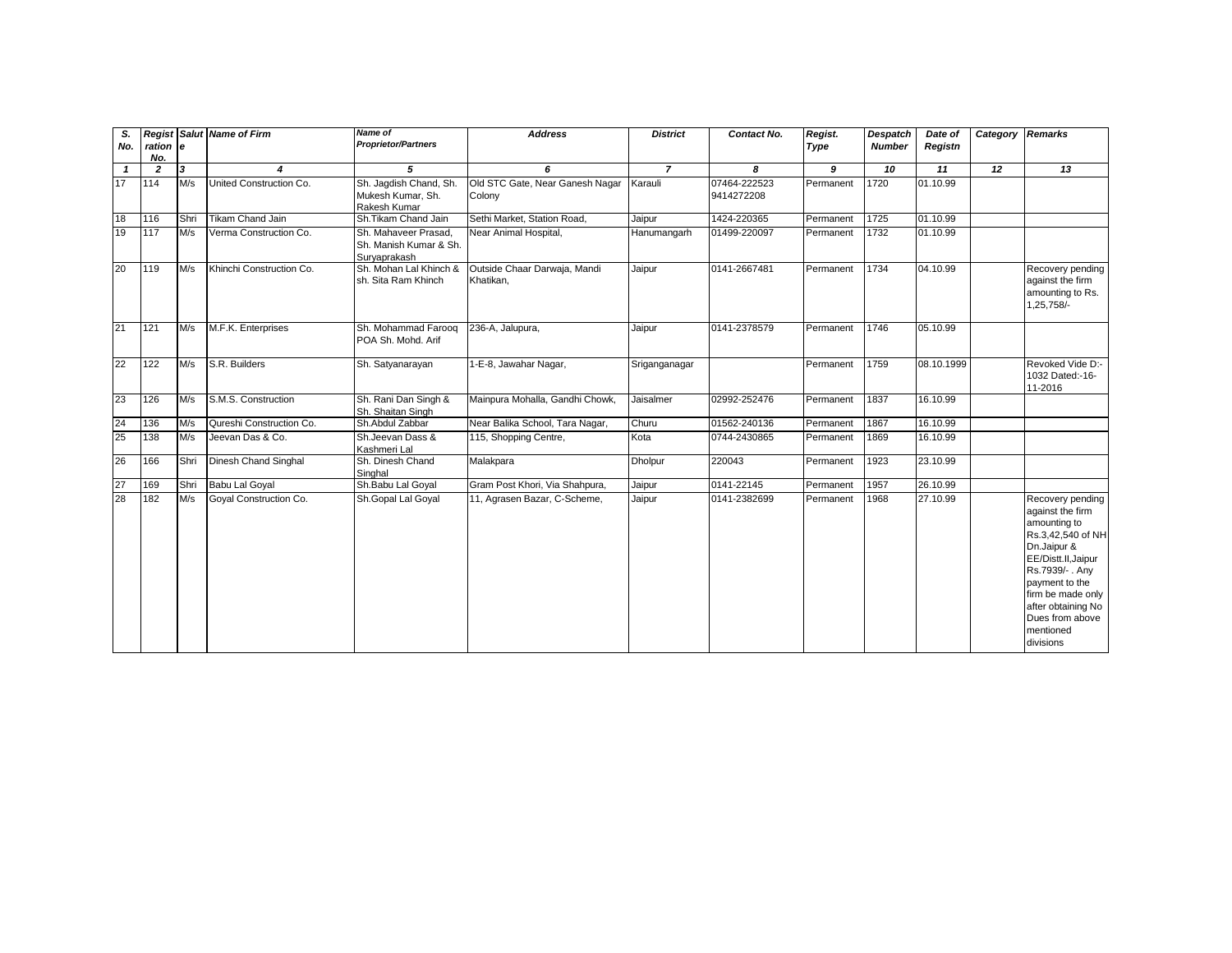| S.<br>No.    | Regist<br>ration e<br>No. |     | <b>Salut Name of Firm</b>            | Name of<br><b>Proprietor/Partners</b>                                              | <b>Address</b>                                                | <b>District</b> | Contact No.                | Regist.<br>Type | <b>Despatch</b><br><b>Number</b> | Date of<br>Registn | Category Remarks |                                                                                                                                                                                                                                                                |
|--------------|---------------------------|-----|--------------------------------------|------------------------------------------------------------------------------------|---------------------------------------------------------------|-----------------|----------------------------|-----------------|----------------------------------|--------------------|------------------|----------------------------------------------------------------------------------------------------------------------------------------------------------------------------------------------------------------------------------------------------------------|
| $\mathbf{1}$ | $\overline{2}$            | 3   | $\boldsymbol{A}$                     | 5                                                                                  | 6                                                             | $\overline{7}$  | 8                          | 9               | 10                               | 11                 | 12               | 13                                                                                                                                                                                                                                                             |
| 29           | 191                       | M/s | Girdhari Lal Gupta                   | Sh.G.L.Gupta                                                                       | Plot No.46, Venkateshwar Colony,<br>Gupta Bhawan, Sodala,     | Jaipur          | 0141-2211571               | Permanent       | 1991                             | 02.11.99           |                  | Recovery pending<br>against the firm<br>amounting to<br>Rs.4,38,438.00 of<br>EE, Distt.Dn.II<br>Jaipur &<br>EE/Distt.I, Jaipur<br>Rs.3,24,775/-. Any<br>payment to the<br>firm be made only<br>after obtaining No<br>Dues from above<br>mentioned<br>divisions |
| 30           | 192                       | M/s | <b>Dinesh Constructions</b>          | Sh. Dinesh Agarwa1                                                                 | C-3/246, Chitrakoot Scheme                                    | Jaipur          | 0141-2440127<br>9829013891 | Permanent       | 2000                             | 03.11.99           |                  |                                                                                                                                                                                                                                                                |
| 31           | 215                       | M/s | S.K. Fabricators                     | Sh. Amar Jeet Singh                                                                | 8-B-5, Jawahar Nagar,                                         | Sriganganagar   |                            | Permanent       | 1297                             | 30.12.99           |                  |                                                                                                                                                                                                                                                                |
| 32           | 217                       | M/s | Sarvashakti Contractor               | Sh.Rameshwar Lal<br>Sharma & Sh. Bansi Lal                                         | Railway Station, Kuchaman City,                               | Nagaur          | 01586-246074<br>9414350163 | Permanent       | 1306                             | 31.12.99           |                  |                                                                                                                                                                                                                                                                |
| 33           | 218                       | M/s | Janak Raj Gumber                     | Sh.Janak Raj Gumbar                                                                | Shanti Bhawan, Ward No.4,<br>Suratgarh,                       | Sriganganagar   | 01509-220141               | Permanent       | 2363                             | 15,01,2000         |                  |                                                                                                                                                                                                                                                                |
| 34           | 230                       | M/s | Illumudeen Contractors               | Md.Raffique<br>Md.<br>Ayub                                                         | Mohalla Byapariyan Near Jama<br>Maiid                         | <b>Bikaner</b>  | 0151-201686                | Permanent       | 297                              | 10.05.2000         |                  |                                                                                                                                                                                                                                                                |
| 35           | 233                       | M/s | Rastogi Nirman Co.                   | Sh. M.K.Rastogi, Sh. Atul<br>Rastogi & Smt.<br>Manorama Rastogi                    | 32, Dayanand Path, Janta Colony,                              | Jaipur          | 0141-2619565               | Permanent       | 362                              | 23.05.2000         |                  |                                                                                                                                                                                                                                                                |
| 36           | 236                       | M/s | Prem Construction Company            |                                                                                    | 231, Shanti Nagar, Gurjar Ki Thadi,                           | Jaipur          |                            | Permanent       |                                  |                    |                  | Debar revoked<br>vide order D:-628<br>Daed 23.08.2016                                                                                                                                                                                                          |
| 37           | 238                       | M/s | Rugha Ram Bhanwar Lal                | Sh. Roopa Ram, Sh.<br>Ram Dayal, Sh. Ram Lal Road,<br>& Sh. Rameshwar Lal          | A-11, Jawahar Nagar, Jaisalmer                                | <b>Bikaner</b>  | 0151-226072                | Permanent       | 565                              | 26.07.2000         |                  |                                                                                                                                                                                                                                                                |
| 38           | 240                       | M/s | H.P. Shukla Contractors &<br>Finvest | Sh. H.P.Sukhla                                                                     | Pvt. Ltd., Plot No.8, Jhalawar Road,                          | Kota            | 0744-2390944<br>9829036540 | Permanent       | 693                              | 31.08.2000         |                  |                                                                                                                                                                                                                                                                |
| 39           | 256                       | M/s | Jaipur Construction Co.<br>Jhunjhunu | Sh.Sanjeev Kumar, Sh.<br>Rajeev Choudhary, Sh.<br>Sumer Singh & Sh.<br>Manoi Kumar | C/o Sh.Sanjeev Kumar, 21, Suraj<br>Nagar (East), Civil Lines, | Jaipur          | 0141-2382039               | Permanent       | 130                              | 08.02.01           |                  |                                                                                                                                                                                                                                                                |
| 40           | 262                       | M/s | Pandey Construction Company          | Sh. Chandra Prakash<br>Pandey                                                      | 1-N-24, R.C. Vyas Colony, Behind<br>Water Tank,               | <b>Bhilwara</b> | 9001879847                 | Permanent       | 460                              | 31.03.2001         |                  | Debar Revoked<br>vide order No.<br>1763 Dated<br>22.03.2018                                                                                                                                                                                                    |
| 41           | 286                       | M/s | Krishna Contractor                   | Sh.Ravindra Tyagi                                                                  | C-119, Lohia Nagar,                                           | Ghaziabad       | 0120-4754865               | Permanent       | 1251                             | 18.10.01           |                  |                                                                                                                                                                                                                                                                |
| 42           | 292                       | M/s | Geetanjali Constn.Co.,               | Sh. Rajendra Jain                                                                  | 36 Shoping Centre,                                            | Kota.           | 0744-2362632               | Permanent       | 1439                             | 27.12.01           |                  |                                                                                                                                                                                                                                                                |
| 43           | 309                       | M/s | A.J.Builders,                        | Sh.<br>Sh.Alluadin.<br>Murad Khan & Sh.<br>Ammen Khan                              | 18 Khandela House, Behind Amber<br>Tower, SC Road,            | Jaipur          | 0141-2368350               | Permanent       | 1119                             | 14.10.03           |                  |                                                                                                                                                                                                                                                                |
| 44           | 370                       | M/s | Vee Kay Constructions                | Sh. Vijay Kumar Sharma                                                             | P-80, Sanjay Nagarm                                           | Ghaziabad       | 0120-2786584               | Permanent       | 1036                             | 16.10.07           |                  |                                                                                                                                                                                                                                                                |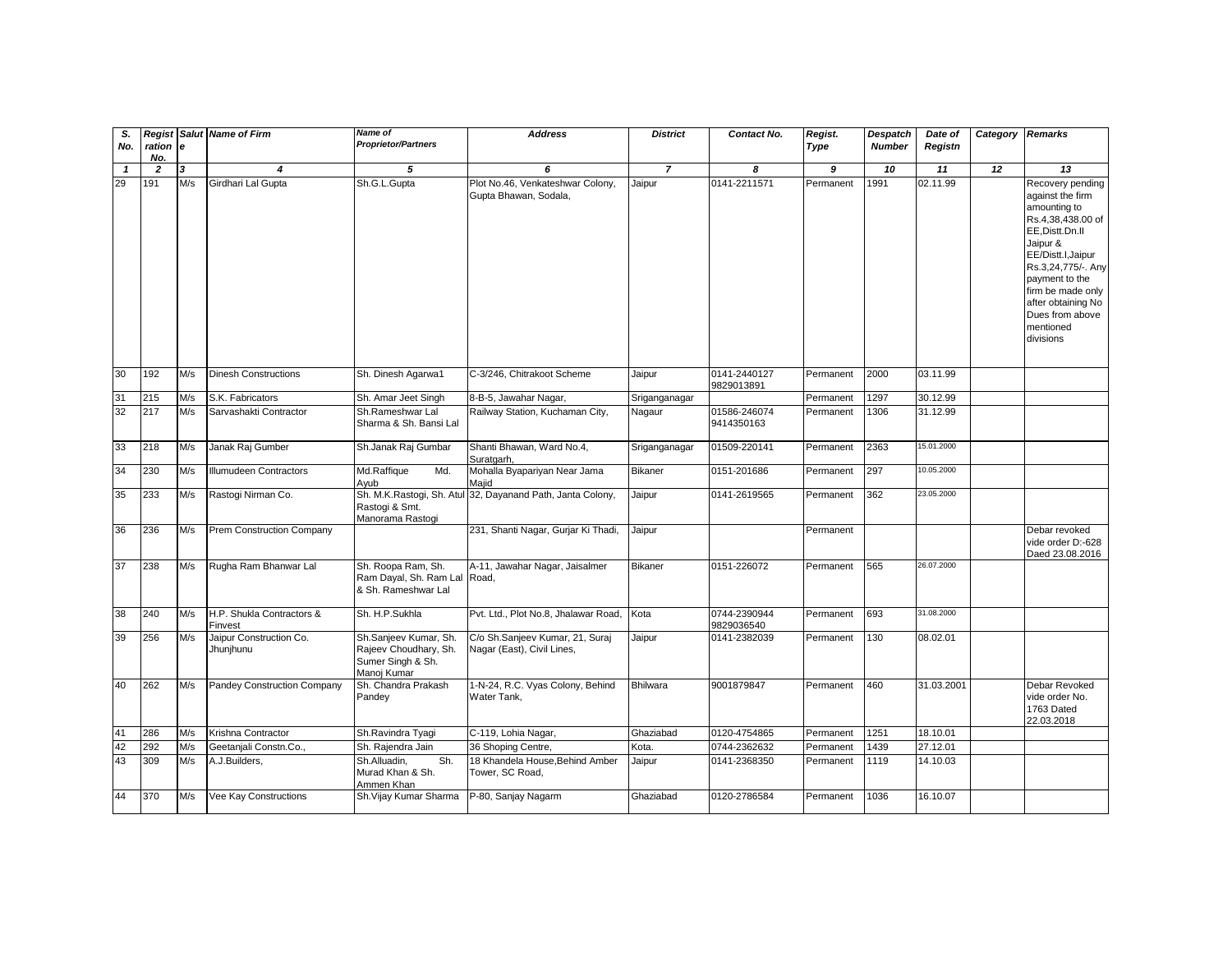| S.<br>No.    | ration e<br>No. |                         | <b>Regist Salut Name of Firm</b>       | Name of<br><b>Proprietor/Partners</b>                                                                                                                            | <b>Address</b>                                                            | <b>District</b> | Contact No.                 | Regist.<br>Type | <b>Despatch</b><br><b>Number</b> | Date of<br>Registn | Category Remarks |                                                        |
|--------------|-----------------|-------------------------|----------------------------------------|------------------------------------------------------------------------------------------------------------------------------------------------------------------|---------------------------------------------------------------------------|-----------------|-----------------------------|-----------------|----------------------------------|--------------------|------------------|--------------------------------------------------------|
| $\mathbf{1}$ | $\overline{2}$  | $\overline{\mathbf{3}}$ | 4                                      | 5                                                                                                                                                                | 6                                                                         | $\overline{z}$  | 8                           | $\overline{g}$  | 10                               | 11                 | $\overline{12}$  | $\overline{13}$                                        |
| 45           | 371             | M/s                     | Ghosi Constn.Co                        |                                                                                                                                                                  | Sh.Suresh Chand Ghoshi Ward No. 3 Shantio Hotel, Opp.<br>Railway Station, | Dausa           | 01427-221430                | Permanent       | 265                              | 02.03.05           |                  |                                                        |
| 46           | 376             | Shri                    | Indra Jeet Singh Jaudan                | Indra Jeet Singh Jaudan                                                                                                                                          | Hanuman Nagar Extension, Lion,<br>466 A & 466 Near Sirsi Road, Jaipur     | Jaipur          | 9829581445                  | Permanent       | 224                              | 17.02.04           |                  |                                                        |
| 47           | 378             | M/s                     | Ramcharan Sharma 'Patya'               | Sh. Ramcharan Sharma.<br>Sh. Rajendra Kumar<br>Sharma                                                                                                            | Gram Patti Kishorepura, The. Lalsot                                       | Dausa           | 9414252114                  | Permanent       | 132                              | 09.05.2006         |                  | Debar revoked<br>vide order D:-625<br>Dated 23.08.2016 |
| 48           | 395             | M/s                     | Kayamkhani International<br>Constn.Co. | Sh.Wahid Ali Khan                                                                                                                                                | 4 Topkhana Link Road, Jalupura,                                           | Jaipur          | 0141-2368725<br>9414445242  | Permanent       | 261                              | 01.06.07           |                  |                                                        |
| 49           | 409             | M/s                     | Raj Construdtion Co.,                  | Sh.Mahesh Chand<br>Aimera                                                                                                                                        | Shri Bhawan, B-43, Talwandi,                                              | Kota            | 0744-2428885                | Permanent       | E                                | 09.12.05           |                  |                                                        |
| 50           | 441             | M/s                     | Vasu Dev Gupta Contractor              | Shri Vasu Dev Gupta                                                                                                                                              | Gomti Colony old truck union , Karauli Karauli                            |                 | 9414718218                  | Permanent       | 449                              | 24.03.09           |                  |                                                        |
| 51           | 445             | M/s                     | Satya Narain Choudhary,                | Sh.Satya Narain<br>Choudhary & POA Sh.<br>Ram Prasad Jat                                                                                                         | Santosh Nagar, Ghata Rani Road,<br>Jhajpur,                               | <b>Bhilwara</b> | 9414363819                  | Permanent       | 1174                             | 28.11.07           |                  |                                                        |
| 52           | 464             | M/s                     | Raj Builders,                          | Sh.Raj Kumar Budhania                                                                                                                                            | Budhania House, Ward No.24,<br>Chirawa.                                   | Jhunjhunu       | 9351536439                  | Permanent       | 1370                             | 11.01.08           |                  |                                                        |
| 53           | 467             | M/s                     | Mani Ram Constructions,                | Sh. Vimal Kumar Maan                                                                                                                                             | N-7/99 Kendriya Vihar, Sector No.6,<br>Vidhyadhar Naqar                   | Jaipur          | 9314872676                  | Permanent       | 1682                             | 19.03.07           |                  |                                                        |
| 54           | 488             | M/s                     | <b>Harroh Construction Agencies</b>    | Sh. K.G.Maheshwari &<br>POA Sh. Manoj Jakhotia                                                                                                                   | 24, Basant Vihar Speical                                                  | Kota            | 9414179696                  | Permanent       | 634                              | 03.08.07           |                  |                                                        |
| 55           | 490             | M/s                     | R.N. Meena                             | Sh.R.N. Meena                                                                                                                                                    | Rajnagar, Post Naya Nohra, Udyog<br>Nagar                                 | Kota            | 0744-2480466                | Permanent       | 1229                             | 16.01.12           |                  |                                                        |
| 56           | 493             | M/s                     | Ladhha Construction Co.,               | Sh.Divakar Laddha &<br>POA Sh. Ashok Laddha                                                                                                                      | 204 Ridhi Sidhi Nagar, Kunhadi,                                           | Kota            | 9414177549                  | Permanent       | 923                              | 29.09.07           |                  |                                                        |
| 57           | 509             | M/s                     | Kaler Construction Company,            | Sh.Harphool Singh Kaler                                                                                                                                          | C-110 Sector-I, Sanik Basti,                                              | Churu           | 9414402415                  | Permanent       | 519                              | 10.07.06           |                  |                                                        |
| 58           | 510             | M/s                     | Kasliwal Enterprises                   | Sh.Sunil Kasliwal                                                                                                                                                | 9/863, Ist Floor, Malivia Nagar                                           | Jaipur          | 0141-2722035                | Permanent       | 1600                             | 16.03.11           |                  |                                                        |
| 59           | 522             | M/s                     | Subhlaxmi Buildcon Pvt.Ltd.,           | Sh.Akash Jain                                                                                                                                                    | 169-O-Road, Bhopalpura,                                                   | Udaipur         | 0294-2418604                | Permanent       | 1182                             | 18.11.08           |                  |                                                        |
| 60           | 523             | M/s                     | Chandraveer & Manohar<br>Constn.Co.    | Sh.Than Singh Bhati                                                                                                                                              | Near 10 Dukan, Gandhi Colony,                                             | Jaisalmer       | 02992-255011                | Permanent       | 1383                             | 17.01.08           |                  |                                                        |
| 61           | 527             | M/s                     | Mitthu Lal Gurjar                      | Sh. Mitthu Lal Gurjar                                                                                                                                            | Shivpuri Block B, Gangapur City,                                          | Sawaimadhopur   | 9983667383                  | Permanent       | 1267                             | 14.12.2007         |                  | Debar Revoked<br>vide order No 106<br>Dated 23.04.2015 |
| 62           | 531             | M/s                     | K.B.Construction Company,              | Sh. Babu Lal Swami &<br>Sh. Kailash Yadav                                                                                                                        | NH-8 Near Post Office, Budhplaza,<br>Paota.                               | Jaipur          | 01421-244097                | Permanent       | 1287                             | 19.12.07           |                  |                                                        |
| 63           | 541             | M/s                     | Bhawani Construction.                  | Sh.Bhawani Singh Rao                                                                                                                                             | 115 Manoharpura, Bagdaon,                                                 | Udaipur         | 9414296811                  | Permanent       | 1655                             | 22.09.09           |                  |                                                        |
| 64           | 557             | Shri                    | Gopal Singh Chauhan                    | Sh.Gopal Singh Chauhar                                                                                                                                           | Post Jeet Ki Pur, Tehsil Nadauti                                          | Karauli         | 07463-213836<br>9414846876  | Permanent       | 209                              | 29.4.08            |                  |                                                        |
| 65           | 558             | M/s                     | Sarawagi Construction &<br>Suppliers   | Sh. Jai Prakash Bagr,<br>Sh. Gajanand Dadhich,<br>Sh. Jagdish Prasad<br>Dhaka, Sh. Sohan Das<br>Swami, Sh. Sugan Singh<br>Shekhawat, Sh. Ravindar<br>Kumar Patni | Old Janana Hospital, Naya bas,<br>Ward No.21, Sujangarh,                  | Churu           | 0141-2361133,<br>9414084965 | Permanent       | 1210                             | 01.01.2016         |                  |                                                        |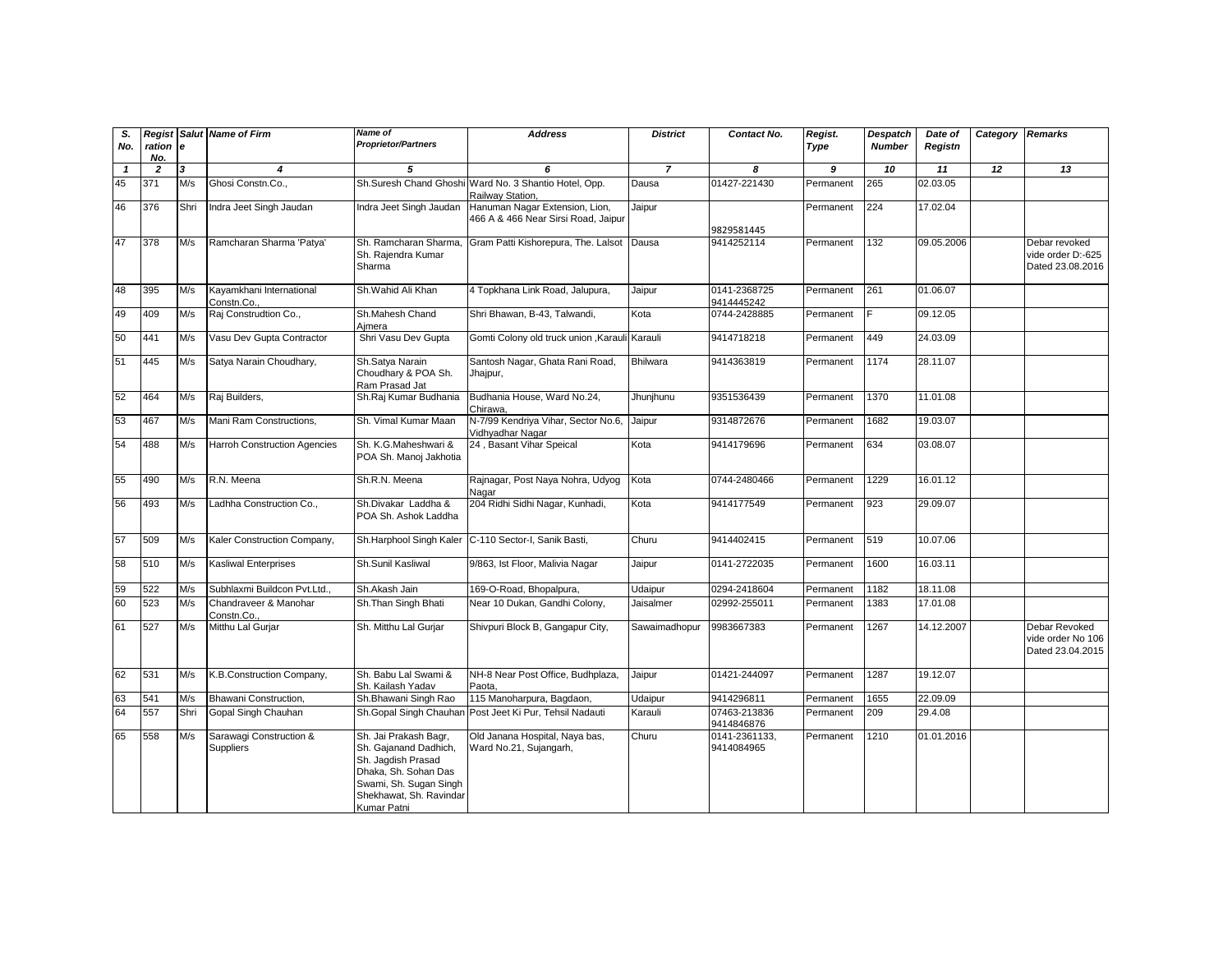| S.<br>No.    | ration<br>No.  | le   | <b>Regist Salut Name of Firm</b>           | <b>Name of</b><br><b>Proprietor/Partners</b>                                                                                                 | <b>Address</b>                                           | <b>District</b>    | Contact No.                | Regist.<br>Type | Despatch<br><b>Number</b> | Date of<br>Registn | Category | <b>Remarks</b>                                                            |
|--------------|----------------|------|--------------------------------------------|----------------------------------------------------------------------------------------------------------------------------------------------|----------------------------------------------------------|--------------------|----------------------------|-----------------|---------------------------|--------------------|----------|---------------------------------------------------------------------------|
| $\mathbf{1}$ | $\overline{2}$ | 3    | $\boldsymbol{4}$                           | 5                                                                                                                                            | 6                                                        | $\overline{7}$     | 8                          | 9               | 10                        | 11                 | 12       | 13                                                                        |
| 66           | 568            | M/s  | .Sanwat & Associates.                      | Mrs. Leena Sanwat                                                                                                                            | Flat No.105 Ridhi-Sidhi Apartment,<br>Ahinsa Circle,     | Jaipur             | 0141-2710779<br>9829320003 | Permanent       | 1153                      | 24.06.09           |          |                                                                           |
| 67           | 592            | Shri | Ram Swaroop Sharma,                        | Sh. Ram Swaroop<br>Sharma                                                                                                                    | Mitra Niwas, City Road, Kishangarh                       | Ajmer              | 9414012326                 | Permanent       | 357                       | 25.02.09           |          |                                                                           |
| 68           | 605            | M/s  | Shri Krishna Construction Co.,             | Shri Krishna Verma &<br>Sh. Harish Verma                                                                                                     | Punjabi Mohalla, Moti Mension,<br>Ward No.13,            | Hanumangarh<br>Tn. | 01552-230222<br>9414246850 | Permanent       | 935                       | 18.09.08           |          |                                                                           |
| 69           | 606            | Shri | Nirmal Kumar Jain.                         | Sh. Nirmal Kumar Jain                                                                                                                        | Jhanjhri Bhawan, Teni Mohalla,<br>Madanganj, Kishangarh, | Aimer              | 0145-243673                | Permanent       | 880                       | 04.09.08           |          |                                                                           |
| 70           | 608            | Shri | Mohan Lal Meena,                           | Sh Mohan Lal Meena                                                                                                                           | V&P Hindaun, Karauli Road, Udai<br>Mode.                 | Sawaimadhopur      | 8104155032                 | Permanent       | 1272                      | 17.12.08           |          |                                                                           |
| 71           | 610            | M/s  | Narayan Singh Devenda,                     | Sh.Bheru Lal Devanda.<br>Sh. Hazari Lal<br>Choudhary & Tej Pal<br>Devanda                                                                    | V&P Chakwada, Teh. Phagi,                                | Jaipur             | 9828577521                 | Permanent       | 839                       | 30.08.08           |          |                                                                           |
| 72           | 612            | M/s  | Arawali Construction,                      | Sh.Bharatpal Singh<br>Shekhawat                                                                                                              | 16 Shiv Vihar, Road No.5, VKI Area.                      | Jaipur             | 9414037024                 | Permanent       | 1708                      | 01.10.09           |          |                                                                           |
| 73           | 613            | M/s  | JP Construction,                           | Sh. Jai Prakash Gupta                                                                                                                        | V&P Bhangdoli, Teh. Thanagaji,                           | Alwar              | 9413304276                 | Permanent       | 1489                      | 21.08.09           |          |                                                                           |
| 74           | 615            | M/s  | Indra Singh Poosa Ram Tak,                 | Sh. Indra Singh                                                                                                                              | Jatabas, Nathsagar, Mahamandir,                          | Jodhpur            | 0291-2548183               | Permanent       | 1482                      | 21.08.09           |          |                                                                           |
| 75           | 617            | Shri | Dinesh Chand Goyal,                        | Sh.Dinesh Chand Goyal                                                                                                                        | Newada Colony, Kherli,                                   | Alwar              | 9414499818                 | Permanent       | 1248                      | 03.12.08           |          |                                                                           |
| 76           | 620            | M/s  | Jyoti Enterprises,                         | Sh.Narayan Dass Joshi                                                                                                                        | Nathoosar Gate, Nathania Ki Sarai.<br>Gokul Niwas.       | <b>Bikaner</b>     | 9928111354                 | Permanent       | 1184                      | 30.06.09           |          |                                                                           |
| 77           | 622            | M/s  | Sunil Goyal,                               | Sh. Sunil Goyal                                                                                                                              | Mela Ground, Deeg,                                       | Bharatpur          | 9414063390                 | Permanent       | 1039                      | 14.10.2005         |          | Debar Revoked vide<br><b>ACE Bharatpur's</b><br>order dated17-04-<br>2014 |
| 78           | 623            | M/s  | Karni Enterprises                          | Sh.Rajesh Singh Rathore 3/357 Malvia Nagar,                                                                                                  |                                                          | Jaipur             | 9414066699                 | Permanent       | 1556                      | 01.09.09           |          |                                                                           |
| 79           | 624            | M/s  | Daulat Ram Sharma                          | Shri Daulat Ram Sharma                                                                                                                       | 1/582, Kala Kaun , Housing Board<br>Alwar                | Alwar              | 9414367091                 | Permanent       | 2153                      | 20.01.10           |          | Debar revoked vide<br>order No. 627 Dated<br>17.09.2012                   |
| 80           | 625            | M/s  | <b>Bika Construction Company</b>           | Sh.Surendra Singh<br>Rathore, Sh. Satya Pal<br>Singh. Sh.Mahendra<br>Singh, Sh. Surendra Singh<br>Gaur, Sh. Prabhu Singh<br>& Sh. Agar Singh | Near Rly. Outer signal, Jaipur Road                      | Churu              | 9414083899                 | Permanent       | 302                       | 31.5.10            |          |                                                                           |
| 81           | 634            | M/s  | <b>Bhanwru Khan Costruction</b><br>Company | Sh. Bhanwru Khan, Sh.<br>Shamsher Khan, Sh.<br>Kalu Khan, Smt.<br>Rahisha, Sh. Arman<br>Khan, Sh. Shoyeb Khan                                | Ward No. 21, Opp. Agrasen Nagar<br>Court,                | Churu              | 9413360190                 | Permanent       | 1312                      | 29.12.07           |          |                                                                           |
| 82           | 635            | M/s  | Gupta Ji Construction                      | Sh.Vishnu Gupta                                                                                                                              | 264, Shastri Nagar, Dadabari                             | Kota               | 9413351155                 | Permanent       | 1783                      | 27.10.09           |          |                                                                           |
| 83           | 646            | M/s  | Kaushik Construction Company               | Sh.Chandra Bhan<br>Sharma                                                                                                                    | <b>Bhooda Gate</b>                                       | Bharatpur          | 9414706070                 | Permanent       | 2235                      | 5.02.10            |          |                                                                           |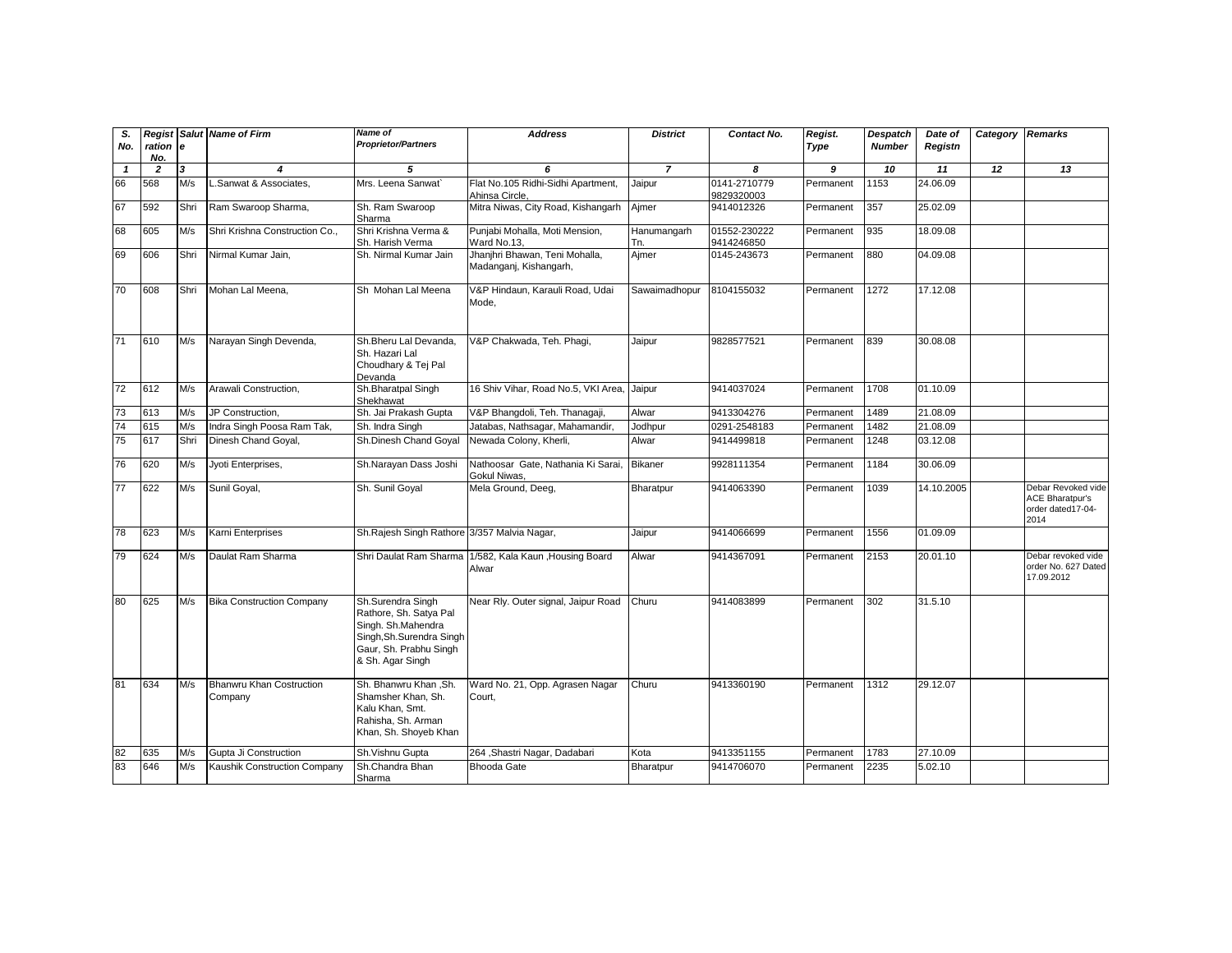| S.<br>No.          | ration                | l e      | <b>Regist Salut Name of Firm</b>      | Name of<br><b>Proprietor/Partners</b>                                                                                                              | <b>Address</b>                                                           | <b>District</b>                  | Contact No.                | Regist.<br>Type | Despatch<br><b>Number</b> | Date of<br>Registn | Category | <b>Remarks</b> |
|--------------------|-----------------------|----------|---------------------------------------|----------------------------------------------------------------------------------------------------------------------------------------------------|--------------------------------------------------------------------------|----------------------------------|----------------------------|-----------------|---------------------------|--------------------|----------|----------------|
|                    | No.                   |          |                                       |                                                                                                                                                    |                                                                          |                                  |                            |                 |                           |                    |          |                |
| $\mathbf{1}$<br>84 | $\overline{2}$<br>654 | 3<br>M/s | $\boldsymbol{4}$<br>Bansi Lal Vishnoi | 5<br>Sh. Bansi Lal Bishnoi.<br>Sh. Bhagwana Ram<br>Bishnoi, Sh. Manphoola<br>Ram Bishnoi, Sh. Ganga<br>Bishan Bishnoi& Sh.<br>Naveen Kumar Bishnoi | 6<br>Behind Bal Bharti School, Ward No.<br>36, Ganga Sahar Road, Bikaner | $\overline{7}$<br><b>Bikaner</b> | 8<br>9414440272            | 9<br>Permanent  | 10<br>812                 | 11<br>30.11.12     | 12       | 13             |
| 85                 | 662                   | Shri     | Firoj Khan                            | Sh.Yusuf Khan                                                                                                                                      | Station Road, Kanod, The.<br>Vallabahnagar                               | Udaipur                          | 9414156986                 | Permanent       | 1361                      | 28.07.09           |          |                |
| 86                 | 663                   | M/s      | Shri Sunil Kumar Nagauri,             | Sh. Sunil Kumar Nagauri                                                                                                                            | Rampole Bus Stand, Bhinder,                                              | Udaipur                          | 9414683247                 | Permanent       | 342                       | 24.02.09           |          |                |
| 87                 | 676                   | M/s      | Jagdish Contractor Company            | Sh. Jagdish Prasad, Sh.<br>Raj Kumar Tanwar, Sh.<br>Prabhu Tanwar & Sh.<br>Poonam Chand                                                            | Near Panchmukhi Hanuman Ji<br>Temple, Rani Bazar                         | <b>Bikaner</b>                   | 0151-525995<br>9414139395  | Permanent       | 804                       | 21.05.09           |          |                |
| 88                 | 679                   | M/s      | Nathu Khan Mohmmad Munshi<br>Khan.    | Sh. Nathu Khan                                                                                                                                     | In side Chapri Gate, Deedwana,                                           | Nagaur                           | 9983676854                 | Permanent       | 643                       | 24.04.09           |          |                |
| 89                 | 700                   | M/s      | <b>Bharmal Shiv Lal</b>               | Sh. Shiv Lal Saran & Sh.<br>Mahaveer Prasad Saran                                                                                                  | Bhairu Ji Ki Choki, Sarvodya Basti,<br>Pugal Road,                       | <b>Bikaner</b>                   | 9413388247                 | Permanent       | 1618                      | 21.03.11           |          |                |
| 90                 | 701                   | M/s      | Bansal Construction company,          | Sh.Subhash Bansal                                                                                                                                  | 2/7, Jawahar Nagar,                                                      | Bharatpur                        | 9929965571                 | Permanent       | 1274                      | 15.07.09           |          |                |
| 91                 | 702                   | M/s      | Yadav Febricators & Contractors,      | Sh.Ashok Yadav                                                                                                                                     | Plot No.10/4, Chitrakoot Colony,<br>Ajmer Road,                          | Jaipur                           | 9414055081                 | Permanent       | 941                       | 10.09.10           |          |                |
| 92                 | 703                   | M/s      | Naveen Kumar,                         | Sh. Naveen Kumar                                                                                                                                   | 24-A, Alkapuri                                                           | Alwar                            | 9414019441                 | Permanent       | 1294                      | 17.07.09           |          |                |
| 93                 | 712                   | M/s      | <b>B.R.Construction</b>               | Sh.Balraj Ojha, Sh.Satya<br>Narain, Sh. Kishan Dass<br>& Smt. Malti Devi                                                                           | Bhagat Singh Chowk, Ward No.24,<br>Suratgarh,                            | Sriganganagar                    | 0154-2223211               | Permanent       | 1627                      | 16.09.09           |          |                |
| 94                 | 720                   | M/s      | <b>Mahiram Contractor</b>             | Sh. Mahi Ram, Sh. Sahi<br>Ram, Sh. Bhanwar Lal,<br>Sh. Ranjeet Ram, Sh.<br>Ram Niwas, Sh. Sudesh                                                   | B-2, Jawahar Nagar, Gajner Road                                          | <b>Bikaner</b>                   | 0151-2212829               | Permanent       | 996                       | 27.09.10           |          |                |
| 95                 | 729                   | M/s      | Prakash Chand Jain                    | Sh.Prakash Chand Jain                                                                                                                              | P.No.895, Mangal Singh Nagar, B-<br>Narain Gate                          | Bharatpur                        | 05644-223886               | Permanent       | 2297                      | 16.02.10           |          |                |
| 96                 | 733                   | M/s      | Pawan Kumar Bansal Contractor         | Sh. Raj Kumar Bansal,<br>Sh.Sajjan Kumar Bansal,<br>Sh.Deepak Kumar,<br>Sh.Krishna Kumar Mittal<br>& Smt.Manju Bansal                              | 60 Mukharji Nagar,                                                       | Sriganganagar                    | 0154-2481691<br>9414281930 | Permanent       | 2339                      | 02.03.10           |          |                |
| 97                 | 756                   | M/s      | Ajay Construction                     | Sh.Ajay Gaur                                                                                                                                       | 6-C-Mahaveer Nagar-III                                                   | Kota                             | 9314183002                 | Permanent       | 547                       | 16.06.10           |          |                |
| 98                 | 760                   | M/s      | Vidhi Enterprises                     | Sh.Lokesh Jain & Smt.<br>Aruna Jain                                                                                                                | Plot No15, Sector-11, Hiran Magri                                        | Udaipur                          | 0294-2487963               | Permanent       | 823                       | 21.09.11           |          |                |
| 99                 | 764                   | M/s      | Jai Nirman                            | Sh. Ravi Kala                                                                                                                                      | 20, Sunder Vihar, tonk Road,<br>Durgapura                                | Jaipur                           | 0141-2551155<br>9414389405 | Permanent       | 1541                      | 27.08.09           |          |                |
| 100                | 772                   | M/s      | Harjinder Singh Barar Contr.          | Sh.Harjinder Singh<br>Barar, Sh. Rajendra<br>Singh & Sh. Gurindra<br>Singh                                                                         | 8 lst Block, Purani Abadi                                                | Sriganganagar                    | 9414318215                 | Permanent       | 752                       | 30.07.10           |          |                |
| 101                | 774                   | M/s      | R.K. Construction                     |                                                                                                                                                    | Sh. Ram Krishna Vishnoi B- 187, Sadul Ganj, Bikaner                      | <b>Bikaner</b>                   | 9351023729                 | Permanent       | 1197                      | 21.03.2013         |          |                |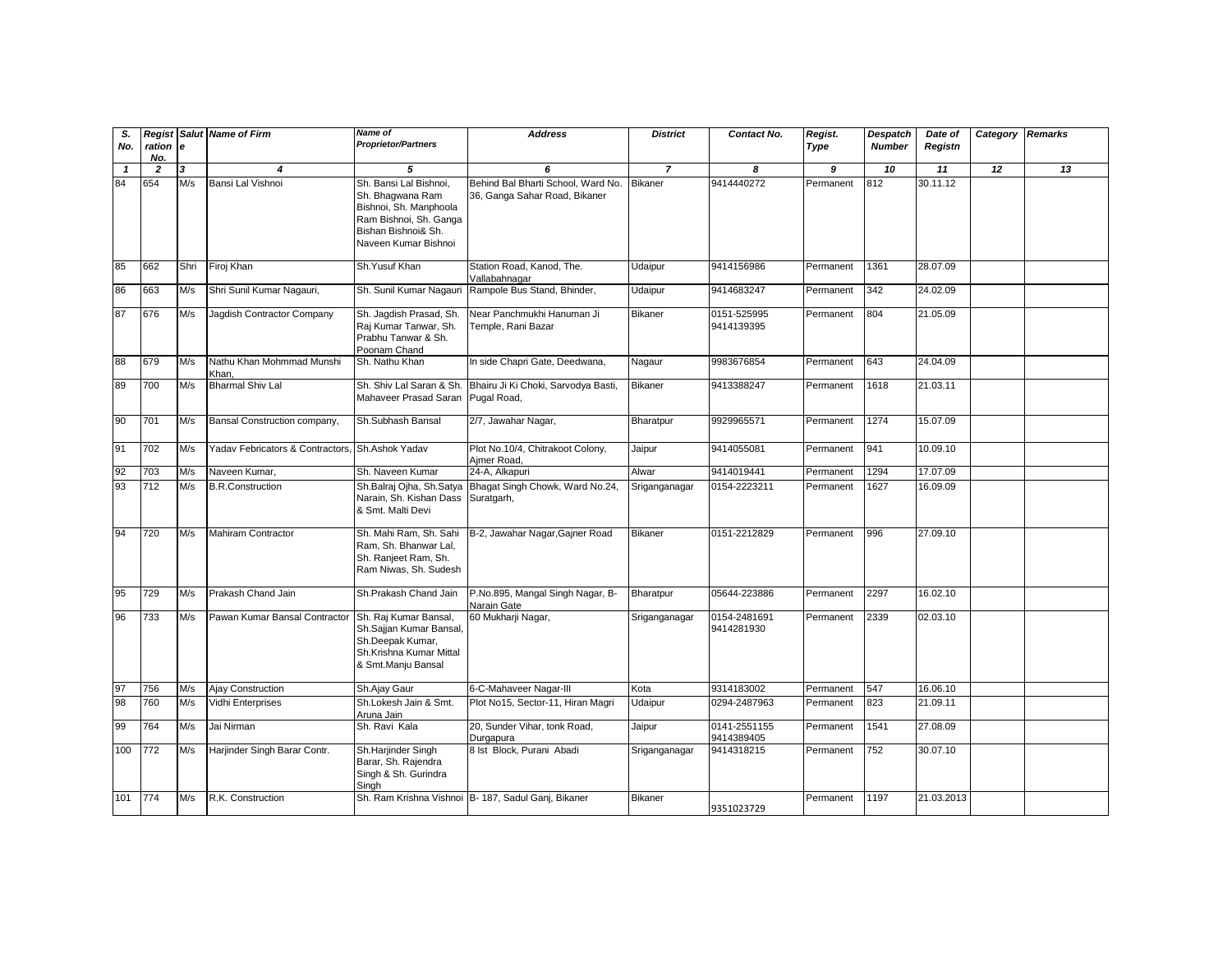| S.<br>No.    | ration<br>No.           | le   | <b>Regist Salut Name of Firm</b>        | Name of<br><b>Proprietor/Partners</b>                                                                                                                                                             | <b>Address</b>                                            | <b>District</b> | Contact No.                 | Regist.<br>Type | <b>Despatch</b><br><b>Number</b> | Date of<br>Registn | Category Remarks |                                                               |
|--------------|-------------------------|------|-----------------------------------------|---------------------------------------------------------------------------------------------------------------------------------------------------------------------------------------------------|-----------------------------------------------------------|-----------------|-----------------------------|-----------------|----------------------------------|--------------------|------------------|---------------------------------------------------------------|
| $\mathbf{1}$ | $\overline{\mathbf{z}}$ | 3    | $\boldsymbol{4}$                        | 5                                                                                                                                                                                                 | 6                                                         | $\overline{7}$  | 8                           | 9               | 10                               | 11                 | 12               | $\overline{13}$                                               |
| 102          | $\overline{775}$        | Shri | Surendra Mohan Tiwari                   | Sh.Surendra Mohan<br>Tiwari                                                                                                                                                                       | Ward No24, Basua Road, Tiwari<br>Mohalla                  | Dausa           | 9414207101                  | Permanent       | 942                              | 10.09.10           |                  | Debar revoked<br>vide order No.<br>1495 Dated<br>24.09.2019   |
| 103          | 777                     | M/s  | Mahendra Kumar & Sons Contn.<br>Company | Sh.Mahendra Kumar<br>Bhakar, Sh. Ummed<br>Singh Bhakar, Sh. Nepal<br>Singh Bhakar, Sh. Karni<br>Singh Bhakar, Sh. Hari<br>Singh, Sh. Anil Kumar<br>Ranwa, Smt. Narayani<br>Devi & Sh. Prem Bhakar | V&P Sirsali, Tehsil Churu                                 | Churu           | 1562-286296<br>9414835900   | Permanent       | 883                              | 26.08.10           |                  |                                                               |
| 104          | 779                     | M/s  | Shiv Charan Bairwa                      | Sh. Shiv Charan Bairwa                                                                                                                                                                            | Chakchainpura, Ward No. 02,<br>Sawaimadhopur              | Sawaimadhopur   | 9414030613                  | Permanent       | 60                               | 20.04.2016         |                  |                                                               |
| 106          | 783                     | Shri | Ashok Kumar Somani                      | Sh.Ashok Kumar Somani                                                                                                                                                                             | 15 Vivekanand Marg, Shastri Nagar                         | <b>Bhilwara</b> | 01482-251310                | Permanent       | 771                              | 03.08.10           |                  |                                                               |
| 107          | 788                     | M/s  | K.G.Construction Co.                    | Sh.Krishna Gopal<br>Sharma                                                                                                                                                                        | Malgodam Road, Narsing Colony,<br>Gangapurcity            | Sawaimadhopur   | 07463-230500-<br>9351795935 | Permanent       | 944                              | 13.09.10           |                  |                                                               |
| 108          | 793                     | Shri | Narendra Kumar Goyal                    | Sh. Narendra Kumar<br>Goyal                                                                                                                                                                       | Plot No.218, Keshavpura, Sector-7,<br>Near Sabji Mandi    | Kota            | 9413352108                  | Permanent       | 1275                             | 03.12.10           |                  |                                                               |
| 109          | 802                     | Shri | Mohan Lal Bairva                        | Sh.Mohan Lal Bairwa                                                                                                                                                                               | Village Mehgeon, Pakka Bandha                             | Tonk            | 9413964670                  | Permanent       | 1075                             | 18.10.10           |                  |                                                               |
| 110          | 806                     | M/s  | Suresh Kumar Yadav                      | Sh.Suresh Kumar Yaday                                                                                                                                                                             | Khertahl Ward No.3, Mohalla<br>Ahiranwada, The.Kishangarh | Alwar           | 0144-223059                 | Permanent       | 644                              | 05.07.10           |                  |                                                               |
| 111          | 807                     | Shri | Suresh Kumar Agarwal                    | Sh.Suresh Kumar<br>Agarwal                                                                                                                                                                        | A-198 Patrakar Colony                                     | Dungarpur       | 02964-232922<br>9352568665  | Permanent       | 1274                             | 03.12.10           |                  |                                                               |
| 112          | 808                     | Shri | Vidyadhar Saveda                        | Sh.Vidyadhar Sevda                                                                                                                                                                                | 42 Sundar Van, Azad Nagar,<br>Nawalgarh Road              | Sikar           | 9414352138                  | Permanent       | 1249                             | 26.11.10           |                  |                                                               |
| 113          | 812                     | M/s  | Ajaymeru Infrascture Pvt.Ltd            | Sh.Aakash Goyal, Sh.<br>Nittin Goyal & Riya Goyal                                                                                                                                                 | 14 Ist Floor, JLN Shopping Centre                         | Ajmer           | 9414005000                  | Permanent       | 1250                             | 26.11.10           |                  |                                                               |
| 114          | 825                     | M/s  | Sangram Godara                          | Sh.Sangram Godara                                                                                                                                                                                 | V&P Kharnal, The. Nagaur                                  | Nagaur          | 01582-241187                | Permanent       | 1554                             | 01.03.11           |                  |                                                               |
| 115          | 837                     | M/s  | U.K.Constructions                       | Sh.Udit Kumar Jain                                                                                                                                                                                | 311/29, Out Side Agra Gate,                               | Ajmer           |                             | Permanent       | 308                              | 25.06.12           |                  |                                                               |
| 116          | 839                     | M/s  | Nikhat Nirman                           | Sh.Abdul Saleem                                                                                                                                                                                   | 2/260 Kuri Housing Board                                  | Jodhpur         | 9828574677                  | Permanent       | 480                              | 12.07.11           |                  |                                                               |
| 117          | 841                     | M/s  | Malvia Enterprises                      | Sh. Om Prakash Malvia                                                                                                                                                                             | Behind Match Factory, Dadwada                             | Kota            | 9829006425                  | Permanent       | 130                              | 26.04.10           |                  |                                                               |
| 118          | 842                     | M/s  | Ram Chandra                             | Sh. Ram Chandra                                                                                                                                                                                   | Plot No.124 Govind Nagar, Behind<br>DCM, Ajmer Road       | Jaipur          | 0141-2356083                | Permanent       | 137                              | 28.4.10            |                  |                                                               |
| 119          | 844                     | M/s  | Prem Construction Company               | Sh.Prem Kumar                                                                                                                                                                                     | Ward No. 18, Anoopgarh                                    | Sriganganagar   | 9414092840                  | Permanent       | 951                              | 31.10.11           |                  |                                                               |
| 120          | 845                     | M/s  | <b>Trilok Chand</b>                     | Sh.Trilok Chand & Smt.<br>Sarita Saini                                                                                                                                                            | 453 Rani Satti Nagar, Ajmer Road                          | Jaipur          | 0141-2810134                | Permanent       | 270                              | 26.5.10            |                  |                                                               |
| 121          | 847                     | M/s  | Jagdish Prasad & Company                | Sh. Jagdish Prasad<br>Sharma                                                                                                                                                                      | Plot No.138-139 Rajeev Nagar, C<br>Sector-                | Jodhpur         | 9314217991                  | Permanent       | 285                              | 28.5.10            |                  |                                                               |
| 122          | 855                     | M/s  | Egra International                      | Sh. Noor Hasan & Sh.<br>Zahur Hasan                                                                                                                                                               | E-96, Road No.1, Madri industrial<br>area,                | Udaipur         | 9413317708,<br>9414159708   | Permanent       | 3                                | 04.04.2016         |                  |                                                               |
| 123          | 857                     | M/s  | Radhey Shyam Sharma                     | Sh. Radhey Shyam<br>Sharma, Sh. Pawan<br>Kumar Sharma, Smt.<br>/andana Sharma                                                                                                                     | Ward No. 14, Opp. SBI Bank, Tonk<br>Road, Chaksu, Jaipur  | Jaipur          | 9414777888                  | Permanent       | 880                              | 17.12.12           |                  | Changed into<br>Partnership Vide<br>D-330 Dated<br>20.06.2016 |
| 124          | 859                     | M/s  | Vardhman Contruction                    | Sh.Vijay Kumar<br>Navlakha                                                                                                                                                                        | NH-15, Bus Stand, Loonkaransar                            | <b>Bikaner</b>  | 01528-211018<br>9414146033  | Permanent       | 727                              | 02.09.11           |                  |                                                               |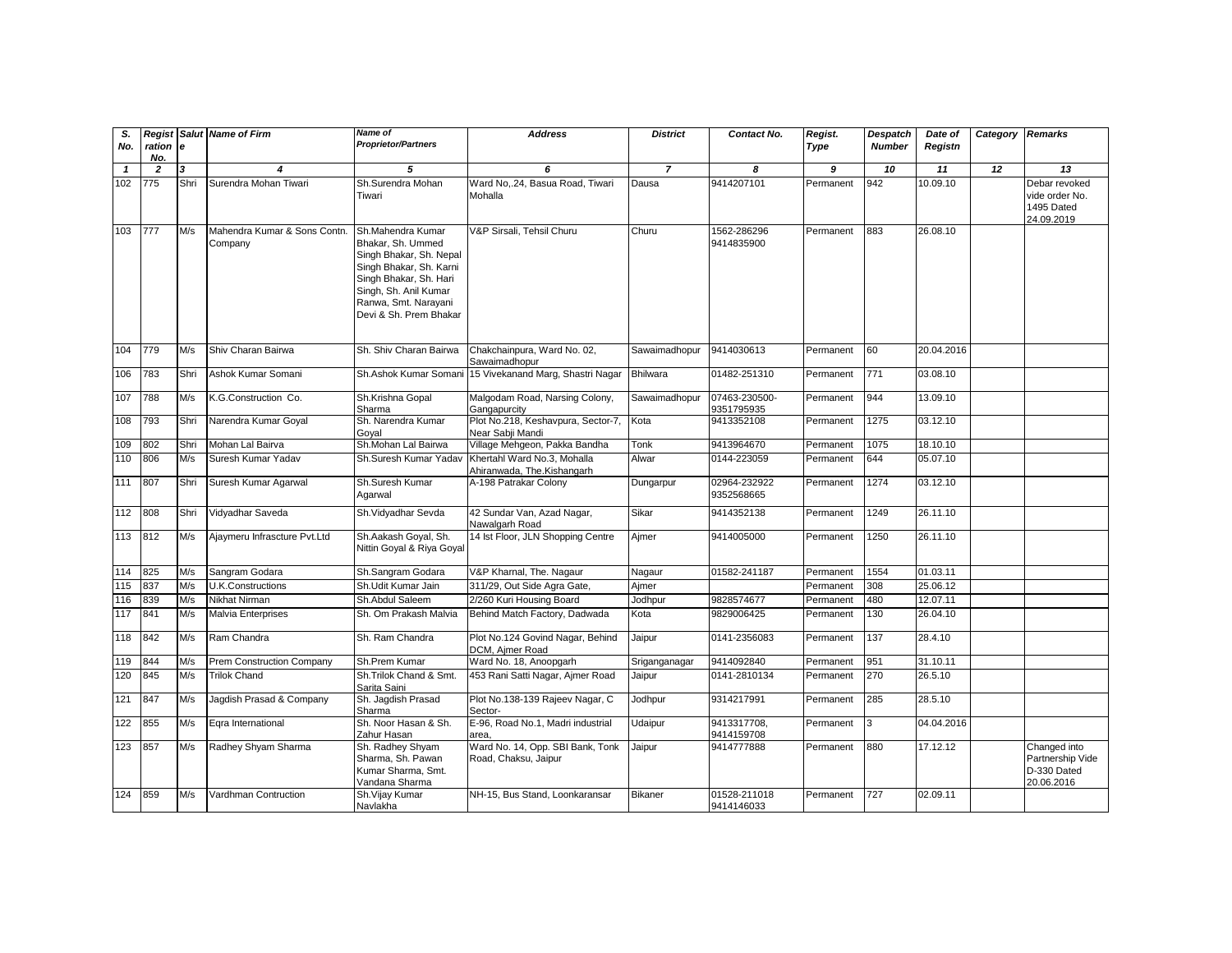| S.<br>No.    | ration e              |                         | <b>Regist Salut Name of Firm</b>                | Name of<br><b>Proprietor/Partners</b>                                                                                       | <b>Address</b>                                                                  | <b>District</b> | Contact No.                                 | Regist.<br>Type | <b>Despatch</b><br><b>Number</b> | Date of<br>Registn | Category Remarks |    |
|--------------|-----------------------|-------------------------|-------------------------------------------------|-----------------------------------------------------------------------------------------------------------------------------|---------------------------------------------------------------------------------|-----------------|---------------------------------------------|-----------------|----------------------------------|--------------------|------------------|----|
| $\mathbf{1}$ | No.<br>$\overline{2}$ | $\overline{\mathbf{3}}$ | $\overline{4}$                                  | 5                                                                                                                           | 6                                                                               | $\overline{7}$  | 8                                           | 9               | 10                               | 11                 | 12               | 13 |
| 125          | 863                   | M/s                     | <b>Anmol Construction Company</b>               | Sh. Krishna Kumar &                                                                                                         | Anmol Bhawan, G-192 New Civil                                                   | Hanumangarh     | 9414657709                                  | Permanent       | 815                              | 20.09.11           |                  |    |
|              |                       |                         |                                                 | Smt. Sunita Rewad                                                                                                           | Line                                                                            |                 |                                             |                 |                                  |                    |                  |    |
| 126          | 873                   | M/s                     | <b>Arvind Construction Company</b>              | Sh. Vijendra Kumar<br>Lamoria                                                                                               | Khemu Ki Dhani, Tehsil Chirawa                                                  | Jhunjhunu       | 01596-221143<br>9460512851                  | Permanent       | 1099                             | 09.12.11           |                  |    |
| 127          | 875                   | M/s                     | <b>Neeta Builders</b>                           | Sh. Ram Babu Sharma                                                                                                         | Laxmi Niwas, Opp. SS School,                                                    | Sawaimadhopur   |                                             | Permanent       | 1309                             | 19.01.2015         |                  |    |
| 128          | 876                   | M/s                     | <b>Ishwaria Construction Company</b>            | Sh.Neemb Singh                                                                                                              | V&P Jhinjhinyali Via Sagad                                                      | Jaisalmer       | 9413363151                                  | Permanent       | 1297                             | 10.12.10           |                  |    |
| 129          | 882                   | M/s                     | Sitaram Patusariya                              | Shri Ashok Kumar Gupta<br>Sh. Sitaram Patusariya,<br>Sh. Sanjay Kumar, Sh.<br>Radheshyam, Sh. Karni<br>Ram Sh. Narottam Lal | Road No. 2, Maan Nagar, opp. Nagar Jhunjhunu<br>Parisad, Jhunjhunu              |                 | 7233614                                     | Permanent       | 1548                             | 23.03.12           |                  |    |
| 130          | 883                   | M/s                     | Murliwala Buildcon Ltd.                         | Sh. Rajendra Kumar<br>Garg, Sh. Lalit Singla                                                                                | Sh. Ghanshyam Agarwal, A-76, Janpath, Shyam Nagar, Jaipur Jaipur                |                 | 9829010050                                  | Permanent       | 1400                             | 11.02.2015         |                  |    |
| 131          | 885                   | Shri                    | Ramavtar Sharma                                 | Shri Ramavtar Sharma                                                                                                        | Maharshi Bhawan Sita Ram Pareek<br>Marg Ward No. 26 Sikar                       | Sikar           | 9414036747                                  | Permanent       | 736                              | 04.10.2013         |                  |    |
| 132          | 888                   | M/s                     | Global Infrabuild Pvt. Ltd.                     | Sh. Gopal Goyal, Sh.<br>Vinod Kumar Singhal,<br>Sh. Manish Choudhary                                                        | 222-II Manjil, Ganpati Plaza, M.I.<br>Road, Jaipur                              | Jaipur          | 0141-2389290                                | Permanent       | 40                               | 12.04.12           |                  |    |
| 133          | 896                   | M/s                     | <b>HR Contractor</b>                            | Sh. Hema Ram                                                                                                                | Jaipur Road opposite Bhivada Balaji Nagaur<br>Mandir Nawan City                 |                 | 9414484344                                  | Permanent       | 198                              | 23.05.12           |                  |    |
| 134          | 898                   | Sh.                     | Ramavtar Vijayvargia                            | Sh. Ramavtar<br>Vijayvargia                                                                                                 | Vard No.7, Circuit House Road, Civil Tonk<br>Lines                              |                 | 9414210643                                  | Permanent       | 551                              | 14.08.2013         |                  |    |
| 135          | 900                   | M/s                     | Sonu Enterprises & Furniture<br>Decorator       | Shri Munawwar Khan                                                                                                          | D-9, Deep Shree complex,<br>Gumanpura, Kota                                     | Kota            | 9413353214                                  | Permanent       | 649                              | 19.09.12           |                  |    |
| 136          | 902                   | Shri                    | Chitar Singh                                    | Sh.Chitar Singh                                                                                                             | Ramphal ka pura Tehsil Baseri<br>Dholpur)                                       | <b>Dholpur</b>  | 9414877164                                  | Permanent       | 292                              | 19.06.12           |                  |    |
| 137          | 903                   | Shri                    | Jitendra Sharma S/O Sh. Shyam<br>Kishore Sharma | Sh. Jitendra Sharma                                                                                                         | Adocate DR. Girdhar Gopal ki Gali<br>Pratap Chowk, Baran                        | Baran           | 07453-234813<br>9414154413                  | Permanent       | 310                              | 25.06.12           |                  |    |
| 138          | 908                   | M/s                     | Bochliya Construction Co.                       | Sh Prahalad Ram<br>Bochliya                                                                                                 | E-353 Shastri Nagar                                                             | Aimer           | 9414117060                                  | Permanent       | 547                              | 21.08.12           |                  |    |
| 139          | 910                   | M/s                     | <b>Choudhary Enterprises</b>                    | Sh. Rajveer Singh<br>Choudharv                                                                                              | 676, Vivekanand Marg, Gandhi<br>Colony, Old Ward No.17, Present<br>Ward No. 25. | Jaisalmer       | 9414269206                                  | Permanent       | 218                              | 26.05.2016         |                  |    |
| 140          | 913                   | M/s                     | Swastika Engineers                              | Sh. Dinesh Kumar<br>Pahariya                                                                                                | C-390, Talwandi,                                                                | Kota            | 9783300711                                  | Permaennt       | 1481                             | 25.01.2018 GEN     |                  |    |
| 141          | 914                   | M/s                     | Shekhawati Chaudhary<br>Constn.Co.              | Sh. Natthu Ram                                                                                                              | VPO-Deenwa Ladkhani Tehsil<br>Fatehpur Shekhawati                               | Sikar           | 01571-260463<br>9413069914 0141-<br>2358476 | Permanent       | 640                              | 18.09.12           |                  |    |
| 142          | 917                   | M/s                     | Rathore Contractor                              | Sh. Intijam Ali Ratore                                                                                                      | H.NO. 71, 72, Green Park, Tulsi<br>Marg, Agra Road, Jamdoli,                    | Jaipur          | 9950456460                                  | Permanent       | 917                              | 01.08.2017 OBC     |                  |    |
| 143          | 919                   | Sh.                     | Manoj Kumar Sharma                              | Sh. Manoj Kumar<br>Sharma                                                                                                   | Sita Badi, Ward No.17                                                           | Karauli         | 07464-220796<br>9414727320                  | Permanent       | 546                              | 21.08.12           |                  |    |
| 144          | 921                   | M/s                     | Hari Shanker Premchand                          | Sh. Prem Chand, Sh.<br>Rohit Kumar, Sh.<br>Rajendra Prasad, Sh.                                                             | VPO-Uchchain, Tehsil Roopbas,<br>Ward No.2                                      | Bharatpur       | 05645-220276                                | Permanent       | 941                              | 21.10.11           |                  |    |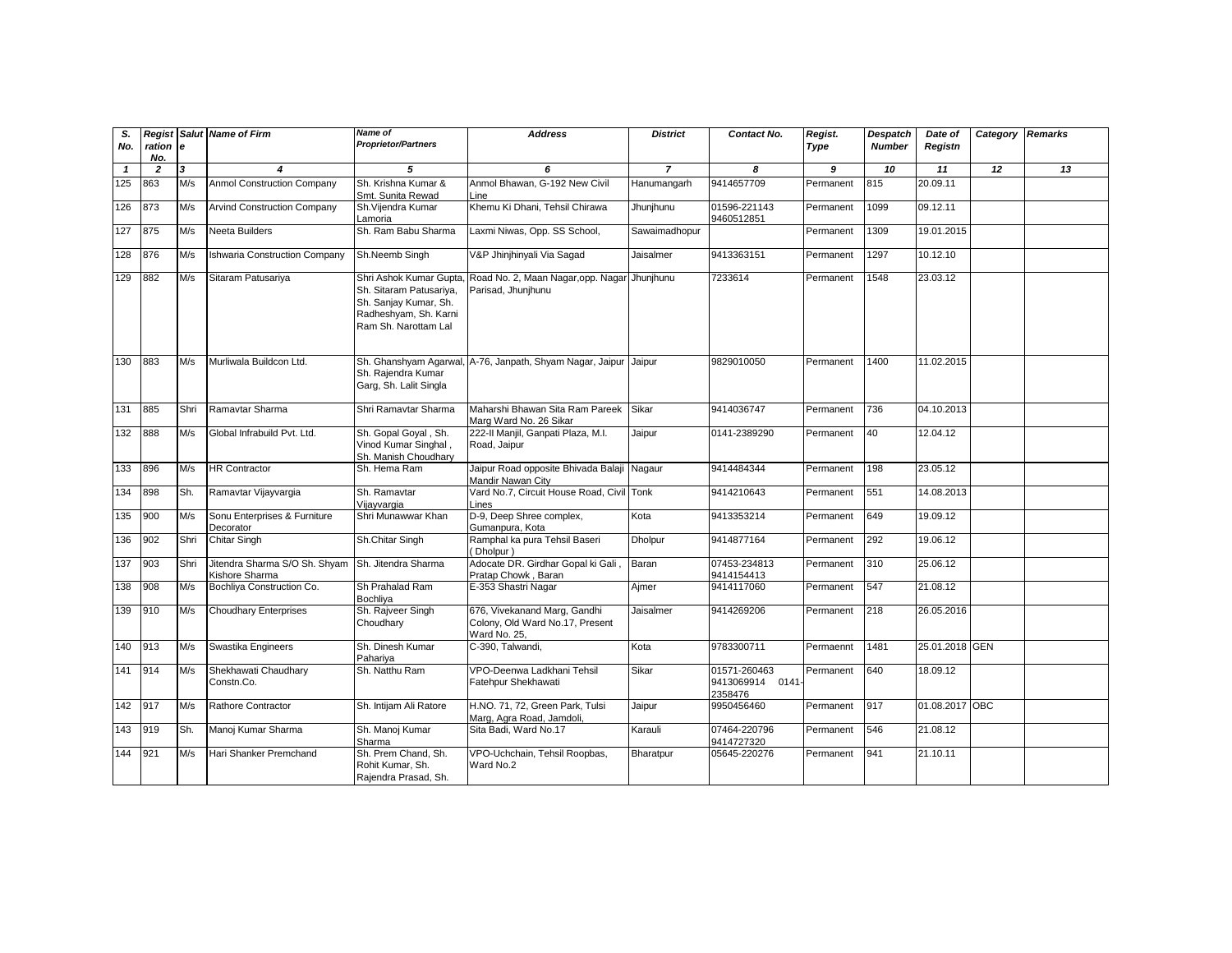| S.           |                 |                         | <b>Regist Salut Name of Firm</b>          | <b>Name of</b>                                               | <b>Address</b>                                                               | <b>District</b> | Contact No.                 | Regist.   | <b>Despatch</b> | Date of        | Category | <b>Remarks</b> |
|--------------|-----------------|-------------------------|-------------------------------------------|--------------------------------------------------------------|------------------------------------------------------------------------------|-----------------|-----------------------------|-----------|-----------------|----------------|----------|----------------|
| No.          | ration e<br>No. |                         |                                           | <b>Proprietor/Partners</b>                                   |                                                                              |                 |                             | Type      | <b>Number</b>   | Registn        |          |                |
| $\mathbf{1}$ | $\overline{2}$  | $\overline{\mathbf{3}}$ | 4                                         | 5                                                            | 6                                                                            | $\overline{7}$  | 8                           | 9         | 10              | 11             | 12       | 13             |
| 145          | 922             | Shri                    | Sunil Gandhi                              | Sh. Sunil Gandhi                                             | 5/127, Pratap Nagar,                                                         | Chittorgarh     | 9414110601                  | Permanent | 1320            | 28.12.2017 GEN |          |                |
| 146          | 935             | M/s                     | Shri Ram Jhanwar Lal                      | Sh. Jhanwar Lal, Sh.<br>Kedarchand, Sh.Sriram<br>Mali        | Ward No.19, Sujandesar                                                       | Bikaner         | 0151-2273270<br>9414139872  | Permanent | 1340            | 09.02.12       |          |                |
| 147          | 937             | M/s                     | Chandna Associates                        | Sh. Sanatan Kumar<br>Chandna                                 | A-247, Sector-19, Noida, Gautam<br>Budh Nagar,                               | U.P.            |                             | Permanent | 1289            | 12.01.2015     |          |                |
| 148          | 938             | M/s                     | Bablu Singh Jat                           | Sh. Bablu Singh Jat                                          | Kyarda Kalan, Post-Kyarda Khurd<br>tehsil Hindaun                            | Karauli         | 9929084708<br>9799350130    | Permanent | 1198            | 21.03.13       |          |                |
| 149          | 940             | M/s                     | Sanjay Builders                           | Sh. Ashok Kumar                                              | BB-20, Mahaveer Nagar, Ward NO<br>29.                                        | Barmer          | 9828441111.<br>9414342246   | Permanent | 466             | 13.07.2015     |          |                |
| 150          | 942             | M/s                     | <b>Choudhary Construction</b><br>Company, | Sh. Lakhendra Singh<br>Choudhary, Sh. Jagdish<br>Singh       | Village Khera (Jamalpur), The.<br>Hindaun, Distt. Karauli                    | Karauli         | 9829455658                  | Permanent | 92              | 26.04.2013     |          |                |
| 151          | 943             | M/s                     | A.K.Jain & Associates                     | Sh. Aklank Jain                                              | E-5, Siddarth Nagar, Opp. Ghiya<br>Hospital, Malvia Nagar, Jaipur            | Jaipur          | 9314515012,<br>9351451131   | Permanent | 1273            | 08.01.2015     |          |                |
| 152          | 944             | M/s                     | Vishwakarma Construction<br>Company       | Sh. Shambhu Dayal, Sh.<br>Giriraj, Sh. Vikas, Sh.<br>Kuldeep | Kumbha Stadium Road, Gayatri<br>Nagar,                                       | Bundi           |                             | Permanent | 1194            | 30.12.2014     |          |                |
| 153          | 946             | M/s                     | <b>Competent Contracts</b>                | Sh. Gurdeep Singh                                            | 6 Taimoor Nagar, New Friends<br>Colony,                                      | New Delhi       | 011-26346047.<br>9899952799 | Permanent | 147             | 07.05.2015     |          |                |
| 154          | 948             | M/s                     | Vijay Kumar Jain                          | Sh. Vijay Kumar jain                                         | 45, Kherapati Colony,                                                        | Gwalior         |                             | Permanent | 1818            | 27.08.2020     |          |                |
| 155          | 949             | M/s                     | Rathore Construction Company              | Sh. Bhawar Singh                                             | 194-B-AK-10, Bhartendu nagar,<br>Khatipura Jaipur                            | Jaiupr          | 9214088157                  | Permanent | 1533            | 17.03.2015     |          |                |
| 156          | 954             | M/s                     | Lallu Lal Meena                           | Sh. Lallu Lal Meena                                          | Village Bharja Nadi, Post Gambhire,<br>Tehsil Malarna Dungar,                | Sawaimadhopur   | 9413401794                  | Permanent | 748             | 04.09.2015     |          |                |
| 157          | 962             | M/s                     | Jai Construction Company                  | Sh. Jagmohan Yadav                                           | Ward No.16, Chawani Neem ka<br>thana                                         | Sikar           | 9672998391                  | Permanent | 750             | 09.10.2013     |          |                |
| 158          | 963             | M/s                     | Sunil Kumar Tilkar                        | Sh. Sunil Kumar Tilkar                                       | Ambedkar Colony, Kherda, Ward<br>No. 6, Sawai Madhopur                       | Sawai Madhopur  | 9414726921                  | Permanent | 593             | 30.08.2013     |          |                |
| 159          | 964             | M/s                     | Samay Singh Bainsala                      | Sh. Samay Singh<br>Bainsala                                  | Village Radoli, Post Sengarpura,<br>The. Karauli                             | Karauli         | 9414272384                  | Permanent | 1237            | 07.01.2016     |          |                |
| 160          | 967             | Shri                    | Beni Das Bhagat                           | Shri Beni Das Bhagar                                         | Mahallah Palukan, Purani Tonk,<br>Distt. Tonk                                | Tonk            | 9269755853                  | Permanent | 946             | 29.10.2014     |          |                |
| 161          | 971             | M/s                     | <b>Gopal Construction Company</b>         | Sh. Gopal Ram                                                | V&P Likhmisar, The. Shri<br>Dungargarh,                                      | <b>Bikaner</b>  | 9414401134                  | Permanent | 1460            | 24.02.2015     |          |                |
| 162          | 972             | Shri                    | <b>Thakur Singh Rawat</b>                 | Shri Thakur Singh Rawa                                       | Village Kalaliya Post Goda Ji ka<br>Gaon, Tehsil Bheem, Distt.<br>Rajsamand  | Rajsamand       | 9414169819                  | Permanent | 629             | 06.09.2013     |          |                |
| 163          | 975             | Shri                    | <b>Bhim Singh Mertiya</b>                 | Shri Bhim Singh Mertiya                                      | Datra Bada, Tehsil Kotri, Distt.<br><b>Bhilwara</b>                          | Bhilwara        | 9414686932                  | Permanent | 809             | 29.10.12       |          |                |
| 164          | 977             | M/s                     | Brijendra Singh                           | Sh. Brijendra Singh                                          | V&P Pichoor, Kumher                                                          | Bharatpur       |                             | Permanent | 1009            | 09.11.2015     |          |                |
| 165          | 978             | M/s                     | <b>Genwa Construction Company</b>         | Sh. Motu Ram                                                 | Ward No. 5, House No. 17, Behind<br>Shiv Mandir, Talariya Pada,<br>Jaisalmer | Jaisalmer       | 9414760503                  | Permanent | 953             | 27.12.13       |          |                |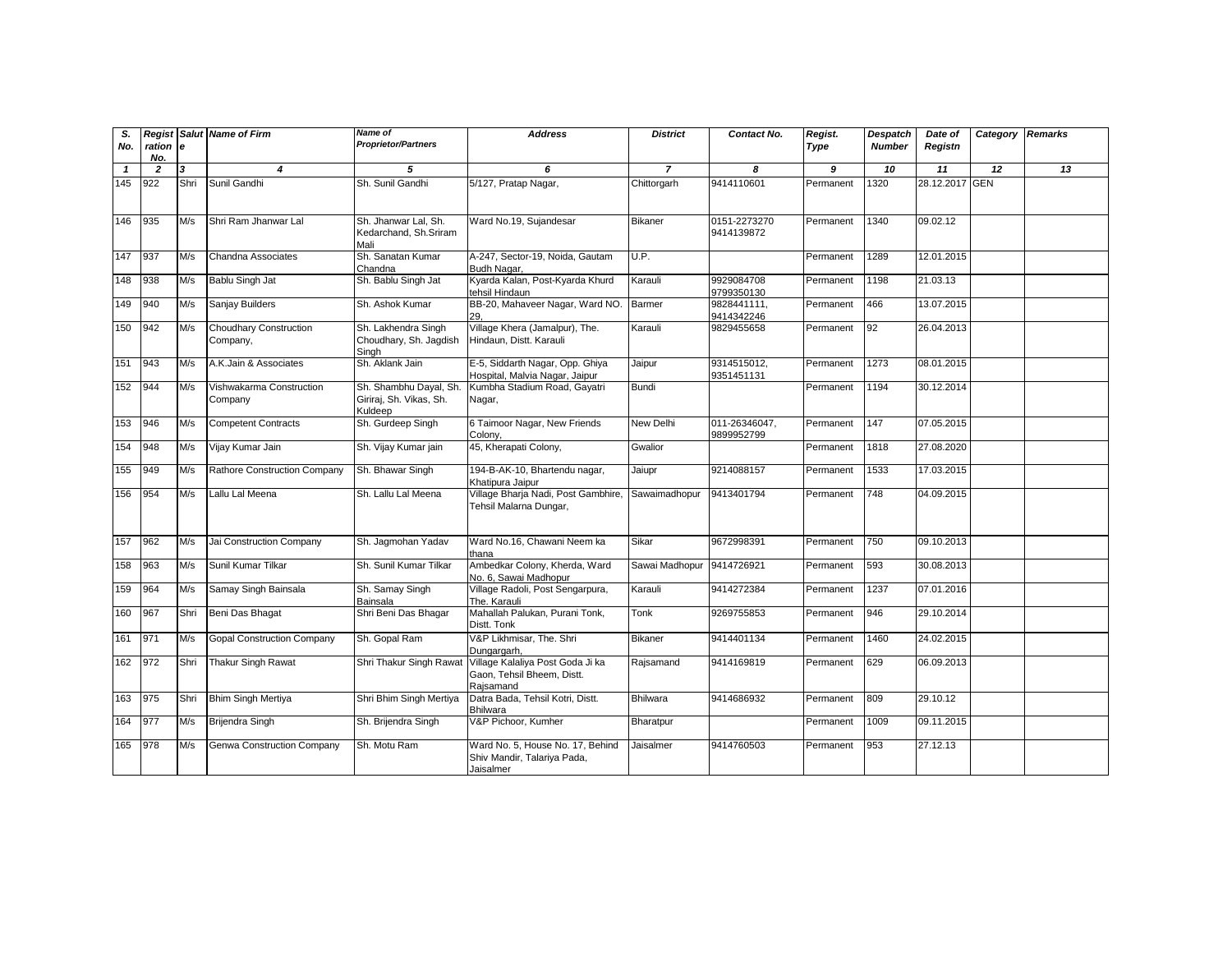| S.<br>No.    | ration<br>No.  | le  | <b>Regist Salut Name of Firm</b>    | Name of<br><b>Proprietor/Partners</b>                                                                                                                                                 | <b>Address</b>                                              | <b>District</b> | Contact No. | Regist.<br>Type | <b>Despatch</b><br><b>Number</b> | Date of<br>Registn | Category Remarks |                                                         |
|--------------|----------------|-----|-------------------------------------|---------------------------------------------------------------------------------------------------------------------------------------------------------------------------------------|-------------------------------------------------------------|-----------------|-------------|-----------------|----------------------------------|--------------------|------------------|---------------------------------------------------------|
| $\mathbf{1}$ | $\overline{2}$ | 3   | $\boldsymbol{4}$                    | 5                                                                                                                                                                                     | 6                                                           | $\overline{7}$  | 8           | 9               | 10                               | 11                 | 12               | 13                                                      |
| 166          | 986            | M/s | Jahoor Mohammad Khiljee             | Sh. Mohd. Ashkar, Sh.<br>Haji Mohd, Hussain, Sh.<br>Asraf Ali & Smt. Jannat.                                                                                                          | khiljee Market, Nehru Nagar,                                | <b>Barmer</b>   | 9414107387  | Permanent       | 1172                             | 24.12.2014         |                  |                                                         |
| 167          | 992            | Sh. | Harendra Kumar Goyal                | Sh. Harendra Kumar<br>Gyoal                                                                                                                                                           | Ram Kunj, Bari Road,                                        | <b>Dholpur</b>  | 9929208827  | Permanent       | 311                              | 12.06.2015         |                  |                                                         |
| 168          | 994            | M/s | Dadhimati Construction              | Sh. Birdi Chand Sharma<br>Sh. Mukesh Kumar<br>Sharma                                                                                                                                  | 35 Vinayak Nagar-C, Jaipur Road,<br>Madanganj-Kishangarh    | Ajmer           | 9784405461  | Permanent       | 597                              | 10.08.2015         |                  |                                                         |
| 169          | 1000           | M/s | <b>Mayur Construction Company</b>   | Sh. Bhanu Pania & Sh.<br><b>Baldev Dass Pania</b>                                                                                                                                     | F-121 Jawahar Nagar,                                        | <b>Bikaner</b>  | 9414139009  | Permanent       | 410                              | 18.07.2014         |                  |                                                         |
| 170          | 1003           | M/s | <b>Ranawat Construction</b>         | Sh. Raghunath Singh<br>Ranawat                                                                                                                                                        | V&P Chiklad.                                                | Pratapgarh      | 9414472894  | Permanent       | 598                              | 10.08.2015         |                  |                                                         |
| 171          | 1004           | M/s | Hari Prasad Sharma                  | sh. Suresh Chand Gupta                                                                                                                                                                | Near Old Police Station, Kumher,<br>Bharatpur               | Bharatpur       | 9828269350  | Permanent       | 1390                             | 10.02.2015         |                  |                                                         |
| 172          | 1009           | M/s | Raj Construction Company            | Sh. Gajraj Jangid                                                                                                                                                                     | G.P. Satolav, Teh. Sarwad,                                  | Ajmer           | 9950264007  | Permanent       | 1353                             | 29.01.2016         |                  |                                                         |
| 173          | 1016           | M/s | Mohan Lal S/O Sh. Jeevan Ram        | Sh. Mohan Lal                                                                                                                                                                         | Gram Bhawanipura, Post Rulayali,<br>Teh.Dhyod               | Sikar           | 9828978927  | Permanent       | 762                              | 26.09.2014         |                  |                                                         |
| 174          | 1022           | Sh. | Poonam Singh Chouhan                | Sh. Poonam Singh<br>Chouhan                                                                                                                                                           | Kh-19, Housing Board, Kumbha<br>Nagar                       | Chittorgarh     | 9414111195  | Permanent       | 1051                             | 25.11.2014         |                  |                                                         |
| 175          | 1024           | M/s | Sisodia Construction                | Sh. Virendra Singh                                                                                                                                                                    | Ummed Pura, Post Bhekhred,<br>Teh.Aspur                     | Dungarpur       | 9413304681  | Permanent       | 894                              | 17.10.2014         |                  |                                                         |
| 176          | 1026           | M/s | Bhanwar Lal Mohan Lal Bishnoi       | Sh. Bhanwar Lal Bishnoi                                                                                                                                                               | Village-Deegaon Post Karda,<br>Teh.Rainwara.                | Jalore          | 9413854447  | Permanent       | 919                              | 21.10.2014         |                  |                                                         |
| 177          | 1029           | M/s | Shubh Laxmi Enterprises             | Sh. Sarju Narain Vyas                                                                                                                                                                 | 1-D-74, JNV Colony                                          | <b>Bikaner</b>  | 9929842888  | Permanent       | 1302                             | 15.01.2015         |                  |                                                         |
| 178          | 1030           | M/s | Gain Singh Gehlot                   | Sh. Gain Singh Gehlot                                                                                                                                                                 | 327, Dilip Nagar, Lal Sagar,                                | Jodhpur         | 9414128565  | Permanent       | 568                              | 04.08.2015         |                  |                                                         |
| 179          | 1031           | Sh. | Suresh Kumar Sharma                 | Sh. Suresh Kumar<br>Sharma                                                                                                                                                            | Plot No.5, Shiv Nagar, Mahadevwali, Tonk                    |                 | 01432-44357 | Permanent       | 726                              | 02.09.2015         |                  |                                                         |
| 180          | 1032           | M/s | <b>Manohar Construction Company</b> | Sh. Manohar Lal, Karma<br>Ram, Reshma Ram, Bau<br>Ram, Madan Goyal,<br>Rajendra Goyal, Om<br>Prakash Vishnoi, Ram<br>Swaroop Vishnoi, Sahi<br>Ram Vishnoi, Raja Ram,<br>Kailash Kumar | VPO Phoolasar, The. Kolayat,                                | <b>Bikaner</b>  |             | Permanent       | 1453                             | 24.02.2015         |                  |                                                         |
| 181          | 1035           | M/s | Sinwar Construction Company         | Sh. Shiv Lal Sinwar, Sh.<br>Raja Ram Sinwar                                                                                                                                           | V&P Surpura, Teh.Nokha,                                     | <b>Bikaner</b>  |             | Permanent       | 58                               | 29.04.2014         |                  |                                                         |
| 182          | 1041           | M/s | <b>Amit Enterprises</b>             | Sh. Rajkumar purohit,<br>Sh. Amit Purohit, Smt.<br>Madhu purohit                                                                                                                      | 66, Gol Katla, Station Road                                 | <b>Bikaner</b>  | 9414142970  | Permanent       | 50                               | 29.04.2014         |                  |                                                         |
| 183          | 1045           | M/s | Panna Lal Meena                     | Sh. Panna Lal Meena                                                                                                                                                                   | V&P Bhawani, Tehsil Jamwa<br>Ramgarh,                       | Jaipur          | 9928839598  | Permanent       | 496                              | 16.07.2015         |                  | Debar Revoked<br>vide order No. 239<br>Dated 02.05.2018 |
| 184          | 1046           | M/s | Jai Dayal Kumawat                   | Sh. Jai Dayal Kumawat                                                                                                                                                                 | Post Gudli, Panchratan Complex,<br>Bhilwara Road, Kankroli, | Rajsamand       | 9414170872  | Permanent       | 275                              | 13.06.2016         |                  |                                                         |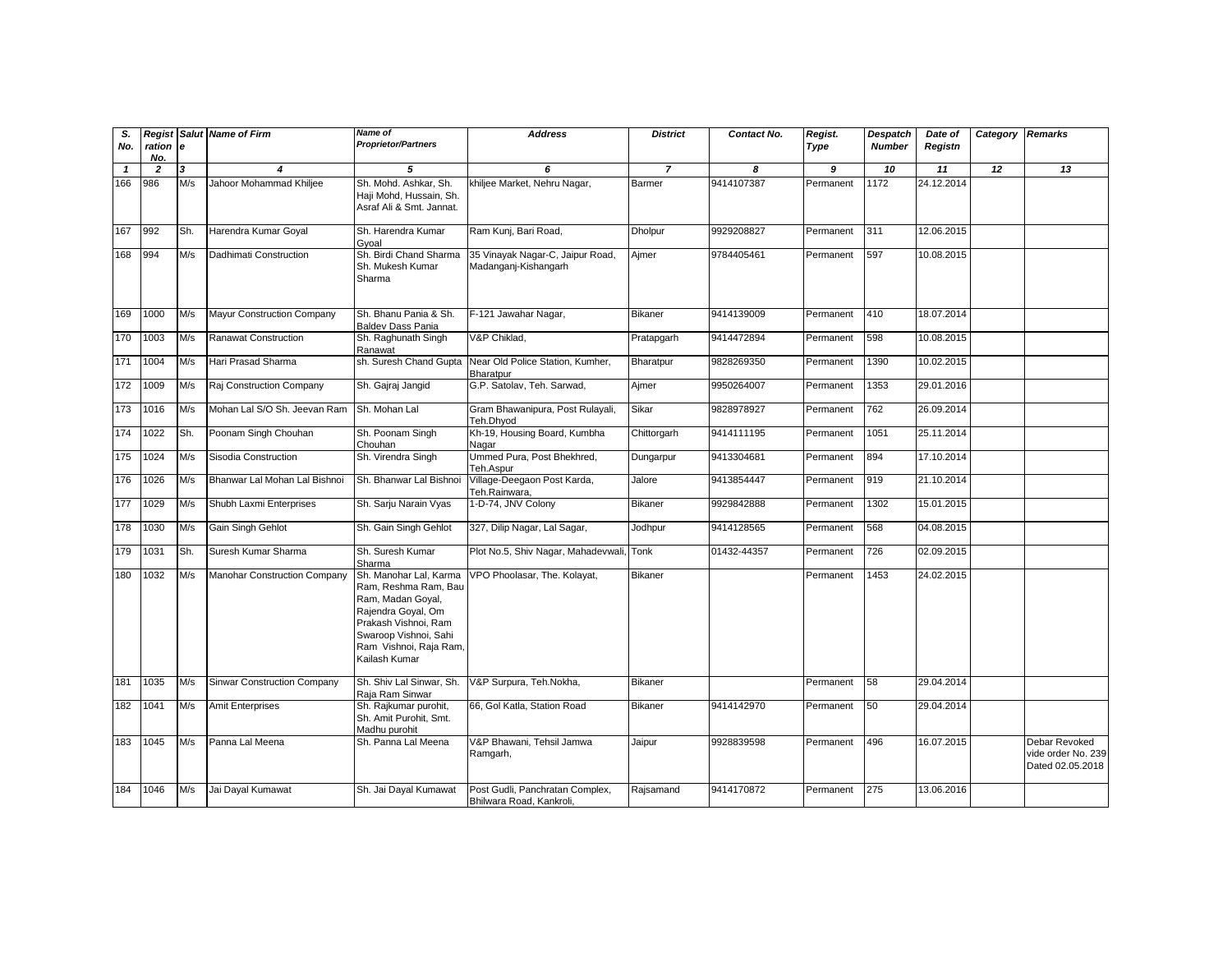| S.           | Regist          |     | <b>Salut Name of Firm</b>                              | <b>Name of</b>                                     | <b>Address</b>                                                                                       | <b>District</b> | Contact No.               | Regist.   | Despatch      | Date of    | Category        | <b>Remarks</b> |
|--------------|-----------------|-----|--------------------------------------------------------|----------------------------------------------------|------------------------------------------------------------------------------------------------------|-----------------|---------------------------|-----------|---------------|------------|-----------------|----------------|
| No.          | ration e<br>No. |     |                                                        | <b>Proprietor/Partners</b>                         |                                                                                                      |                 |                           | Type      | <b>Number</b> | Registn    |                 |                |
| $\mathbf{1}$ | $\overline{2}$  | 3   | $\overline{\mathbf{4}}$                                | 5                                                  | 6                                                                                                    | $\overline{7}$  | 8                         | 9         | 10            | 11         | $\overline{12}$ | 13             |
| 185          | 1049            | M/s | Maharshi Gautam Constructions,                         | Sh. Shyam Sundar<br>Sharma, Sh. Mahendra<br>Sharma | Plot No. 138, 139, Rajeev Nagar, C-<br>Sector, Outside 3rd Pole,<br>Mahamandir, Jodhpur              | Jodhpur         | 9414155558                | Permanent | 2272          | 31.01.2020 |                 |                |
| 186          | 1054            | M/s | Ashok Kumar Gupta                                      | Sh. Ashok Kumar Gupta                              | 27, Vikas Path,                                                                                      | Alwar           | 8460553927                | Permanent | 463           | 13.07.2015 |                 |                |
| 187          | 1057            | M/s | Laxmi Narayan Mali                                     | Sh. Laxmi Narayan Mali                             | Nichli Oden Tehsil Nathdwara,                                                                        | Rajsamand       | 9799057055                | Permanent | 650           | 19.08.2015 |                 |                |
| 188          | 1059            | Sh. | Rama Kathat                                            | Sh. Rama Kathat                                    | 34, Prem Nagar, Titardi, P.S.Girva,                                                                  | Udaipur         | 9414239118,<br>9602649096 | Permanent | 610           | 11.08.2015 |                 |                |
| 189          | 1060            | Sh. | Om Prakash Choudhary                                   | Sh. Om Prakash<br>Choudharv                        | Balaji Crusher, V&P Khadiadev<br>Kesharpura.                                                         | <b>Bhilwara</b> |                           | Permanent | 583           | 06.08.2015 |                 |                |
| 190          | 1065            | M/s | Kailash Ram Contractor                                 | Sh. Kailash Ram                                    | Behind Roadways Depot, Hanuman<br>Bagh, Nagaur                                                       | Nagaur          | 9414864409                | Permanent | 810           | 16.09.2015 |                 |                |
| 191          | 1069            | M/s | Mahaveer Construction Company Sh. Vijay Jain, Sh. Ajay | Jain                                               | 4, Nagnechiji Scheme, Pwanpuri,<br><b>Bikaner</b>                                                    | <b>Bikaner</b>  |                           | Permanent | 1073          | 30.11.2015 |                 |                |
| 192          | 1071            | M/s | Singla Construction                                    | Sh. Deepak Singla                                  | Nohra No. 75, Old Dhan Mandi,<br>Lakkadmandi Chowk, Sriganganagar                                    | Sriganganagar   |                           | Permanent | 883           | 17.10.2014 |                 |                |
| 193          | 1072            | M/s | Hansraj Meena                                          | Sh. Hansraj Meena                                  | V&P Tursungpur, Tehsil- Sapotra,<br>Distt.- Karauli                                                  | Karauli         |                           | Permanent | 923           | 19.10.2015 |                 |                |
| 194          | 1074            | M/s | Sachin Construction Company                            | Sh. Govind Ram Meena                               | V. Dhigariya Kapoor, G.P. Dhigariya Dausa<br>Bheem, Tehsil- Baswa, Distt.- Dausa                     |                 | 9414517203,<br>9784333810 | Permanent | 1064          | 26.11.2015 |                 |                |
| 195          | 1076            | M/s | <b>Deepak Construction Company</b>                     | Sh. Sundar Singh                                   | Om Dharam Kanta, NH.08.<br>Neemrana, Alwar                                                           | Alwar           | 9351780626.<br>9636242705 | Permanent | 1070          | 30.11.2015 |                 |                |
| 196          | 1077            | M/s | <b>Srimal Contractors</b>                              | Sh. Dharamraj Shrimal                              | G.P. Banthali, Tehsil- Duni, Distt.-<br>Tonk                                                         | Tonk            | 9828056762                | Permanent | 963           | 28.10.2015 |                 |                |
| 197          | 1078            | M/s | Sacred Construction Company                            | Sh. Hemraj Saran                                   | Near Railway Gate No. 1, Ward No.<br>2, Sujangarh, Churu                                             | Churu           |                           | Permanent | 989           | 03.11.2015 |                 |                |
| 198          | 1079            | M/s | Ravi Enterprises                                       | Sh. Motilal Meena                                  | Ward No. 14, Opp. Anand Sharma<br>Girls School, Lalsot                                               | Dausa           | 9414258199                | Permanent | 1479          | 19.02.2016 |                 |                |
| 199          | 1080            | M/s | <b>Star Construction Company</b>                       | Sh. Mohd. Ayud                                     | Ward No. 6, V&P Dundlod, Tehsil-<br>Nawalgarh, Jhunjhunu                                             | Jhunjhunu       | 9414742917                | Permanent | 1003          | 06.11.2015 |                 |                |
| 200          | 1081            | M/s | <b>Ballu Ram Contractor</b>                            | Sh. Ballu Ram                                      | V&P Babria, The. Bansur,                                                                             | Alwar           | 9929250022                | Permanent | 1167          | 21.12.2015 |                 |                |
| 201          | 1082            | M/s | Shiv Shakti Construction Co.                           | Sh. Ram Narayan<br>Choudharv                       | Village Loradi, Tehsil- Mojamabad,<br>Distt.- Jaipur                                                 | Jaipur          | 9982936751                | Permanent |               | 08.12.2015 |                 |                |
| 202          | 1084            | M/s | Sachin Sharma                                          | Sh. Sachin Sharma                                  | 'Charan House" Chandan Vihar<br>Colony, Saipau Road                                                  | <b>Dholpur</b>  | 9414605000,<br>8058758080 | Permanent | 1225          | 06.01.2016 |                 |                |
| 203          | 1085            | M/s | Mandusia Construction Company                          | Sh. Sarwan Kumar                                   | Opp Ambedkar Hostel, Behind RTO<br>Road, Radha Kishanpura Piprali,                                   | Sikar           | 810410527,<br>9772342681  | Permanent | 1224          | 06.01.2016 |                 |                |
| 204          | 1088            | M/s | S.K. Agency & Contractor                               | Sh. Shyam Lal Meena                                | Village Bhitoli, Dhani Kharli, Post<br>Kakrala, Teh.Bamanwas,                                        | Sawaimadhopur   | 7742825231,<br>8502918518 | Permanent | 1445          | 15.02.2016 |                 |                |
| 205          | 1090            | M/s | <b>Behlim Construction Company</b>                     | Sh. Mohd. Rafiq                                    | Jataria Colony, Ward No. 18,<br>Nawalgarh, Distt Jhunjhunu                                           | Jhunjhunu       | 9887975230,<br>9887651044 | Permanent | 1154          | 18.12.2015 |                 |                |
| 206          | 1091            | M/s | Dharam Chand Kumawat                                   | Sh. Dharam Chand<br>Kumawat                        | Village Ramthala, G.P. Maleda, The. Tonk<br>Deoli.                                                   |                 | 9829063279.<br>9928386630 | Permanent | 1104          | 09.12.2014 |                 |                |
| 207          | 1092            | M/s | Yogesh Chand Vaishnav                                  | Sh. Yogesh Chand<br>Vaishnav                       | Plot No. 159, Ward No.8, Sardar<br>Market, Near Old Post Office, Gram<br>Roopangarh, Teh.Kishangarh, | Aimer           |                           | Permanent | 1144          | 19.12.2014 |                 |                |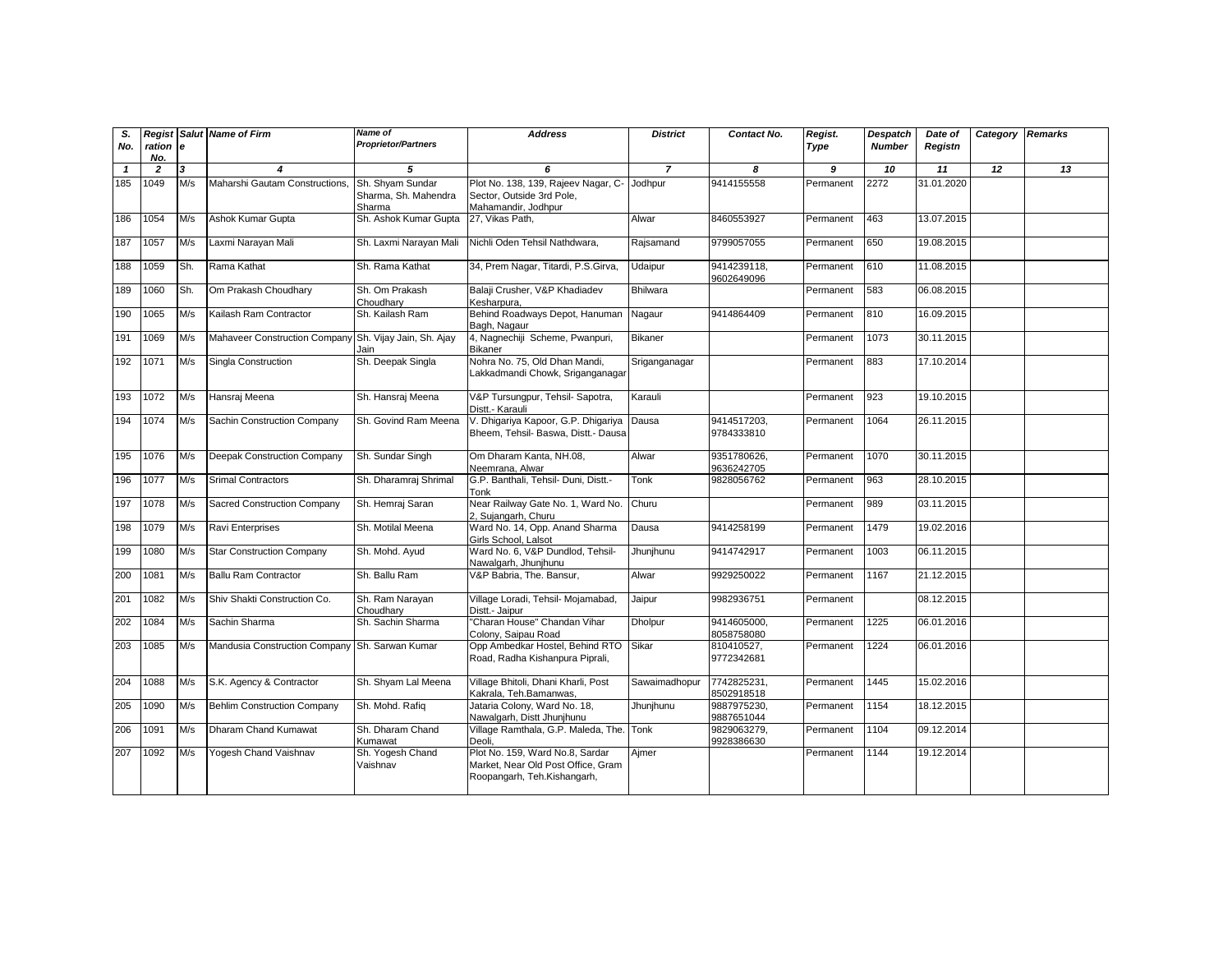| S.<br>No.    | Regist<br>ration e<br>No. |     | <b>Salut Name of Firm</b>                    | <b>Name of</b><br><b>Proprietor/Partners</b>                 | <b>Address</b>                                                                               | <b>District</b> | Contact No.                               | Regist.<br>Type | Despatch<br><b>Number</b> | Date of<br>Registn | Category | <b>Remarks</b> |
|--------------|---------------------------|-----|----------------------------------------------|--------------------------------------------------------------|----------------------------------------------------------------------------------------------|-----------------|-------------------------------------------|-----------------|---------------------------|--------------------|----------|----------------|
| $\mathbf{1}$ | $\overline{2}$            | 3   | 4                                            | 5                                                            | 6                                                                                            | $\overline{7}$  | 8                                         | 9               | 10                        | 11                 | 12       | 13             |
| 208          | 1093                      | M/s | <b>Bal Kishan Choudhary</b>                  | Sh. Bal Kishan<br>Choudhary, Sh. Sandeep Thana,<br>Choudhary | Ward No.22, Chhawni, Neem Ka                                                                 | Sikar           | 8764364666                                | Permanent       | 36                        | 11.04.2016         |          |                |
| 209          | 1096                      | M/s | Mahesh Chand Gandhi                          | Sh. Mahesh Chand<br>Gandhi                                   | G.P. Dhorimana, The. Gudamalani,                                                             | Barmer          | 9414107350                                | Permanent       | 1182                      | 24.12.2014         |          |                |
| 210          | 1097                      | M/s | Shri Bhaqwati Construction &<br>Earth Movers | Sh. Ram Karan Saini                                          | 161, Ashok Vihar, Jagatpura                                                                  | Jaipur          | 9829074974                                | Permanent       | 1557                      | 14.03.2016         |          |                |
| 211          | 1099                      | M/s | Mahendra Kumar Goyal                         | Sh. Mahendra Kumar<br>Goyal                                  | Hari Vihar Colony, Old Truck Union,                                                          | Karauli         | 9414486568                                | Permanent       | 1203                      | 31.12.2015         |          |                |
| 212          | 1101                      | M/s | Laxmi Builders                               | Sh. Sohan Lal                                                | 59, Heera Bagh Colony, Sukhadia<br>Nagar, University Road,                                   | Udaipur         | 8003091450                                | Permanent       | 1493                      | 23.02.2016         |          |                |
| 213          | 1105                      | M/s | Gajendra Singh Parmar                        | Sh. Gajendra Singh                                           | Thakur Paad, Bari, Ward No. 11                                                               | Dholpur         |                                           | Permanent       | 1371                      | 02.02.2016         |          |                |
| 214          | 1106                      | M/s | N.M.Builders                                 | Sh. Nayaz Mohd., Sh.<br>Mohd Aamin, Sh. Mohd<br>Harun        | Kasaiyon Ki Bari, Mohalla Khatikan                                                           | Barmer          | 9829140174,<br>9784639620                 | Permanent       | 1293                      | 12.01.2015         |          |                |
| 215          | 1107                      | M/s | <b>Ashish Enterprises</b>                    | Sh. Mool Chand Nagar                                         | B-14, Upbhokta Complex, Bajriya,                                                             | Sawaimadhopur   | 9414221750                                | Permanent       | 1359                      | 29.01.2016         |          |                |
| 216          | 1108                      | M/s | <b>B.C.Construction</b>                      | Sh. Bhagchand                                                | Lal Bagh Colony, Ward No. 24,<br>Bayana,                                                     | Bharatpur       |                                           | Permanent       | 1457                      | 16.02.2016         |          |                |
| 217          | 1109                      | M/s | <b>Shree Enterprises</b>                     | Sh. Srichand Chelani                                         | 1-T-52, Teachers Colony,<br>Keshavpura                                                       | Kota            | 9414185892                                | Permanent       | 1577                      | 17.03.2016         |          |                |
| 218          | 1110                      | Sh. | Prithvi Singh Tak                            | Sh. Prithvi Singh Tak                                        | Panch Ratan Complex, Ward No.19, Rajsamand<br>bhilwara Road, Kankroli                        |                 | 9413319233                                | Permanent       | 940                       | 29.08.2018         |          |                |
| 219          | 1113                      | M/s | Shri Shyam Construction<br>Company           | Sh. Makkhan Lal<br>Sharma                                    | 78 Dhani Nolawali, Post Basse, The. Sikar<br>Sharma, Sh. Ghanshyam Khandela, Via Srimadhopur |                 | 9413319233                                | Permanent       | 1332                      | 23.01.2015         |          |                |
| 220          | 1115                      | M/s | Al-Asma Enterprises                          |                                                              | Sh. Mohd. Ikhlaq Qureshi H.No.1540/03, Hawa Chakki<br>Mohalla, Nasirabad,                    | Ajmer           | 9414739373,<br>9414380166                 | Permanent       | 1389                      | 10.02.2015         |          |                |
| 221          | 1119                      | M/s | <b>Shailesh Enterprises</b>                  | Sh. Shailesh Jain                                            | Oswalwada Banswara,                                                                          | Banswara        | 9414102086                                | Permanent       | 1226                      | 07.01.2016         |          |                |
| 222          | 1122                      | M/s | <b>Gauri Construction Company</b>            | Sh. Mohd. Yakub Gouri                                        | V.P.O. Golsar, Teh.Ratangarh,                                                                | Churu           | 9828674374                                | Permanent       | 1445                      | 23.02.2015         |          |                |
| 223          | 1123                      | M/s | Ramesh Construction Company                  | Sh. Manji Ram                                                | Village Amrapura, Teh. Raniwara,<br>Post Badgaon                                             | Jalore          | 9784168641,<br>9783296645                 | Permanent       | 351                       | 22.06.2016         |          |                |
| 224          | 1124                      | M/s | Sumer Singh Contractor                       | Sh. Bahadur Singh                                            | Backside Naiyon Ki Masjid,<br>Subhashpura.                                                   | <b>Bikaner</b>  | 9828532710                                | Permanent       | 1463                      | 25.02.2015         |          |                |
| 225          | 1128                      | M/s | <b>Choudhary Construction</b>                | Sh. Govind Prasad<br>Choudharv                               | 610/2, Gali No.1, Ram Nagar,<br>Pushkar Road.                                                | Ajmer           | 9829129145                                | Permanent       | 27                        | 07.04.2016         |          |                |
| 226          | 1134                      | M/s | <b>Yadav Construction Company</b>            | Sh. Leela Dhar Yadav                                         | 98 Peepal wali Kuiya Chawk, Ward<br>No.3, Godam Ki Talai, Teh.<br>Jhalrapatan,               | Jhalawar        | 9414887018,<br>9784561658                 | Permanent       | 152                       | 12.05.2016         |          |                |
| 227          | 1135                      | M/s | <b>SD Construction</b>                       | Sh. Niranjan Lal Yogi                                        | K-001. Pearl Green Acre. Shree<br>Gopal Nagar, Gopalpura Bypass                              | Jaipur          | 0141-6999944<br>9829005566                | Permanent       | 506                       | 29.07.2016         |          |                |
| 228          | 1136                      | M/s | Kishansingh Rajpurohit                       | Sh. Kishan Singh<br>Rajpurohit                               | 25, Rajat Vihar Nagar, College Road Pali                                                     |                 | 02932-221025<br>9829114820,<br>9468775890 | Permanent       | 149                       | 11.05.2016         |          |                |
| 229          | 1137                      | M/s | Sood Construction Company                    | Sh. Ram Sharan Gurjar                                        | Mohalla Badabas, Ward No. 22,<br>Kotputli                                                    | Jaipur          | 9414851954,<br>9887161645                 | Permanent       | 109                       | 04.05.2016         |          |                |
| 231          | 1140                      | M/s | <b>Gupta Construction Company</b>            | Sh. Ghanshyam Gupta                                          | Behind Distt Jail, Azad Nagar, New<br>Colony                                                 | Dungarpur       | 9414102123                                | Permanent       | 643                       | 30.08.2016         |          |                |
| 232          | 1141                      | M/s | Devendra Kumar Sharma                        | Sh. Devendra Kumar<br>Sharma                                 | Sitaram Colony, Gulab Bagh                                                                   | Dholpur         | 05642-223435                              | Permanent       | 809                       | 28.09.2016         |          |                |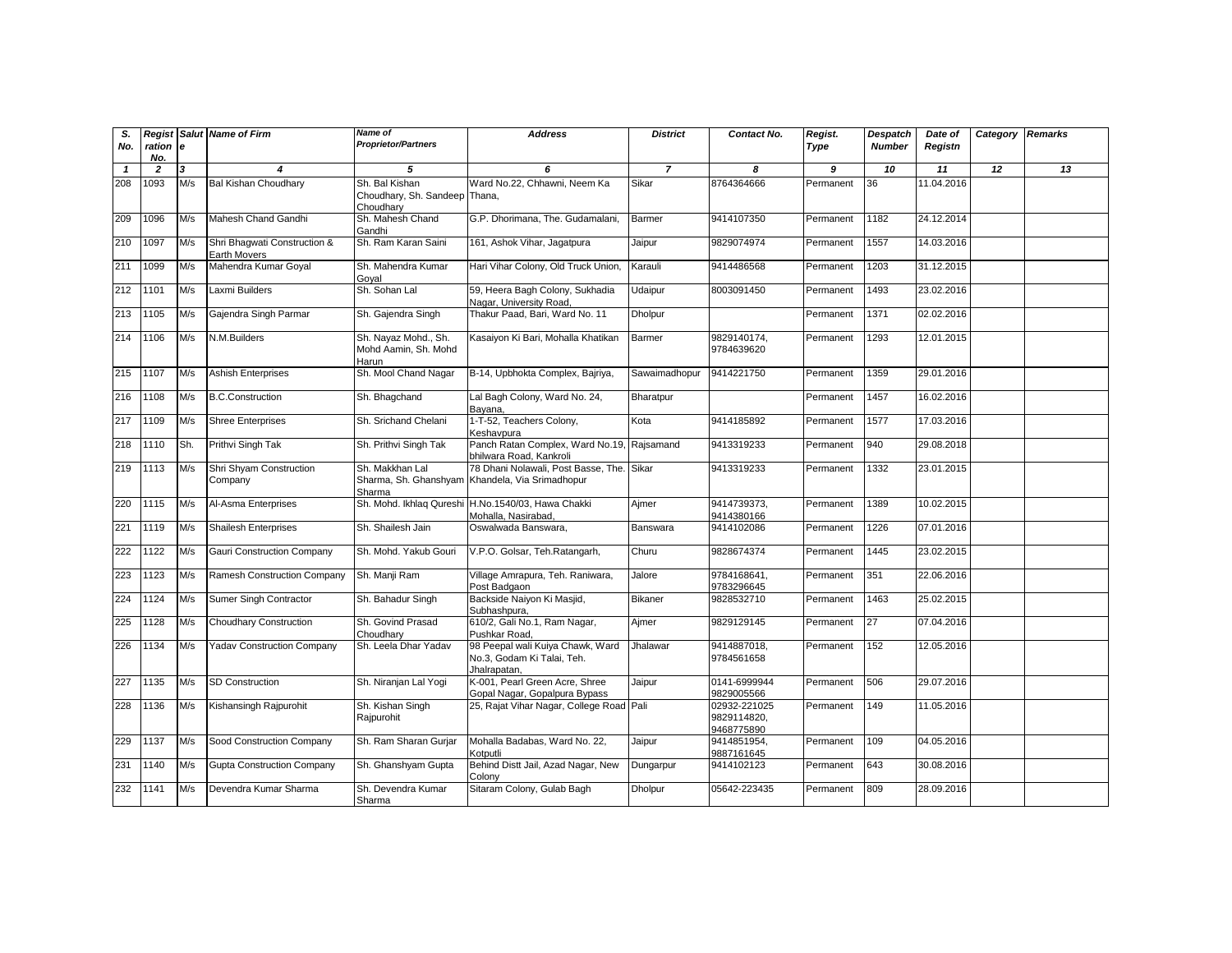| S.<br>No.    | Regist<br>ration e<br>No. |     | <b>Salut</b> Name of Firm                          | <b>Name of</b><br><b>Proprietor/Partners</b>                                             | <b>Address</b>                                                     | <b>District</b> | Contact No.                               | Regist.<br>Type | <b>Despatch</b><br><b>Number</b> | Date of<br>Registn | Category   | <b>Remarks</b> |
|--------------|---------------------------|-----|----------------------------------------------------|------------------------------------------------------------------------------------------|--------------------------------------------------------------------|-----------------|-------------------------------------------|-----------------|----------------------------------|--------------------|------------|----------------|
| $\mathbf{1}$ | $\overline{2}$            | 3   | 4                                                  | 5                                                                                        | 6                                                                  | $\overline{7}$  | 8                                         | 9               | 10                               | 11                 | 12         | 13             |
| 233          | 1142                      | M/s | Ramdev Construction Company                        | Sh. Ram Dev Kaswan,<br>Sh. Kishore Kumar, Sh.<br>Murli Dhar, Sh. Gajanand<br>& Sh. Ashok | Jatton Ka Mohalla, Sarvodaya Basti                                 | <b>Bikaner</b>  | 9413388514,<br>9413190723                 | Permanent       | 337                              | 21.06.2016         |            |                |
| 234          | 1143                      | M/s | Nandram Solanki                                    | Sh. Nandram Solanki                                                                      | 190 Oad Basti Ambamata Scheme                                      | Udaipur         | 9982625224                                | Permanent       | 261                              | 03.06.2016         |            |                |
| 235          | 1145                      | M/s | Chouth Mal Bairwa                                  | Sh. Chouth Mal Bairwa                                                                    | Bairwa Nagar, Malpura, Beawar,                                     | Ajmer           | 9251409006                                | Permanent       | 184                              | 18.05.2016         |            |                |
| 236          | 1146                      | M/s | Lal Chand Mehra,                                   | Sh. Lal Chand Mehra                                                                      | Shiv Ganj Colony, Delwara Road,<br>Beawar                          | Ajmer           | 9413041004,<br>9414009502                 | Permanent       | 409                              | 04.07.2016         |            |                |
| 237          | 1147                      | M/s | Gopi Lal Mehra                                     | Sh. Gopi Lal Mehra                                                                       | Shiv Ganj Colony, Delwara Road,<br>Beawar                          | Ajmer           | 9414009502, 01462- Permanent<br>254302    |                 | 500                              | 28.07.2016         |            |                |
| 238          | 1148                      | M/s | <b>BSS Contractor</b>                              | Sh. Bhim Singh                                                                           | Near Emmanuel School, Jaipur<br>Road, Deoli                        | Tonk            | 9950064427                                | Permanent       | 430                              | 08.07.2016         |            |                |
| 239          | 1149                      | M/s | Maa Ashapura Conatruction<br>Company               | Sh. Vijay Kumar Vyas,<br>Sh. Sanjay Vyas                                                 | Near Kalla Petrol Pump, MDV<br>Colony, Ashram Road,                | Bikaner         | 9636123349.<br>9214096408                 | Permanent       | 359                              | 24.06.2016         |            |                |
| 240          | 1150                      | M/s | Gouri Construction Company                         | Sh. Sarajudeen                                                                           | Gouri Niwas, Mohalla Vyapariyon,                                   | <b>Bikaner</b>  | 9829296074                                | Permanent       | 299                              | 12.06.2015         |            |                |
| 241          | 1153                      | M/s | Saleem Construction Company                        | Sh. Mohd. Saleem                                                                         | Near Hafiz Sahib ki Dargah, Kali<br>Talai, Merta City,             | Nagaur          | 9799938370                                | Permanent       | 327                              | 16.06.2015         |            |                |
| 242          | 1156                      | M/s | S.V.Associates                                     | Sh. Sanjeev Saraf                                                                        | 5. Tulsidas Marg, Brahmpuri Road                                   | Jaipur          | 982856044                                 | Permanent       | 426                              | 07.07.2015         |            |                |
| 243          | 1157                      | M/s | Rajendra Kumar Karnawat                            | Sh. Rajendra Kumar<br>Karnawat                                                           | Bafno Ka Mohalla, Old City,<br>Madanganj, Kishangarh,              | Ajmer           | 9829972244                                | Permanent       | 1432                             | 16.01.2018         | <b>GEN</b> |                |
| 244          | 1158                      | M/s | Vinay Singh Rathore                                | Sh. Vinay Singh Rathore                                                                  | C-210, Hasan Khan Mewat Nagar,                                     | Alwar           | 0144-2732417<br>9414018567.<br>9460318567 | Permanent       | 432                              | 12.07.2016         |            |                |
| 245          | 1160                      | M/s | Sanjay Kumar Mehta                                 |                                                                                          | Sh. Sanjay Kumar Mehta Sati Chouraha Jhadol, Teh. Jhadol<br>(F)    | Udaipur         | 9828482480                                | Permanent       | 405                              | 03.06.2019 GEN     |            |                |
| 246          | 1161                      | M/s | Mahendra Singh Choudhary                           | Sh. Mahendra Singh<br>Choudharv                                                          | G.P. Gotdna, Bhukran, Teh. Dhyod,<br><b>Distt</b>                  | Sikar           | 9414983357                                | Permanent       | 451                              | 10.07.2015         |            |                |
| 247          | 1162                      | M/s | Dharvi & Company                                   | Sh. Subhash Ranwa, Sh<br>Manphul Bhadu, Smt<br>Seema                                     | H.No.6, Ward No.18, Gali No.6,<br>Bhambhu Colony, S                | Sriganganagar   | 9413881900,<br>9982099050                 | Permaenent      | 442                              | 14.07.2016         |            |                |
| 248          | 1163                      | M/s | Keshri Chand Construction<br>Company               | Sh. Keshri Chand                                                                         | Maliyon Ka Mohalla, Post Bhinasha,<br>Kissmedesar, Ganga Shahar,   | <b>Bikaner</b>  | 9269585581,<br>8769930551                 | Permanent       | 456                              | 10.07.2015         |            |                |
| 249          | 1165                      | M/s | <b>Damodar Construction</b>                        | Shri Ranveer Sharma                                                                      | P.No.311, Behind Vinayak Timber<br>Manpur, Aburoad                 | Sirohi          | 9414768911                                | Permanent       | 534                              | 02.08.2016         |            |                |
| 250          | 1166                      | Sh. | <b>Ashok Construction Company</b>                  | Shri Ashok Kumar Jangi                                                                   | H.No.21, Krishna Colony, Near MDS Ajmer<br>University, Kayad Road, |                 | 9983300001                                | Permanent       | 541                              | 30.07.2015         |            |                |
| 251          | 1167                      | M/s | Maa Vaishno Construction<br>Consultancv            | Shri Sushil Kumar<br>Sharma                                                              | 55, Narayan Colony, Ward No.63,<br>Nayapura, Lalsagar,             | Jodhpur         | 9414131709                                | Permanent       | 538                              | 30.07.2015         |            |                |
| 252          | 1168                      | sh. | Goutam Lal Patel                                   | Shri Gautam Lal Patel                                                                    | V&P Kherad, Teh. Salumber,                                         | Udaipur         | 9928722692                                | Permanent       | 540                              | 30.07.2015         |            |                |
| 253          | 1169                      | M/s | Om Prakash Construction<br>Company                 | Shri Om Prakash<br>Prajapat                                                              | V&P Thanarajaji, Teh. Rajgarh.                                     | Alwar           | 9166421187                                | Permanent       | 437                              | 30.06.2017         |            |                |
| 254          | 1170                      | M/s | Bahadur Singh Meena                                | Shri Bahadur Singh<br>Meena                                                              | V&P Neendanda,                                                     | Sawaimadhopur   | 7742137001                                | Permanent       | 544                              | 30.07.2015         |            |                |
| 255          | 1172                      | M/s | S.A. Contractor                                    | Sh. Akhtar Ali Gouri                                                                     | Mohalla Vyaparion, Ward No.11                                      | Bikaner         | 9460619292                                | Permanent       | 574                              | 05.08.2015         |            |                |
| 256          | 1174                      | M/s | Bhagwati Construction Company Sh. Gurjar Mal Meena |                                                                                          | V&P Heerapur, The. Gangapur City,                                  | Sawaimadhopur   | 9929805455                                | Permanent       | 582                              | 06.08.2015         |            |                |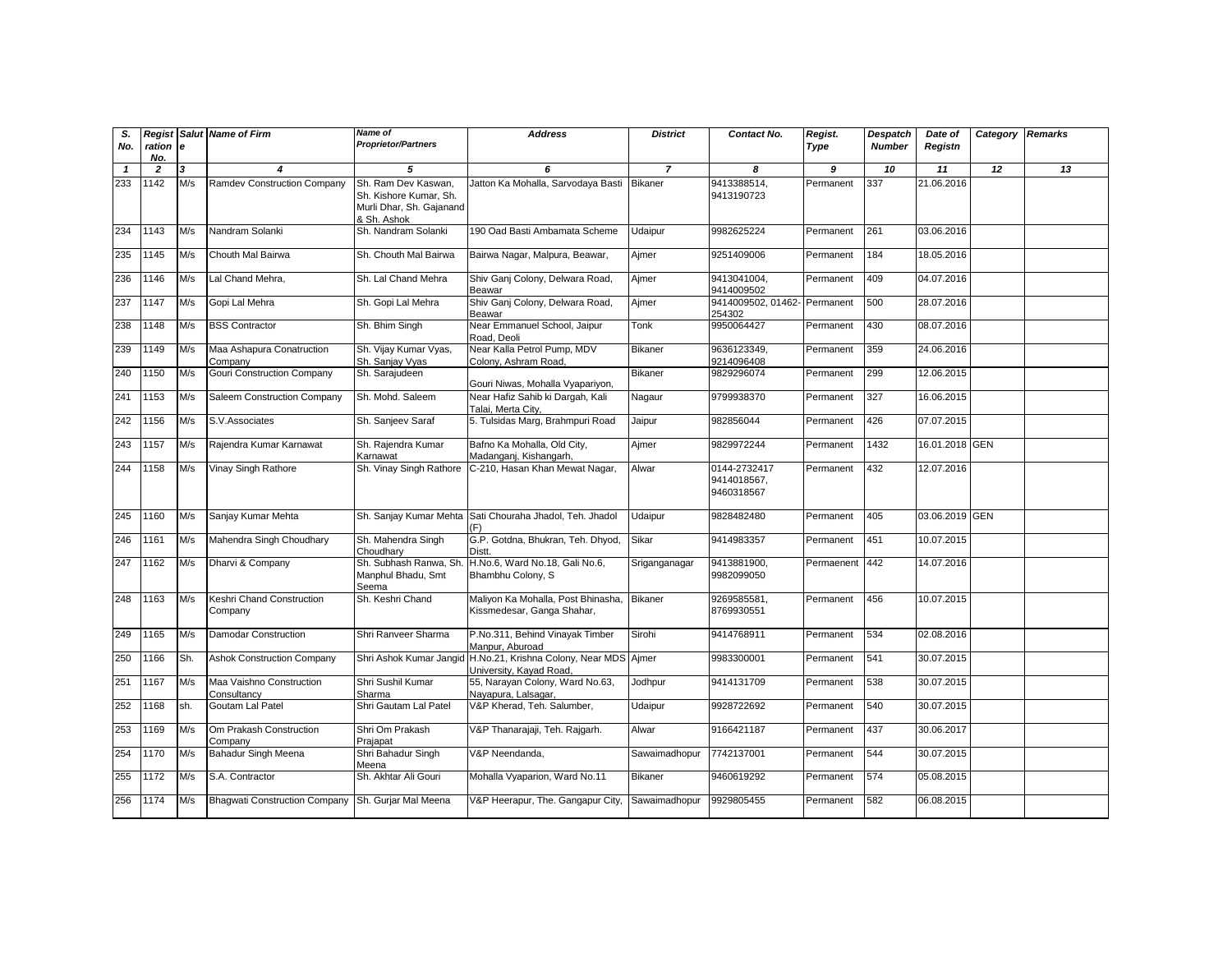| S.<br>No.    | Regist<br>ration e<br>No. |     | <b>Salut Name of Firm</b>                 | <b>Name of</b><br><b>Proprietor/Partners</b>                     | <b>Address</b>                                                   | <b>District</b> | Contact No.                 | Regist.<br>Type | Despatch<br><b>Number</b> | Date of<br>Registn | Category Remarks |                                                    |
|--------------|---------------------------|-----|-------------------------------------------|------------------------------------------------------------------|------------------------------------------------------------------|-----------------|-----------------------------|-----------------|---------------------------|--------------------|------------------|----------------------------------------------------|
| $\mathbf{1}$ | $\overline{2}$            | 3   | $\boldsymbol{4}$                          | 5                                                                | 6                                                                | $\overline{7}$  | 8                           | 9               | 10                        | 11                 | 12               | 13                                                 |
| 257          | 1175                      | M/s | <b>Ashok Construction Company</b>         | Sh. Ashok Kumar                                                  | Bagor, Teh. Khetri,                                              | Jhunjhunu       | 01593-234244<br>9828708175  | Permanent       | 596                       | 10.08.2015         |                  |                                                    |
| 258          | 1176                      | M/s | Shree Balaji Construction                 | Sh. Chhigan Lal<br>Kumawat                                       | Bhamiyo ki Kothi, Ward No. 28,<br>Kuchamancity,                  | Nagaur          | 9414422573,<br>9413983253   | Permanent       | 686                       | 19.07.2018 OBC     |                  |                                                    |
| 259          | 1177                      | M/s | Yashpal Ghunawat Construction<br>Company  | Sh. Naresh Kumar<br>Meena                                        | V&P Piloda, The. Gangapurcity,                                   | Sawaimadhopur   | 8058621020.<br>9414224452   | Permanent       | 1775                      | 23.03.2018 ST      |                  |                                                    |
| 262          | 1181                      | M/s | Dilip Kumar Agarwal                       | Sh. Dilip Kumar                                                  | H.No.38, Pratap Nagar, New<br>Colony,                            | Dungarpur       | 02964-234150<br>9414104650  | Permanent       | 762                       | 20.09.2016         |                  |                                                    |
| 263          | 1182                      | Sh. | Mukesh Kumar Contractor                   | Sh. Mukesh Kumar                                                 | V&P Patusori,                                                    | Jhunjhunu       | 9414081055                  | Permanent       | 716                       | 08.09.2016         |                  |                                                    |
| 264          | 1183                      | M/s | <b>Goyal Construction Company</b>         | Sh Atma Ram Goyal                                                | Ward No.19, Sangria, Teh. Sangria,                               | hanumangarh     | 9460788211,<br>9828237180   | Permanent       | 696                       | 27.08.2015         |                  |                                                    |
| 265          | 1184                      | M/s | <b>Shiv Construction</b>                  | Sh. Bansi Lal Kalal                                              | Jaitna. The. Salumber                                            | Udaipur         | 9549986535                  | Permanent       | 1070                      | 23.11.2016         |                  |                                                    |
| 266          | 1185                      | M/s | Vaibhav Steel Furiture                    | Sh. Satish Kumar                                                 | 71 New Ashwani Bazar,                                            | Udaipur         | 9351717234,<br>9414682182   | Permanent       | 743                       | 04.09.2015         |                  |                                                    |
| 267          | 1186                      | M/s | Jai Ambe Maa Construction                 | Sh. Vinod Sahu                                                   | 29, Oil Market, Dhanmandi,                                       | Udaipur         | 9460303107,<br>9460318377   | Permanent       | 739                       | 04.09.2015         |                  |                                                    |
| 268          | 1187                      | M/s | Bajrang Lal                               | Sh. Bajrang Lal                                                  | Ward No.15, Gram Doojod, Teh.<br>Dhvod.                          | Sikar           | 9783598186                  | Permanent       | 746                       | 04.09.2015         |                  |                                                    |
| 269          | 1188                      | M/s | Babu Lal Kirad,                           | Sh. Babu Lal Kirad                                               | Gram Kotdisunda, Koyla,                                          | Baran           | 9414286966                  | Permanent       | 1279                      | 20.12.2017         |                  |                                                    |
| 270          | 1189                      | M/s | Care Referigeration & Air<br>Conditioning | Sh. Suresh Kumar Punia<br>& Sh. Pankaj Punia                     | Beniwal Tent House, Station road,                                | Jhunjhunu       |                             | Permanent       | 796                       | 16.09.2015         |                  |                                                    |
| 271          | 1190                      | M/s | Rang Lal Meena                            | Sh. Rang Lal Meena                                               | G.P. Aaloda, Teh. Nagal Raja,                                    | Dausa           |                             | Permanent       | 805                       | 17.09.2015         |                  |                                                    |
| 272          | 1191                      | M/s | Meghaa Enterprises                        | Sh. Ramesh Chand Jain                                            | 163, Shrijee Nagar, Durgapura                                    | Jaipur          | 0141-2547492.<br>9414072166 | Permanent       | 806                       | 17.09.2015         |                  |                                                    |
| 273          | 1192                      | M/s | Shabahad Hussain S/o Hussain<br>Mohammad  | Sh. Shabahad Hussain                                             | Behind Telephone Tower, Ward<br>No.18, Aklera                    | Jhalawar        | 8104100786                  | Permanent       | 813                       | 18.09.2015         |                  |                                                    |
| 274          | 1195                      | M/s | Acharya Construction                      | Sh. Prahalad Acharya                                             | Acharya Niwas, Near Police Line<br>Gate.                         | Chittorgarh     | 01472-247489<br>9828123579  | Permanent       | 846                       | 29.09.2015         |                  |                                                    |
| 275          | 1197                      | M/s | Siyaram Choudhary                         | Sh. Shankar Lal                                                  | Gram Dhara Ka Bas, Post Jawli,<br>Teh. Laxmangarh                | Alwar           | 01492-236436<br>9414018266  | Permanent       | 874                       | 06.10.2015         |                  | Corrigendum<br>issued vide D-930<br>Dt. 20.10.2015 |
| 276          | 1199                      | M/s | A.K.Construction Company                  | Sh. Mohd. Afzal Khan,<br>Smt. Taslima Bano, Smt.<br>Shaeena Bano | 17E/833, Chopasni Housing Board,<br>Ward No.3,                   | Jodhpur         | 9414918788                  | Permanent       | 915                       | 16.10.2015         |                  |                                                    |
| 277          | 1200                      | M/s | S.K.Construction                          | Sh. Gajendra Choudhary                                           | 2 E Adarsh Nagar, University Road,                               | Udaipur         | 9460508571,<br>9782058471   | Permanent       | 920                       | 16.10.2015         |                  |                                                    |
| 278          | 1202                      | M/s | Dinesh Kumar Sharma                       | Sh. Dinesh Kumar<br>Sharma                                       | Namak Katra, Ward No.28,                                         | Bharatpur       | 9414945295                  | Permanent       | 919                       | 19.10.2015         |                  |                                                    |
| 279          | 1204                      | M/s | Shiv Construction Corporation<br>Company  | Sh. Bhagirath Ram                                                | Gram Deshantri Nadi, Post Naya<br>Nagar, Teh. Gudamalani, Distt. | Barmer          | 8239512929,<br>9828648256   | Permanent       | 922                       | 19.10.2015         |                  |                                                    |
| 280          | 1206                      | M/s | Dharamraj Construction<br>Company         | Sh. Ghanshyam Jangid                                             | Gram Ganipur, Teh. Sikrai,                                       | Dausa           | 9785395187                  | Permanent       | 1818                      | 31.01.2019 GEN     |                  |                                                    |
|              | 1208                      | M/s | Shri Govind Construction<br>Company       | Sh. Pratik Sharma                                                | 10/456, Swarn Path, Mansarovar                                   | Jaipur          | 9928371077                  | Permanent       | 541                       | 12.08.2021         |                  |                                                    |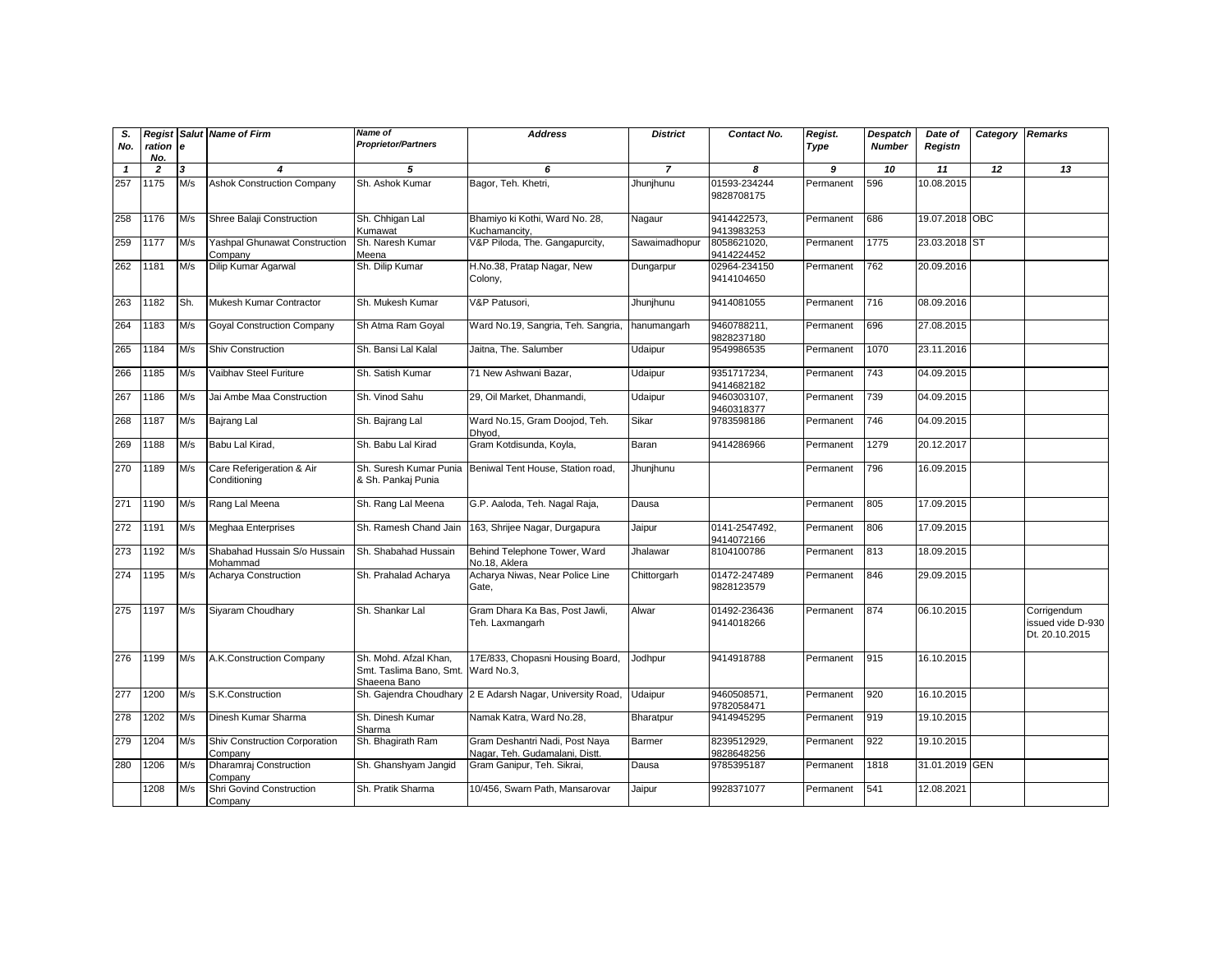| S.<br>No.    | ration e<br>No. |     | <b>Regist Salut Name of Firm</b>            | <b>Name of</b><br><b>Proprietor/Partners</b>                                   | <b>Address</b>                                                                     | <b>District</b>     | Contact No.                 | Regist.<br>Type | <b>Despatch</b><br><b>Number</b> | Date of<br>Registn | Category Remarks |                                                                        |
|--------------|-----------------|-----|---------------------------------------------|--------------------------------------------------------------------------------|------------------------------------------------------------------------------------|---------------------|-----------------------------|-----------------|----------------------------------|--------------------|------------------|------------------------------------------------------------------------|
| $\mathbf{1}$ | $\overline{2}$  | 3   | 4                                           | 5                                                                              | 6                                                                                  | $\overline{7}$      | 8                           | 9               | 10                               | 11                 | 12               | 13                                                                     |
| 281          | 1209            | M/s | M.R. Constructions                          | Smt. Mohori Choudhary<br>& Sh. Maha Singh<br>Choudhary                         | E-333, Bank Colony, JDA Scheme,<br>Murlipura                                       | Jaipur              | 9460709270,<br>8963818502   | Permanent       | 1015                             | 05.11.2015         |                  |                                                                        |
| 282          | 1210            | M/s | Shankar Lal Heera Lal                       | Sh. Shankar Lal                                                                | Keshaniya Ki Dhani, V&P Sarnau,<br>Teh. Sanchore                                   | Jalore              |                             | Permanent       | 1014                             | 10.11.2015         |                  |                                                                        |
| 283          | 1211            | M/s | Jyoti Construction Company                  | Sh. Rajendra Singh &<br>Sh. Mohan Singh                                        | Sector G, Plot No. 102, Shastri<br>Nagar,                                          | Jodhpur             |                             | Permanent       | 1017                             | 10.11.2015         |                  |                                                                        |
| 284          | 1212            | M/s | Dashrath Singh Shaktawat                    | Sh. Dashrath Singh                                                             | sagatpura, Panchayat Samitee<br>Bhinder, The. Vallabh Nagar,                       | Udaipur             |                             | Permanent       | 1012                             | 10.11.2015         |                  |                                                                        |
| 285          | 1213            | M/s | Manish Tiwari                               | Sh. Manish Tiwari                                                              | 24-C, Bapu Nagar, Senthi, Ward<br>No.20                                            | Chittorgarh         | 9928059758,<br>9314487503   | Permanent       | 1037                             | 19.11.2015         |                  |                                                                        |
| 287          | 1218            | M/s | Vishwakarma Construction<br>Company         | Sh. Sant Kumar Rajotia                                                         | P.No.13, New Court Road, Near<br>Bunti Dhabha, Pilani,                             | Jhunjhunu           | 09468827048,<br>09929206875 | Permanent       |                                  | 08.12.2015         |                  |                                                                        |
| 288          | 1219            | M/s | Bhanwar Lal Khamesra                        | Sh. Bhanwar Lal<br>Khamesra                                                    | Res:-3/203 Nadi Mohalla, Near<br>Bada Mandir,<br>Off:-307/9, Azad Nagar, Near ICD, | <b>Bhilwara</b>     |                             | Permaennt       | 1120                             | 11.12.2015         |                  |                                                                        |
| 289          | 1221            | M/s | Shri Ram Construction                       | Sh. Jitendra Avchar                                                            | Saredi Chodi, Teh. Ghadi,                                                          | Banswara            | 02963-234626,<br>9950088561 | Permanent       | 1152                             | 17.12.2015         |                  |                                                                        |
| 290          | 1223            | M/s | <b>Banke Bihari Construction</b><br>Company | Sh. Deen Dayal Sharma                                                          | B-790, Sumar Nagar, Mansarovar                                                     | Jaipur              | 7597696735                  | Permanent       | 1179                             | 22.12.2015         |                  |                                                                        |
| 291          | 1224            | M/s | Heera Ram Kistura Ram                       | Sh. Heera Ram                                                                  | G.P. Baitu Bhimji                                                                  | Barmer              | 9414532033,<br>9001553343   | Permanent       | 1189                             | 29.12.2015         |                  |                                                                        |
| 292          | 1225            | M/s | Pappu Lal Prajapat                          | Sh. Nanag Ram                                                                  | C-55, Bai Ji Ki Kothi, Jhalana Dungri, Jaipur                                      |                     | 9929094835,<br>9414248356   | Permanent       | 1192                             | 29.12.2015         |                  |                                                                        |
| 293          | 1226            | M/s | Rampal Sharma                               | Sh. Rampal Sharma, Sh<br>Sh. Abhishek Sharma                                   | 7-D-14, Bapu Nagar,                                                                | <b>Bhilwara</b>     | 9928063933.<br>9829400219   | Permanent       | 1201                             | 31.12.2015         |                  | Changed into<br>partnership vide<br>order No. 1330<br>Dated 28.07.2020 |
| 294          | 1227            | M/s | Vikas Kumar Doda Contractor                 | Sh. Vikas Kumar Doda                                                           | Sec.No.6-O-22, Jawahar Nagar,                                                      | Sriganganagar       | 9414479723,<br>9414873090   | Permanent       | 1233                             | 07.01.2016         |                  |                                                                        |
| 295          | 1228            | M/s | <b>Punam Construction</b>                   | Sh. Poonam Singh Saini                                                         | Dholi Gumti, Bandikui, G.P. Kolana.<br>The. Baswa,                                 | Dausa               | 9785490748,<br>9413677583   | Permanent       | 1369                             | 01.02.2017 OBC     |                  |                                                                        |
| 296          | 1229            | M/s | Jai Balaji Construction Company             | Sh. Virendra Singh Bisht                                                       | S.Q.B.12, J.K. Nagar,                                                              | Kota                | 9694529847                  | Permanent       | 1252                             | 12.01.2016         |                  |                                                                        |
| 297          | 1232            | M/s | Mohd. Yusuf S/o Aadamji                     | Sh. Mohd. Yusuf                                                                | Rebariyon Ka Tanka, Jerla Road,<br>Ward No. 19, Balotra                            | Barmer              | 9414384666,<br>9414755099   | Permanent       | 1287                             | 19.01.2016         |                  |                                                                        |
| 298          | 1233            | M/s | <b>Ambey Constructions</b>                  | Sh. Mukesh Bairathi                                                            | 66, Bhrigu Nagar, Ajmer Road                                                       | Jaipur              | 9828271717                  | Permanent       | 1300                             | 19.01.2016         |                  |                                                                        |
| 299          | 1234            | M/s | Bahadur Singh Rao                           | Sh. Bahadur Singh Rao                                                          | Asoliya Ki Madri, Post- Boyna, Teh.<br>Mavli                                       | Udaipur             | 9414833266                  | Permanent       | 1365                             | 01.02.2016         |                  |                                                                        |
| 300          | 1235            | M/s | <b>Balaji Construction Company</b>          | Sh. Rakesh Kumar Sh.<br>Hemant Kumar, Sh.<br>Shyam Behari, Sh.<br>Satish Kumar | Ward No. 31, Lalji Chowk,                                                          | Hanumangarh<br>Town | 9414094389,<br>9414332570   | Permanent       | 1366                             | 01.02.2016         |                  |                                                                        |
| 301          | 1238            | M/s | Milan Suppliers & Contractors               | Sh. Danish Ali                                                                 | Behind SBI Bank, Aklera,                                                           | Jhalawar            | 9414404346                  | Permanent       | 1427                             | 09.02.2016         |                  |                                                                        |
| 302          | 1239            | M/s | Rana Construction                           | Sh. Ram Niwas<br>Choudhary                                                     | V&P Kirad, Teh. Degana                                                             | Nagaur              | 9414116300                  | Permanent       | 1408                             | 08.02.2016         |                  |                                                                        |
| 303          | 1240            | M/s | Mahalaxmi Construction<br>Company           | Sh. Bheru Lal Patel                                                            | Village Toos Dangiyan, Post Airport, Udaipur<br>Teh.Vallabhnagar,                  |                     | 9928615834                  | Permanent       | 1421                             | 10.02.2017 General |                  |                                                                        |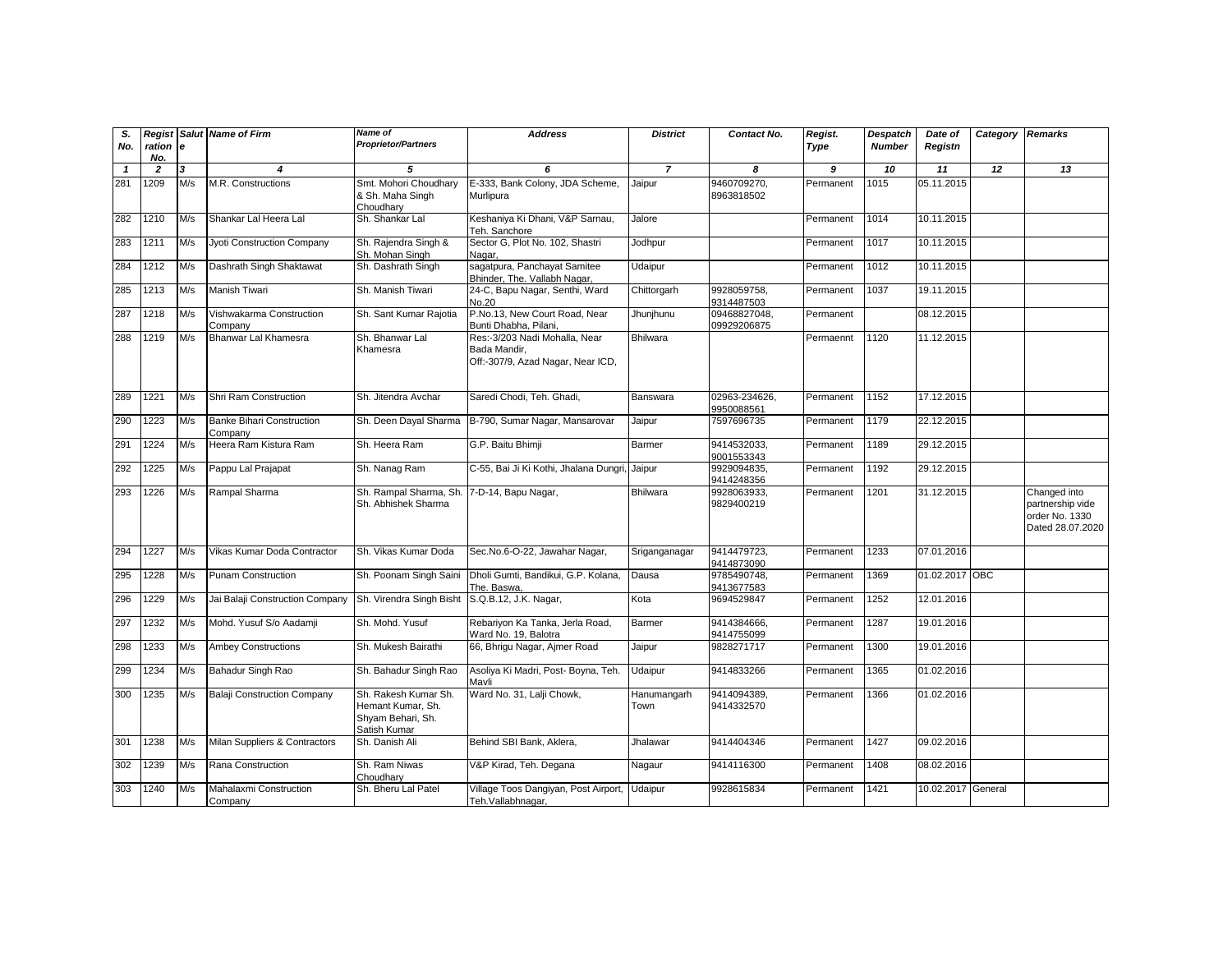| S.<br>No.    | ration e<br>No. |     | <b>Regist Salut Name of Firm</b>                     | Name of<br><b>Proprietor/Partners</b>                                                  | <b>Address</b>                                                                                                               | <b>District</b> | Contact No.                              | Regist.<br>Type | <b>Despatch</b><br><b>Number</b> | Date of<br>Registn | Category Remarks |    |
|--------------|-----------------|-----|------------------------------------------------------|----------------------------------------------------------------------------------------|------------------------------------------------------------------------------------------------------------------------------|-----------------|------------------------------------------|-----------------|----------------------------------|--------------------|------------------|----|
| $\mathbf{1}$ | $\overline{2}$  | 3   | 4                                                    | 5                                                                                      | 6                                                                                                                            | $\overline{7}$  | 8                                        | 9               | 10                               | 11                 | 12               | 13 |
| 304          | 1242            | M/s | Mohd. Rajjak Khan                                    | Sh. Rajjak Khan                                                                        | Ward No. 09, Bissau,                                                                                                         | Jhunjhunu       |                                          | Permanent       | 688                              | 19.07.2018 OBC     |                  |    |
| 305          | 1243            | M/s | A.G. Construction                                    | Sh. Amrit Lal Garg                                                                     | Rishikesh Road, Manpur, Aburoad,<br>Ward No. 03                                                                              | Sirohi          | 9414153687,<br>7568103380                | Permanent       | 1488                             | 23.02.2016         |                  |    |
| 306          | 1244            | M/s | Jai Bhawani Construction<br>Company                  | Sh. Vijay Singh, Sh.<br>Umed Singh, Sh. Man<br>Singh, Sh. Mahendra<br>Singh            | Narsingh Sagar Talab Road,<br>Sarvodaya Basti Gajner Road,                                                                   | Bikaner         | 9413304634,<br>9950998100                | Permanent       | 64                               | 09.04.2018 GEN     |                  |    |
| 307          | 1245            | M/s | Naval Kishore Meena                                  | Sh. Naval Kishore<br>Meena                                                             | Village Malawas, Teh. Sikrai,                                                                                                | Dausa           | 9928144454                               | Permanent       | 1499                             | 24.02.2016         |                  |    |
| 308          | 1247            | M/s | Sanjida Constructions                                | Sh. Farhat Nasim                                                                       | 801 Bagru Walon Ka Rasta, Tasvir<br>Walo ki Gali, Chandpole Bazar,                                                           | Jaipur          | 9414037823,,<br>9929055554               | Permanent       | 1539                             | 04.03.2016         |                  |    |
| 309          | 1248            | M/s | <b>Kumawat Construction Company</b>                  | Sh. Nathu Lal Kumawat                                                                  | Gothwal Bhawan, Opp. Jain temple,<br>Kharwalon Ka Mohalla, G.P.<br>Raiwasa, Panchayat Samitee<br>Peeprali, The. Dataramgarh, | Sikar           | 9829253171.<br>9950532644                | Permanent       | 1554                             | 14.03.2016         |                  |    |
| 310          | 1249            | M/s | Jetharam Ramchandra                                  | Sh. Jetha Ram Gahlot,<br>Sh. Ram Chandra Ganlot School Bhinasar                        | Ward No. 22, Near Govt. Jawahar                                                                                              | <b>Bikaner</b>  | 9649911813                               | Permanent       | 1572                             | 17.03.2016         |                  |    |
| 311          | 1250            | M/s | <b>Bikaner Kiln &amp; Construction</b><br>Company    | Sh. Vimal Acharya                                                                      | G-34, Jawahar Nagar, Ward No. 2,                                                                                             | <b>Bikaner</b>  |                                          | Permanent       | 1589                             | 21.03.2016         |                  |    |
| 312          | 1251            | M/s | <b>Preeminent Construction</b><br>Company            | Sh. Ranjeet Singh                                                                      | 85 Sonabari, Gopalpura bypass,                                                                                               | Jaipur          | 94114066186                              | Permanent       | 1598                             | 22.03.2016         |                  |    |
| 313          | 1255            | M/s | <b>Dheeraj Construction Company</b>                  | Sh. Ramesh Kumar<br>Sharma                                                             | Ward No. 02, Kanchanpur, Teh.<br>Srimadhopur.                                                                                | Sikar           | 9950592202.<br>9414399110                | Permanent       | 30                               | 07.04.2016         |                  |    |
| 314          | 1256            | M/s | Komal Construction Company                           | Sh. Bahadur Singh                                                                      | 58, Baga Ka Bas, Shri Ramjipura,<br>Alisar, Teh. Chomu,                                                                      | Jaipur          | 9829340619.<br>9928340619                | Permanent       | 1761                             | 22.03.2018 GEN     |                  |    |
| 315          | 1262            | M/s | <b>Tak construction Company</b>                      | Sh. Sohan Lal Tak                                                                      | 1st, B-Road, Khadiabas, Sardarpura                                                                                           | Jodhpur         | 9414128924                               | Permanent       | 173                              | 16.05.2016         |                  |    |
| 316          | 1268            | M/s | <b>Swastik Constructions</b>                         | Sh. Vishal Goyal                                                                       | E-168, Ramesh Marg, C-Scheme,                                                                                                | Jaipur          | 9414053664,<br>9414043664                | Permanent       | 279                              | 13.06.2016         |                  |    |
| 317          | 1269            | M/s | Hanuman Prasad Kumawat                               | Sh. Hanuman Prasad<br>Kumawat                                                          | Kota Road, Jagatpura, Mandalgarh,<br>Ward No. 4                                                                              | Bhilwara        | 9414676884,<br>9414676885                | Permanent       | 296                              | 14.06.2016         |                  |    |
| 318          | 1270            | M/s | Amit Kumar jain                                      | Sh. Amit Kumar Jain                                                                    | 65/87, Pratap Nagar, Tonk Road                                                                                               | Jaipur          | 9950691078.<br>9782794932                | Permanent       | 304                              | 15.06.2016         |                  |    |
| 319          | 1273            | M/s | Prabhuram Sanwalram                                  | Sh. Prabhu Ram                                                                         | Gram Aasan Jilelav-Bar, Teh.<br>Raipur,                                                                                      | Pali            | 9950300879,<br>9001500949,<br>9982773247 | Permanent       | 356                              | 23.06.2016         |                  |    |
| 320          | 1274            | M/s | Shree Karni Maa Construction                         | Sh. Bhanwar Singh<br>Charan                                                            | Kaleti, Teh.Bagod,                                                                                                           | Jalore          | 9783789569,<br>9414544909                | Permanent       | 357                              | 23.06.2016         |                  |    |
| 321          | 1275            | M/s | Mahendra Construction &<br><b>Material Suppliers</b> | Sh. Mahendra Kumar<br>Patidar                                                          | Village Naraniya, Via Damdi                                                                                                  | Dungarpur       | 9828287538<br>9928193434                 | Permanent       | 360                              | 24.06.2016         |                  |    |
| 322          | 1277            | M/s | Jassi Ram Dudi & Company                             | Sh. Jassi Ram, Sh.<br>Ganesha Ram. Sh.<br>Tikam Chand, Sh. Om<br>Prakash, Sh. Ramu Ram | C-39, Vaid Magharam Colony,                                                                                                  | <b>Bikaner</b>  | 9414143847                               | Permanent       | 366                              | 24.06.2016         |                  |    |
| 323          | 1280            | M/s | Yatendra Saini                                       | Sh. Yatendra Saini                                                                     | New Sabji Mandi, Udaipurwati                                                                                                 | Jhunjhunu       | 985593008                                | Permanent       | 406                              | 04.07.2016         |                  |    |
| 324          | 1281            | M/s | Hari Singh Yadav                                     | Sh. Tarun Yadav                                                                        | Shahjahanpur, Teh. Neemrana,                                                                                                 | Alwar           | 9829898116                               | Permanent       | 1637                             | 22.10.2021         |                  |    |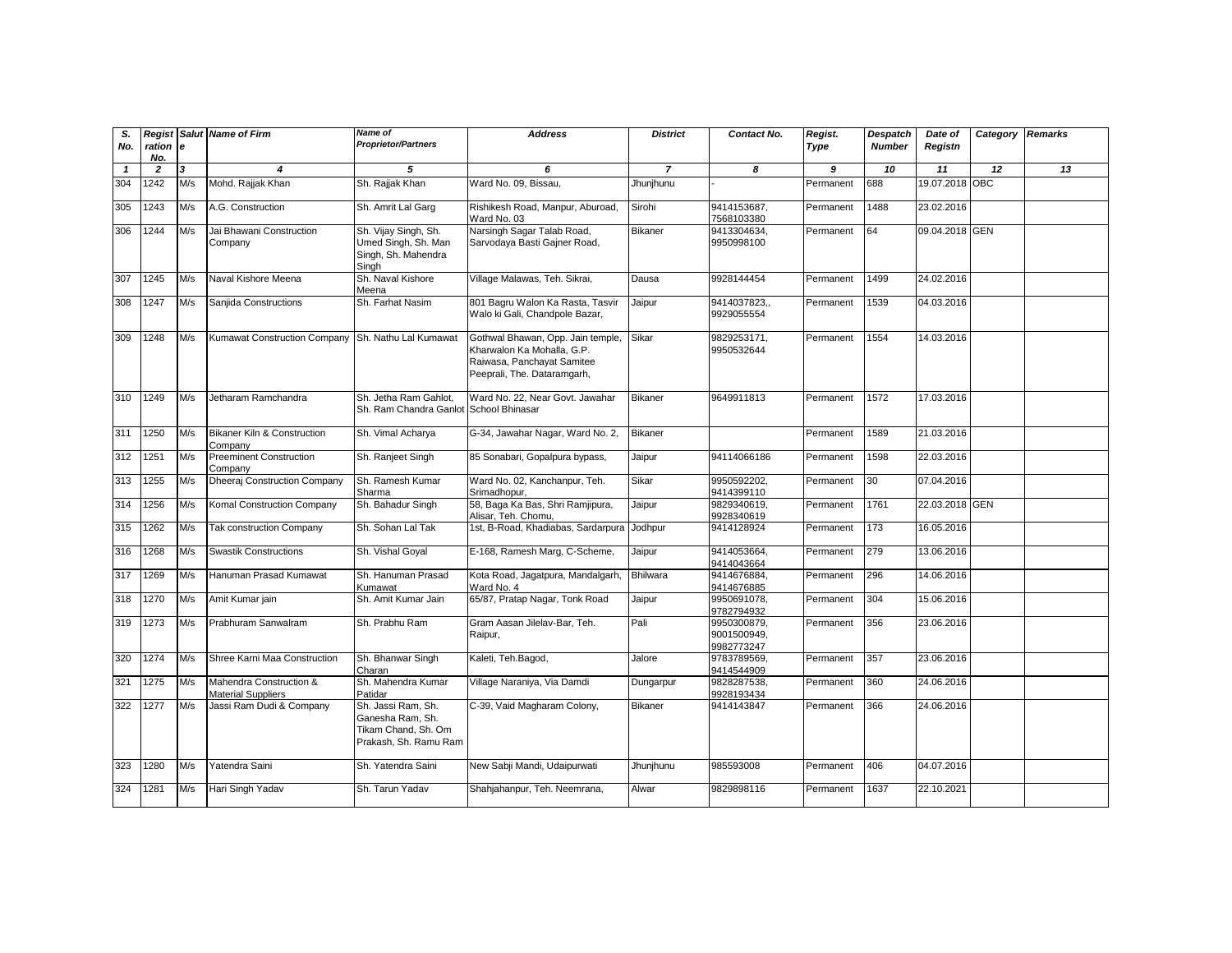| S.<br>No.    | ration e       |     | <b>Regist Salut Name of Firm</b>   | <b>Name of</b><br><b>Proprietor/Partners</b>                      | <b>Address</b>                                                                | <b>District</b> | Contact No.               | Regist.<br>Type | <b>Despatch</b><br><b>Number</b> | Date of<br>Registn | Category | <b>Remarks</b> |
|--------------|----------------|-----|------------------------------------|-------------------------------------------------------------------|-------------------------------------------------------------------------------|-----------------|---------------------------|-----------------|----------------------------------|--------------------|----------|----------------|
|              | No.            |     |                                    |                                                                   |                                                                               |                 |                           |                 |                                  |                    |          |                |
| $\mathbf{1}$ | $\overline{2}$ | 3   | $\boldsymbol{4}$                   | 5                                                                 | 6                                                                             | $\overline{7}$  | 8                         | 9               | 10                               | 11                 | 12       | 13             |
| 325          | 1282           | M/s | Solanki Construction Company       | Sh. Pappu Lal Mali                                                | Pokran                                                                        | Jaisalmer       | 9414763521                | Permanent       | 398                              | 01.07.2016         |          |                |
| 326          | 1283           | M/s | Bakhtawar Mal Jain                 | Sh. Bakhtawar Mal Jain                                            | Tankar Paa, Chouhatan,                                                        | Barmer          | 9413032803                | Permanent       | 400                              | 01.07.2016         |          |                |
| 327          | 1284           | Sh. | Bhawani Singh Jhala                | Sh. Bhawani Singh Jhala                                           | Village Zadfa, Post Pipla, Teh.<br>Kumbhalgarh                                | Rajsamand       | 9928525311                | Permanent       | 403                              | 04.07.2016         |          |                |
| 328          | 1287           | M/s | Panwar Construction Company        | Sh. Babu Ram Mali                                                 | Opp. Raghavdasji Aashram, Samdri Barmer<br>Road, Ward No. 31, Balotra         |                 | 9414182844                | Permanent       | 837                              | 21.08.2018         |          |                |
| 329          | 1289           | M/s | Rishabh Construction Company       | Sh. Gehri Lal Lohar                                               | Losing, V.P. Losing,                                                          | Udaipur         | 9784422719,<br>9602769795 | Permanent       | 441                              | 14.07.2016         |          |                |
| 330          | 1290           | M/s | Sardar Singh Contractor            | Sh. Sardar Singh                                                  | Ward No. 40, Hnidaun Road, Near<br>Reliance Petrol Pump.                      | Karauli         | 9414033849                | Permanent       | 631                              | 17.08.2017         |          |                |
| 331          | 1291           | M/s | Navkar Buildcon                    | Sh. Mukesh Kumar<br>Nalwaya                                       | Ward No. 26, Plot No. 20, New<br>Mahaveer Nagar, Gali No. 4                   | Udaipur         | 9950206486                | Permanent       | 540                              | 03.08.2016         |          |                |
| 332          | 1293           | M/s | Shree Balaji Enterprises           | Sh. Ranchhod<br>Choudhary                                         | Gram Medak Khurd, G.P. Jodawas,<br>The. Raniwara,                             | Jalore          | 9610714020                | Permanent       | 21                               | 06.05.2020         |          |                |
| 333          | 1294           | M/s | Jyoti Construction Incorporation   | Sh. Babu Lal Sharma,                                              | 176, Raikon Ki Dhaniya, Village<br>Nandvani, Teh. Khinwasar,                  | Nagaur          | 9476050164,<br>9783081907 | Permanent       | 812                              | 25.09.2016 GEN     |          |                |
| 335          | 1298           | M/s | Rajshree Construction Company      | Sh. Raghuveer Singh<br>Chouhan                                    | Near Darbar Coat, Naya Khera,<br>Santpur Aburoad, Ward No.18                  | Sirohi          | 9460073346                | Permanent       | 811                              | 25.09.2017 OBC     |          |                |
| 336          | 1303           | M/s | Singh Construction,                | Sh. Uma Shankar Singh                                             | P.No.726, Ganesh Nagar,                                                       | Kota            | 9828296415,<br>8440906725 | Permanent       | 901                              | 17.10.2016         |          |                |
| 337          | 1306           | M/s | Rakesh Construction company        | Sh. Hanman Prasad<br>Sharma                                       | Borkhandi Kalan, The. Piplu                                                   | Tonk            | 9214056545                | Permanent       | 533                              | 27.07.2017 GEN     |          |                |
| 338          | 1308           | M/s | Nandkishore Sharma                 |                                                                   | Sh. Nandkishore Sharma A-11, Gurunanak Colony,                                | Bundi           | 9214629476,<br>9214628453 | Permanent       | 974                              | 03.11.2016         |          |                |
| 339          | 1310           | M/s | <b>Amar Construction Company</b>   | Sh. Kailash Chandra<br>Aniana                                     | Anjana Bhawan' Chhotisadri Road,<br>Nimbahera.                                | Chittorgarh     | 9414020125,<br>9829070757 | Permanent       | 872                              | 24.06.2019 GEN     |          |                |
| 340          | 1313           | M/s | M.L. Construction                  | Sh. Munna Lal Chouhan                                             | Ajaynagar Road, Ashaganj,                                                     | Ajmer           | 9829507224                | Permanent       | 788                              | 20.09.2017 OBC     |          |                |
| 341          | 1314           | M/s | <b>Shree Virat Structures</b>      | Sh. Manish Chhajer, Sh.<br>Asulal Chhajer, Smt.<br>Vinita Chhaier | D-166, Shastri Nagar                                                          | Jodhpur         | 9829553633                | Permanent       | 1027                             | 15.11.2016         |          |                |
| 342          | 1315           | M/s | <b>Faizan Construction</b>         | Sh. Rais Mohammad                                                 | Tek Mohalla, Sarola Kalan, The.<br>Khanpur.                                   | Jhalawar        | 9929384970,<br>8104719107 | Permanent       | 1042                             | 18.11.2016         |          |                |
| 343          | 1316           | M/s | <b>Pitrakripa Construction</b>     | Sh. Praveen Singh                                                 | Village Noliyawada, The. Simalwara, Dungarpur                                 |                 | 9950518251                | Permanent       | 1224                             | 06.12.2017         |          |                |
| 344          | 1317           | M/s | Kamlesh Gurjar                     | Sh. Kamlesh Gurjar                                                | Village Lahan, Post Vajeerpura                                                | Tonk            | 9414377976                | Permanent       | 1093                             | 25.11.2016         |          |                |
| 345          | 1318           | M/s | <b>Choyal Construction Company</b> | Sh. Mangilal                                                      | Antroli Sanga, The. Parbatsar,                                                | Nagaur          | 9982707055                | Permanent       | 1095                             | 28.11.2016         |          |                |
| 346          | 1319           | M/s | Jaiswal Construction Company       | Sh. Mohan Lal Jaiswal                                             | Ward No.22, Near thakurji Temple,<br>Kalal Mohalla                            | Dausa           | 9694760165,<br>7062510196 | Permanent       | 1165                             | 09.12.2016         |          |                |
| 347          | 1320           | M/s | Karan Singh Sankhla                | Sh. Bhavya Singh<br>Sankhla & Sh. Karan<br>Singh Sankhla          | 40, Kidwai Nagar, Backside of Govt<br>Bus Stand, Opp. Maharana Dawa<br>Bazar. | Chittorgarh     | 9414110254,<br>9414010254 | Permanent       | 1388                             | 09.01.2018         |          |                |
| 348          | 1322           | M/s | Bhagwan Singh Kachhawaha           | Sh. Bhagwan Singh<br>Kachhawaha                                   | 'Pipar City", Opp. PWD Rest House,<br>Mundra Circle, Pipar City.              | Jodhpur         | 9983026806,<br>9983508533 | Permanent       | 999                              | 10.07.2019         |          |                |
| 349          | 1324           | M/s | <b>Goran Construction</b>          | Sh. Yakub Khan                                                    | Behind Jumma Maszid, Aburoad,<br>Ward No. 06                                  | Sirohi          | 9929170601                | Permanent       | 1214                             | 21.12.2016         |          |                |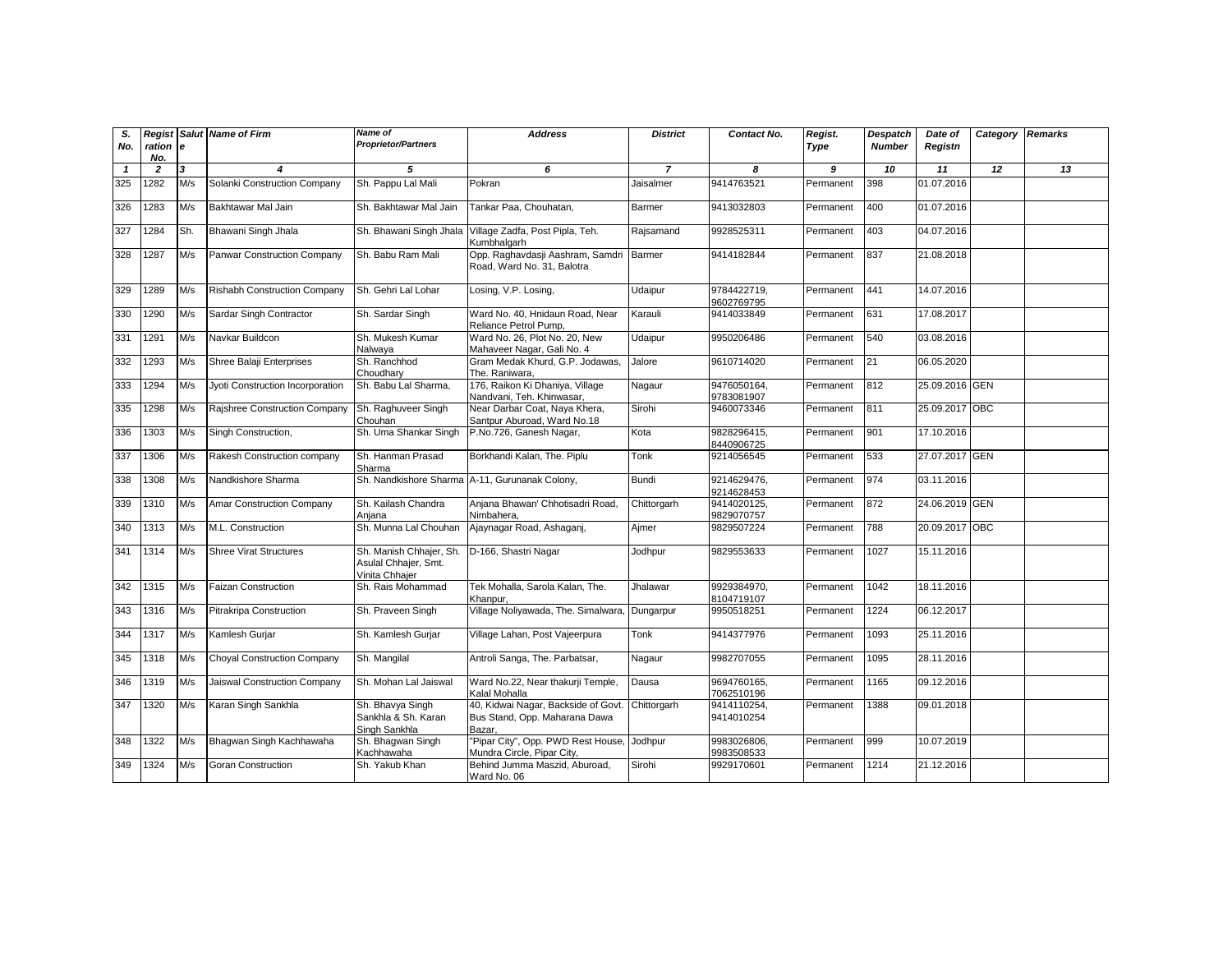| S.<br>No.    | ration e<br>No. |     | <b>Regist Salut Name of Firm</b>     | <b>Name of</b><br><b>Proprietor/Partners</b>                                                                    | <b>Address</b>                                                                                 | <b>District</b> | Contact No.                              | Regist.<br>Type | <b>Despatch</b><br><b>Number</b> | Date of<br>Registn | Category Remarks |    |
|--------------|-----------------|-----|--------------------------------------|-----------------------------------------------------------------------------------------------------------------|------------------------------------------------------------------------------------------------|-----------------|------------------------------------------|-----------------|----------------------------------|--------------------|------------------|----|
| $\mathbf{1}$ | $\overline{z}$  | 3   | 4                                    | 5                                                                                                               | 6                                                                                              | $\overline{7}$  | 8                                        | 9               | 10                               | 11                 | 12               | 13 |
| 350          | 1325            | M/s | Harichand & Company                  | Sh. Harichand                                                                                                   | H.O.:-305, 1st Phase, Manglapuri,<br>B.O. Amrit Kumar Tata Saithal<br>Mode, Tata Bhawan, Dausa | Dausa           | 9810106025                               | Permanent       | 1784                             | 24.01.2019         |                  |    |
| 351          | 1326            | M/s | Jainarayan Mularam                   | Sh. Jai Narayan, Sh.<br>Mula Ram, Sh. Ram<br>Chander, Sh. Mahavir<br>Prasad                                     | Gram Naurangdesar,                                                                             | <b>Bikaner</b>  | 9929516132,<br>9928137112.<br>9602496170 | Permanent       | 995                              | 09.07.2019         |                  |    |
| 352          | 1328            | M/s | <b>Ganesh Construction Company</b>   | Sh. Jitendra Budania &<br>Sh. Rajesh Kumar                                                                      | Mumtaj Wali Gali, Road No. 03,<br>Ward no. 13                                                  | Jhunjhunu       | 9414080495                               | Permanent       | 1246                             | 27.12.2016         |                  |    |
| 354          | 1333            | M/s | Anil Kumar Gupta                     | Sh. Anil Kumar Gupta                                                                                            | Plot No. 37, Raj Vihar, Opp. Cloth<br>Factory, Tijara Road,                                    | Alwar           | 9413906764                               | Permanent       | 1409                             | 16-09-2019         |                  |    |
| 355          | 1335            | M/s | Rooparam Mangilal                    | Sh. Rupa Ram                                                                                                    | Opp. Akadiya Mahadev Mandir,<br>Ward No. 35, Balotra                                           | Barmer          | 9929898937                               | Permanent       | 941                              | 29.08.2018         |                  |    |
| 356          | 1339            | M/s | Hari Om Enterprises                  | Sh. Manish Agarwal                                                                                              | B-65, Bapu Nagar, Senthi,                                                                      | Chittorgarh     | 9799493811                               | Permanent       | 1519                             | 03.03.2017         | Gen              |    |
| 357          | 1341            | M/s | Vardhman Fabtech                     | Smt. Neerja Jain, Sh.<br>Anoop Kumar Jain                                                                       | Near Forest Chowki, Laxmi Narayan Jaipur<br>Puri Road, Surajpole                               |                 | 9413345320                               | Permanent       | 1617                             | 21.02.2018 GEN     |                  |    |
| 358          | 1343            | M/s | Jai Jodha Baba Construction          | Sh. Pawan Singh Kothari                                                                                         | Village Dadia, The. Arai                                                                       | Ajmer           | 9799098990,<br>9636902380                | Permanent       | 420                              | 04.06.2019 GEN     |                  |    |
| 359          | 1344            | M/s | Kaswan Nirman Company                | Sh. Harpat Ram, Sh.<br>Sampat Ram & Sh.<br>Dhanpat Ram                                                          | Gram Jagasri Bari, The. Bhadra,                                                                | Hanumangar      | 9413381796                               | Permanent       | 996                              | 09.07.2019         |                  |    |
| 360          | 1345            | M/s | Jyoti Construction Company           | Sh. Jaqmal Saini                                                                                                | Dhani Dalu Ki, Post Neemod, The.<br>Neem Ka thana                                              | Sikar           | 9649909080                               | Permanent       | 984                              | 09.07.2019 OBC     |                  |    |
| 361          | 1346            | M/s | Aman Kumar Suresh Kumar              | Sh. Rajender Singh, Smt<br>Kamla Devi                                                                           | Gram Thalodi,                                                                                  | Churu           | 9982022866                               | Permanent       | 1648                             | 27.02.2018 OBC     |                  |    |
| 362          | 1347            | M/s | Narain Construction Company          | Smt. Guddi Devi Saini.<br>Sh. Khairati Lal Saini                                                                | 11, Dhani Dabar, Sikandra, The.<br>Sikarai                                                     | Dausa           | 9414036361                               | Permanent       | 129                              | 16.04.2018 OBC     |                  |    |
| 363          | 1349            | M/s | B.L. Construction Company            | Sh. Babu Lal Sharma,<br>Sh. Vinod Kumar<br>Sharma                                                               | Ward No. 14, Basant Bihar Colony,<br>Gupteshwar Road                                           | Dausa           | 9784583322,<br>9414222496                | Permanent       | 1870                             | 08.02.2019 GEN     |                  |    |
| 364          | 1353            | M/s | Shri Ram Contractor                  | Sh. Bholu ram                                                                                                   | V&P Budsu, Teh.Makrana,                                                                        | Nagaur          | 9413983571                               | Permanent       | 695                              | 19.07.2018         |                  |    |
| 365          | 1355            | M/s | Shivraj Construction Company         | Sh. Shiv Narayan<br>Paliwal, Sh. Rajendra<br>Kumar Paliwal                                                      | Bus Stand, Upli Oden, The.<br>Nathdwara,                                                       | Rajsamand       | 9799984982                               | Permanent       | 356                              | 21.05.2018 GEN     |                  |    |
| 366          | 1356            |     | <b>GBNR Infrastructure Pvt. Ltd.</b> | Sh. Chitresh Suhalka,<br>Sh. Praveen Kumar, Sh.<br>Arvind Nayak, Sh.<br>Pragnesh Kalal, Sh.<br>Chitresh Suhalka | R.O. Plot No. 6-C-16, VIP Colony,<br>RHB, Sector-9,                                            | Udaipur         | 9414081509                               | Permanent       | 1820                             | 27.08.2020         |                  |    |
| 367          | 1357            | M/s | Ramniwas Contractor                  | Sh. Ram Niwas Yadav                                                                                             | Pratapur, Chak No. 2, G.P. Gheelot,<br>Panchayat Samitee Neemrana,                             | Alwar           | 9829621433                               | Permanent       | 1432                             | 19.12.2018         |                  |    |
| 368          | 1359            | M/s | Khamora Construction Company         | Sh. Kamlesh Kumar<br>Rathore                                                                                    | Mahatma Gandhi Colony, The.<br>Jhalrapatan                                                     | Jhalawar        | 9887325571,<br>9530100121                | Permanent       | 1832                             | 21.11.2019 GEN     |                  |    |
| 369          | 1360            | M/s | Akash Construction Company,          | Sh. Rameshwar Prasad<br>Sh. Jagdish Prasad, Sh.<br>Hari Narayan Jat                                             | G.P. Nagal Bharda, Teh. Chomu,                                                                 | Jaipur          | 9636425171                               | Permanent       | 2548                             | 12.03.2020         |                  |    |
| 370          | 1363            | M/s | P.S. Construction Company            | Sh. Pre Singh, Smt.<br>Geeta Devi                                                                               | 362, Jaswant Nagar, Ward No.8,                                                                 | Bharatpur       | 9413672080                               | Permanent       | 773                              | 07.08.2018         |                  |    |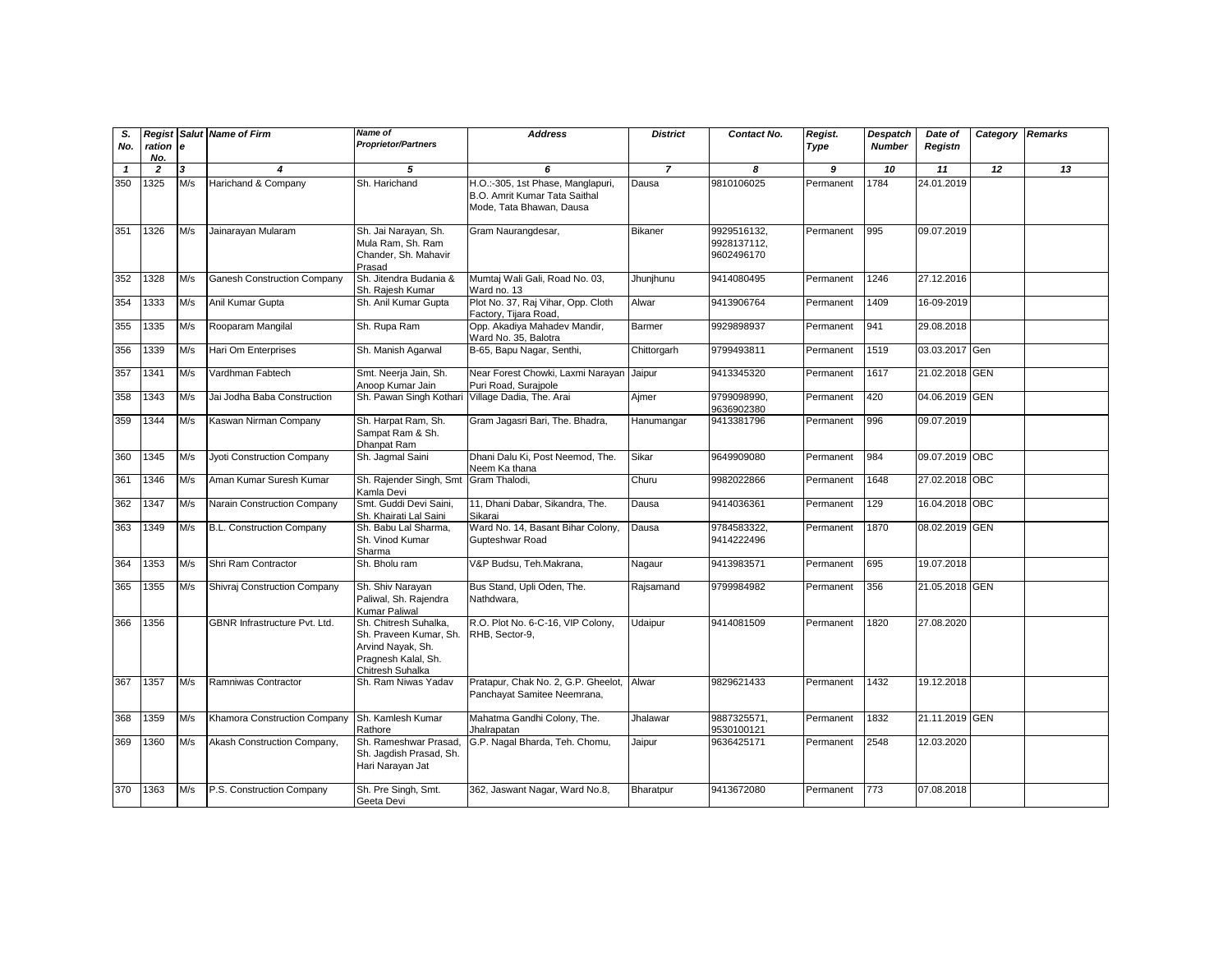| S.<br>No.    | Regist<br>ration e<br>No. |     | <b>Salut</b> Name of Firm                          | <b>Name of</b><br><b>Proprietor/Partners</b> | <b>Address</b>                                                                                  | <b>District</b> | Contact No.                              | Regist.<br>Type | Despatch<br><b>Number</b> | Date of<br>Registn | Category | <b>Remarks</b>                             |
|--------------|---------------------------|-----|----------------------------------------------------|----------------------------------------------|-------------------------------------------------------------------------------------------------|-----------------|------------------------------------------|-----------------|---------------------------|--------------------|----------|--------------------------------------------|
| $\mathbf{1}$ | $\overline{2}$            | 3   | 4                                                  | 5                                            | 6                                                                                               | $\overline{7}$  | 8                                        | 9               | 10                        | 11                 | 12       | 13                                         |
| 371          | 1364                      | M/s | Heera Lal Suthar                                   | Sh. Heera Lal Suthar                         | Sutharo Ka Mohalla, G.P. Titardi,                                                               | Udaipur         | 9414156236,<br>8952055374                | Permanent       | 2007                      | 14.02.2019 OBC     |          |                                            |
| 372          | 1366                      | M/s | Kalwasna Construction Company Sh. Sitaram Kalwasna |                                              | 7-F-38, Kudi Bhagtasani Housing<br>Board,                                                       | Jodhpur         | 9001514721,<br>9001514723                | Permanent       | 1593                      | 10.01.2019 OBC     |          |                                            |
| 373          | 1368                      | M/s | New Chopra Construction<br>Company                 | Sh. Madan Lal Chopra                         | Gram Bhopawas, Via Udaipuriya,<br>Chomu                                                         | Jaipur          |                                          | Permanent       | 18                        | 06.05.2020         |          |                                            |
| 374          | 1372                      | M/s | Dalmia Construction Company,                       | Sh.Arvind Dalmia                             | Ward No 13, Naya Bas,                                                                           | Churu           | 9680930541.<br>9530105493                | Permanent       | 716                       | 27.07.2018 GEN     |          |                                            |
| 375          | 1374                      | M/s | Karna Ram                                          | Sh. Karna Ram                                | V&P Marudi, Teh. Barmer                                                                         | Barmer          | 9414493575                               | Permanent       | 393                       | 03.06.2019         |          |                                            |
| 376          | 1376                      | M/s | Rajkumar Bherulal Prajapat                         | Sh. Rajkumar Prajapat                        | Ward No.2, Indira Colony,<br>Kushalgarh,                                                        | Banswara        | 9413295859,<br>9983953744                | Permanent       | 852                       | 21.08.2018         |          |                                            |
| 377          | 1377                      | M/s | Rajpura Builders                                   | Sh. Balbir Singh Poonia                      | Plot No.869, Shanti Nagar,<br>Durgapura,                                                        | Jaipur          | 9549385411                               | Permanent       | 1955                      | 18.09.2020 OBC     |          |                                            |
| 378          | 1381                      | M/s | Ram Vakil Contractor                               | Sh. Ram Vakil Jadaun                         | Gram Panchayat Basai, Ghiyaram,<br>The. Rajakhera                                               | <b>Dholpur</b>  | 9783874082                               | Permanent       | 1414                      | 16.09.2019         |          |                                            |
| 379          | 1383                      | M/s | Shri Shyam Building Contractor                     | Sh. Tilok Chand                              | Pareek Colony, Kuchamancity,                                                                    | Nagaur          | 7742632407                               | Permanent       | 1434                      | 19.12.2018 GEN     |          |                                            |
| 381          | 1386                      | M/s | <b>Shree Mahadev Construction</b>                  | Sh. Sher Singh Siyag                         | Gram Khokhariya, Post Banar,                                                                    | Jodhpur         | 9829366066                               | Permanent       | 690                       | 28.08.2017         |          |                                            |
| 382          | 1387                      | M/s | Veer Teja Infra Project                            | Sh. Mukesh Khadawa                           | Gram Parasoli, Karkeri, The.<br>Roopgarh,                                                       | Ajmer           | 9610090150                               | Permanent       | 1532                      | 01.01.2019         |          |                                            |
| 383          | 1388                      | M/s | Pushpendra Choudhary                               | Sh. Pushpendra<br>Choudharv                  | A-4, Jawahar Nagar,                                                                             | Bharatpur       | 9460674160                               | Permanent       | 1435                      | 19.12.2018 OBC     |          |                                            |
| 384          | 1389                      | M/s | Vijay Bhan Singh                                   | Sh. Vijaybhan Singh                          | 1329, RIICO Road, Near Girraj<br>Canal.                                                         | Bharatpur       | 9414268648                               | Permanent       | 1371                      | 09.09.2019 GEN     |          |                                            |
| 385          | 1390                      | M/s | Shivani Construction                               | Sh. Ravi Shankar Patidar                     | G.P. Semaliya Ghata, Galiyakot,                                                                 | Dungarpur       | 9828093301,<br>9460581437                | Permanent       | 1353                      | 06.09.2019         |          |                                            |
| 386          | 1392                      | M/s | Hans Construction Company                          | Sh. Ram Chandra                              | Village Madwa, Teh. Pokaran                                                                     | Jaisalmer       | 9166497645,<br>9530363121,<br>7728822965 | Permanent       | 2009                      | 14.02.2019         |          |                                            |
| 387          | 1395                      | M/s | Rajeev Kumar Singhal                               | Sh. Rajeev Kumar<br>Singhal                  | Santar Road, Imli Wali Gali,                                                                    | Dholpur         | 9549938180                               | Permanent       | 838                       | 27.09.2017 GEN     |          |                                            |
| 388          | 1397                      | M/s | Babu Lal Meena                                     | Sh. Babu Lal Meena                           | Village Kaledi, Post Hapawas, Teh.<br>Nangal Rajawtan,                                          | Dausa           | 9413362076                               | Permanent       | 2260                      | 31.01.2020 ST      |          |                                            |
| 389          | 1402                      | M/s | <b>Bajrang Singh</b>                               | Sh. Bajrang Singh                            | B-128A, Vinoba Bhave Nagar,<br>Amarpali Marg, Behind<br>Laxminarayan Temple, Vaishali<br>Nagar, | Jaipur          | 9414053222                               | Permanent       | 1590                      | 10.01.2019 GEN     |          |                                            |
| 390          | 1405                      | M/s | Poonia Traders                                     | Sh. Subha Karan Punia                        | Village Gokhari, Post Malsisar                                                                  | Jhunjhunu       | 9460841885,<br>9799824836                | Permanent       | 1478                      | 23.09.2019 GEN     |          |                                            |
| 391          | 1409                      | M/s | Savi Construction & Builders                       | Sh. Lokesh Jain                              | 8, Indira Market, Bhilwara Road,                                                                | Chittorgarh     | 9829611024                               | Permanent       | 2010                      | 14.02.2019 GEN     |          |                                            |
| 392          | 1410                      | M/s | Sarswat Infrastructure                             | Sh. Kedar Mal Sarswat                        | Kangar, teh. Ratangarh                                                                          | Churu           | 9982406992,<br>9982561611,<br>9414402456 | Permanent       | 2123                      | 01.03.2019 GEN     |          |                                            |
| 393          | 1411                      | M/s | Radhey Gopinath Construction<br>Company            | Sh. Rajesh Kumar<br>Pareek                   | 242, Bapu Nagar, 80 Feet Road,<br>Ward No. 17, Newai.                                           | Tonk            | 9414028611                               | Permanent       | 1789                      | 28.01.2019 GEN     |          |                                            |
| 394          | 1412                      | M/s | Nirbhay Construction Company                       | Sh. Mahipal Singh                            | Kothi Road, Anand Vihar Colony                                                                  | Jhalawar        | 9950037269,<br>8003294281                | Permanent       | 387                       | 03.06.2019 GEN     |          | Corrigendum No.<br>893 Dated<br>26.06.2019 |
| 395          | 1413                      | M/s | Anil Kumar Mohan Lal Jain                          | Sh. Anil Kumar Jain                          | Chopariya Bazar, Near Jain Temple,<br>Raipur, Pirawa,                                           | <b>Jhalawar</b> | 9414521305<br>9785715726                 | Permanent       | 390                       | 01.06.2019 GEN     |          |                                            |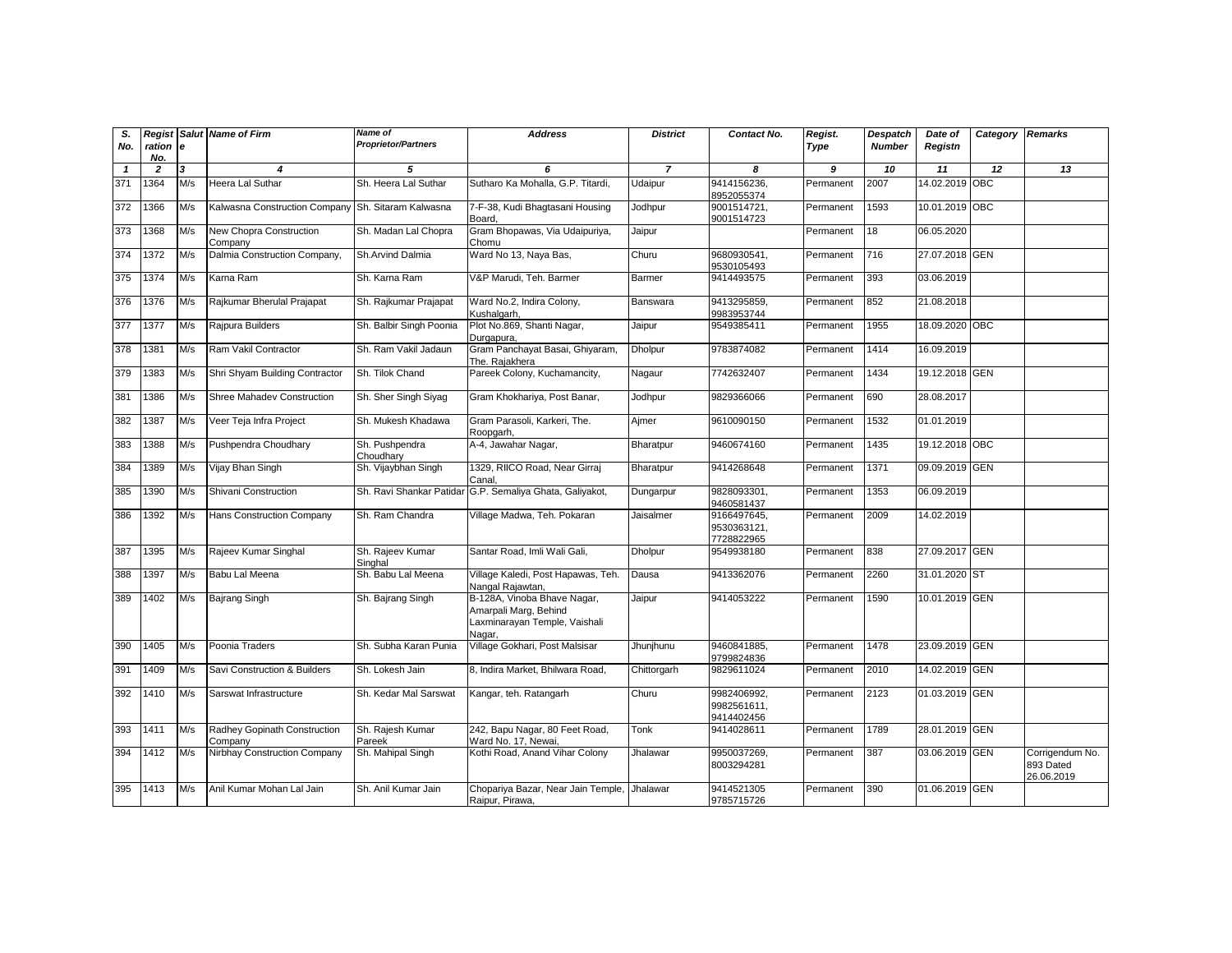| S.<br>No.    | Regist<br>ration e<br>No. |     | Salut Name of Firm                                  | <b>Name of</b><br><b>Proprietor/Partners</b> | <b>Address</b>                                                            | <b>District</b> | Contact No.               | Regist.<br>Type | <b>Despatch</b><br><b>Number</b> | Date of<br>Registn | Category   | <b>Remarks</b> |
|--------------|---------------------------|-----|-----------------------------------------------------|----------------------------------------------|---------------------------------------------------------------------------|-----------------|---------------------------|-----------------|----------------------------------|--------------------|------------|----------------|
| $\mathbf{1}$ | $\overline{2}$            | 3   | 4                                                   | 5                                            | 6                                                                         | $\overline{7}$  | 8                         | 9               | 10                               | 11                 | 12         | 13             |
| 396          | 1416                      | M/s | <b>Laxman Construction Company</b>                  | Sh. Laxmana Ram                              | Lani Kantha, G.P. Kurla.                                                  | Barmer          | 9602647665<br>9799233482  | Permanent       | 855                              | 21.06.2019         |            |                |
| 397          | 1419                      | M/s | Manohar Lal Anjana                                  | Sh. Manohar Lal Anjana                       | Baseda, Teh. Chhotisadri,                                                 | Pratapgarh      | 9829635766                | Permanent       | 2024                             | 29.09.2020         | <b>GEN</b> |                |
| 398          | 1422                      | M/s | Dhanesh Trading Company                             | Sh. Virender Kumar<br>Agarwal                | Ward No. 23, Anupgarh,                                                    | Sriganganagar   | 9461375155,<br>9887698860 | Permanent       | 403                              | 03.06.2019         | <b>GEN</b> |                |
| 399          | 1429                      | M/s | Mahaveer Cosntruction Company Sh. Mahaveer Singh    |                                              | V&P Hardayalpura, Piprali,                                                | Sikar           | 9414237790                | Permanent       | 1703                             | 08.03.2018 GEN     |            |                |
| 400          | 1428                      | M/s | Shri Mahalaxmi Trading<br>Company                   | Sh. Mahendra Kumar                           | Ward No. 45, Gayatri Nagar,                                               | Churu           | 9414776845                | Permanent       | 874                              | 24.06.2019         | <b>GEN</b> |                |
| 401          | 1433                      | M/s | Swaroop Singh Govind Singh                          | Sh. Swaroop Singh<br>Chouhan                 | Plot No. 1/23, Housing Board                                              | Sirohi          | 9414325322<br>8385883322  | Permanent       | 56                               | 06.04.2018 GEN     |            |                |
| 402          | 1434                      | M/s | Shri Ram Construction Company,                      | Sh. Kailash Chand<br>Sharma                  | V. Harbhagatpura, The. Newai,                                             | Tonk            | 9829957895,<br>9950518487 | Permanent       | 62                               | 09.04.2018 GEN     |            |                |
| 403          | 1435                      | M/s | Dev Kripa Construction Company                      | Sh. Kuldeep Gehlot                           | Jalwala Bera, Chainpura, Mandore,                                         | Jodhpur         | 9660147801,<br>9414721844 | Permanent       | 2267                             | 31.01.2020 OBC     |            |                |
| 404          | 1437                      | M/s | Pukharam Tak                                        | Sh. Pukha Ram Tak                            | Khucheda, G.P. Nanan, The. Pipar<br>Shahar                                | Jodhpur         | 9414602907,<br>9413508530 | Permanent       | 171                              | 19.04.2018         |            |                |
| 405          | 1438                      | M/s | <b>Gurunanak Construction</b><br>Company            | Sh. Sanjeev Kumar<br><b>Bairar</b>           | 83, Vikas Nagar, Near Chahal<br>Chowk.                                    | Sriganganagar   | 9828156580,<br>7976068566 | Permanent       | 169                              | 19.04.2018 GEN     |            |                |
| 406          | 1439                      | M/s | Mateshwari Construction                             | Sh. Mukesh Teli                              | Gram Baghpura, The. Jhadol (F)                                            | Udaipur         | 9983589112,<br>7023151300 | Permanent       | 178                              | 20.04.2018         |            |                |
| 407          | 1440                      | M/s | J.R. Construction                                   | Sh. Jai Ram Choudhary                        | Jatoan Ka Bass, Village Bhatinda<br>Luni.                                 | Jodhpur         | 9414702929,               | Permanent       | 172                              | 20.04.2018 OBC     |            |                |
| 408          | 1448                      | M/s | Kumar Construction.                                 | Sh. Anil Kumar                               | Near Micro Way Tower, Gali No. 12, Ajmer<br>Kapil Nagar, Subhash Nagar    |                 | 9928369083                | Permanent       | 1441                             | 19.12.2018 GEN     |            |                |
| 409          | 1451                      | M/s | Hari Brothers                                       | Sh. Sita Ram                                 | Veer Teja Colony, Shitla Mata Road, Nagaur<br>Manasar,                    |                 | 9414143736,<br>9783973092 | Permanent       | 466                              | 11.06.2018 GEN     |            |                |
| 410          | 1455                      | Sh. | Rakesh Kumar Gadhwal                                | Sh. Rakesh Kumar<br>Gadhwal                  | E-14, Ashok Nagar,                                                        | Dungarpur       | 9928369262                | Permanent       | 676                              | 18.07.2018 gEN     |            |                |
| 411          | 1456                      | M/s | <b>Beniwal Construction Company</b>                 | Sh. Prem Singh Beniwal                       | Degawas, Ward No. 20, Taranagar,                                          | Churu           | 9414894425                | Permanent       | 685                              | 19.07.2018 ST      |            |                |
| 412          | 1457                      | M/s | Ranuja Dev Corporation                              | Sh.Narpat Kumar                              | Doongri, Teh. Raniwara,                                                   | Jalore          | 9928432029,<br>9950841634 | Permanent       | 692                              | 19.07.2018         |            |                |
| 413          | 1458                      | M/s | Jai Maa Karanpurwali<br><b>Construction Company</b> | Sh. Hansraj Meena                            | Reda Ki Dungri, Sapotra,                                                  | Karauli         | 9413815148                | Permanent       | 693                              | 19.07.2018 SC      |            |                |
| 414          | 1459                      | M/s | Gayatri Infra Projects,                             | Sh. Akhilesh Joshi, Sh.<br>Yatin Joshi       | A-345, Near Shiv Mandir chowk,<br>Behind ST Bus Depot, Patrakar<br>Colony | Dungarpur       | 9982832111,<br>9928057345 | Permanent       | 715                              | 27.07.2018         |            |                |
| 415          | 1460                      | M/s | <b>Nitin Construction Company</b>                   | Sh. Nitin Kumar Verma                        | 85, Govardhan Vilas, Devali,                                              | Udaipur         | 8696124258                | Permanent       | 761                              | 07.07.2018 OBC     |            |                |
| 416          | 1461                      | M/s | Hukam Chand Gaur                                    | Sh. Hukam Chand Gaur                         | Ram Nagar Mohalla, Ward No. 3,<br>Aklera,                                 | Jhalawar        | 9414887188,<br>9460035766 | Permanent       | 775                              | 07.08.2018 GEN     |            |                |
| 417          | 1462                      | M/s | Shri Krishna Construction<br>Company,               | Sh. Manak Chand<br>Mandawat                  | Near Shailendra Shiv Vidya Mandir<br>School, Indira Gandhi Nagar,         | Kota            | 9928492904,<br>9636241484 | Permanent       | 838                              | 21.08.2018         |            |                |
| 418          | 1463                      | M/s | Rakesh Kumar Contractor                             | Sh. Rakesh Kumar                             | Upadhaya Pada, Nagar Road,                                                | Bharatpur       | 9887337145                | Permanent       | 937                              | 29.08.2018         |            |                |
| 419          | 1465                      | M/s | Deep Construction Company,                          | Sh. Deep Chand<br>Praiapat                   | Ward No. 7, Taranagar,                                                    | Churu           | 9413192393,<br>9610192393 | Permanent       | 1046                             | 07.09.2018 GEN     |            |                |
| 420          | 1466                      | M/s | Lok Shail Enterprises                               | Sh. Lokendra Kapil                           | Res. H-15-B, Chitranjan Marg, C-<br>Scheme.                               | Jaipur          | 9414047882                | Permanent       | 1049                             | 10.09.2018         | <b>GEN</b> |                |
| 421          | 1467                      | M/s | Hari Ram Dagur                                      | Sh. Hari Ram Dagur                           | E-9, Anirudh Nagar,                                                       | Bharatpur       | 9413592392                | Permanent       |                                  | 17.12.2018 GEN     |            |                |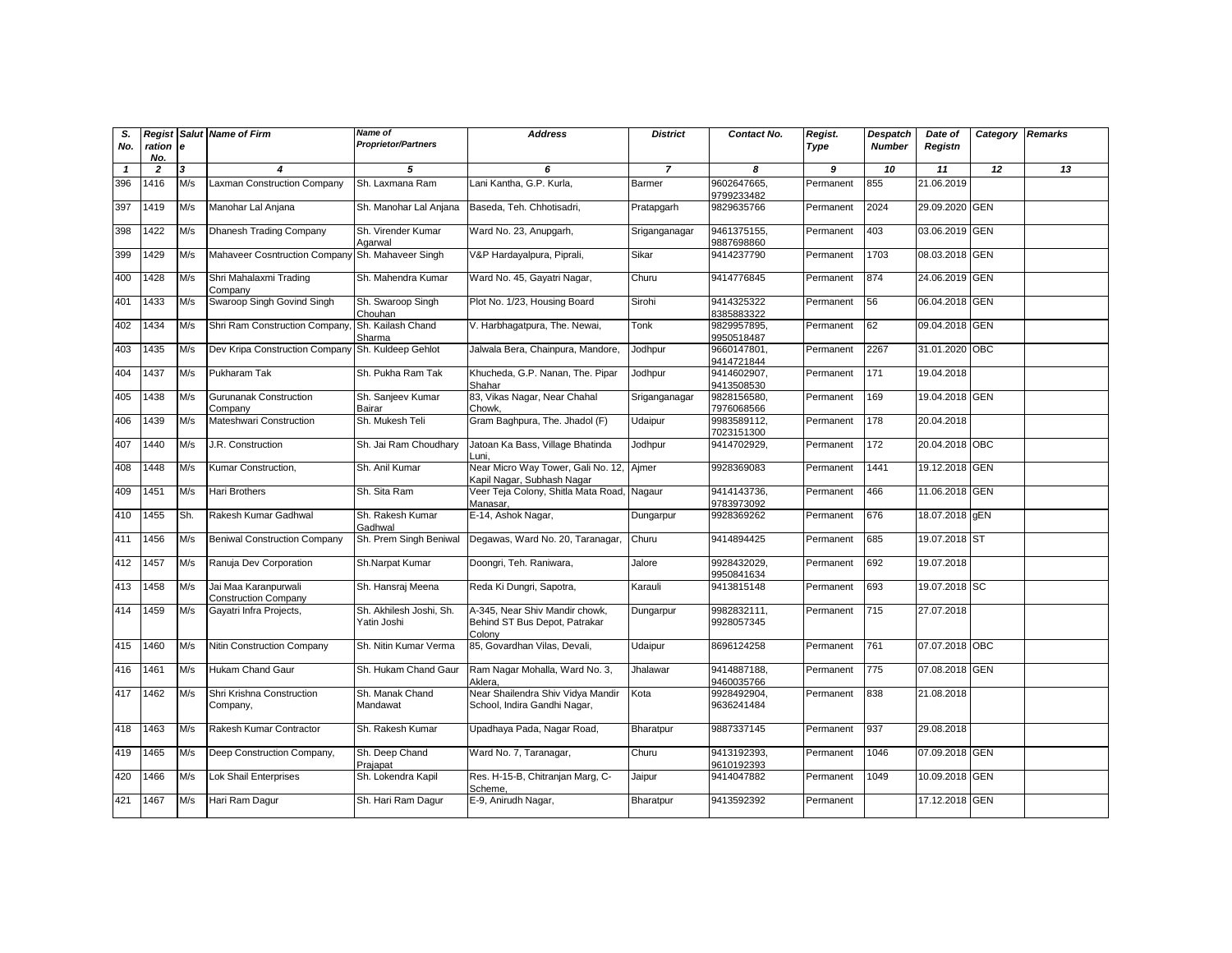| S.<br>No.    | ration e<br>No. |                | <b>Regist Salut Name of Firm</b>       | Name of<br><b>Proprietor/Partners</b>                                | <b>Address</b>                                                                               | <b>District</b> | Contact No.               | Regist.<br>Type | Despatch<br><b>Number</b> | Date of<br>Registn | Category | <b>Remarks</b> |
|--------------|-----------------|----------------|----------------------------------------|----------------------------------------------------------------------|----------------------------------------------------------------------------------------------|-----------------|---------------------------|-----------------|---------------------------|--------------------|----------|----------------|
| $\mathbf{1}$ | $\overline{2}$  | $\overline{3}$ | $\boldsymbol{\Lambda}$                 | 5                                                                    | 6                                                                                            | $\overline{7}$  | 8                         | 9               | 10                        | 11                 | 12       | 13             |
| 422          | 1468            | M/s            | Satyam Construction Company            | Sh. Satyawan Singh Jat                                               | Near Bhavri Puliya, NH-27,<br>Sadulganj                                                      | Sirohi          | 9828163799                | Permanent       | 1428                      | 17.12.2018 OBC     |          |                |
| 423          | 1469            | M/s            | <b>GLD Construction Company</b>        | Sh. Bajrang Lal Prajapat                                             | V&P Dabla, The & Distt                                                                       | Churu           | 9461248782                | Permanent       | 1417                      | 17.12.2018 GEN     |          |                |
| 424          | 1470            | M/s            | Pareta Construction Company            | Sh. Om Prakash Pareta                                                | Ward No. 6, Adarsh Nagar, 56 Lakh<br>Colony, Aklera                                          | Jhalawar        | 9929306920                | Permanent       | 1427                      | 18.12.2018 GEN     |          |                |
| 425          | 1471            | M/s            | Ravinder Singh Jadaun,                 | Sh. Ravinder Singh<br>Jadaun                                         | Karamchari Mohalla, Ward No. 3                                                               | Karauli         |                           | Permanent       | 1440                      | 18.12.2018 GEN     |          |                |
| 426          | 1472            | M/s            | Naganarai Construction<br>Company      | Sh. Swaroop Singh                                                    | &P Indroi, Teh. Ramsar                                                                       | Barmer          | 9929449696                | Permanent       | 1425                      | 18.12.2018 GEN     |          |                |
| 427          | 1473            | M/s            | Mukesh Kaler Construction<br>Company   | Sh. Mukesh Kumar Kaler                                               | C-110, Sector 1st, Sainik Basti,                                                             | Churu           | 9649829999                | Permanent       | 1827                      | 27.08.2020         |          |                |
| 428          | 1474            | M/s            | Mahaveer Singh Contractor              | Sh. Mahaveer Singh                                                   | 184, Prithviraj Nagar, Jhalamand<br>Circle.                                                  | Jodhpur         | 9828336223                | Permanent       | 1424                      | 18.12.2018 GEN     |          |                |
| 429          | 1475            | M/s            | Sagar Construction                     | Sh. Sagar Mal Jat                                                    | 194, Pradhan Ji Ki Dhani, G.P.<br>Ashikalan, Via Badhal, Teh. Chomu,<br>Distt. Jaipur-303602 | Jaipur          | 9784352886,<br>9001566317 | Permanent       | 1513                      | 31.12.2018         |          |                |
| 430          | 1476            |                | Shree Vishwakarma Builders             | Sh. Lalitesh Sharma                                                  | Plot No. 45, Vivek Vihar, New<br>Sanganer Road, Sodala, Jaipur-<br>302019                    | Jaipur          | 0141-5546594              | Permanent       | 1517                      | 31.12.2018 GEN     |          |                |
| 431          | 1477            | M/s            | <b>Sheikh Construction</b>             | Sh. Mohammad Rafik<br>Sheikh                                         | Gram Basad,                                                                                  | Pratapgarh      | 9414928946                | Permanent       | 2262                      | 30.01.2020         |          |                |
| 432          | 1478            | M/s            | Hameer Infra Developers                | Sh. Brijendra Pal Singh<br>Rathore                                   | Gram Gadhi, G.P. Harnawapati, The. Nagaur<br>Parbatsar                                       |                 | 8890824761                | Permanent       | 1541                      | 02.01.2019         |          |                |
| 433          | 1479            | M/s            | Ram Swaroop Vaishnav                   | Sh. Ramswaroop<br>Vaishnav                                           | Chandrakunj, Kalyan Kothi, Link<br>Road, Rajaredi, Madanganj,<br>Kishangarh,                 | Ajmer           | 9887556454                | Permanent       | 1551                      | 03.01.2019 GEN     |          |                |
| 434          | 1480            | M/s            | Hanuman Ram Siyag                      |                                                                      | Sh. Hanuman Ram Siyaq Ward No. 9, Bhadani Bass Palana                                        | Bikaner         | 9950016213                | Permanent       | 1602                      | 10.01.2019         |          |                |
| 435          | 1481            | M/s            | <b>Hans Construction Company</b>       | Sh. Laxman Singh                                                     | Gram Mangali, Distt. Hisar                                                                   | Haryana         | 8221061500                | Permanent       | 2353                      | 17.02.2020         |          |                |
| 436          | 1482            | M/s            | Jai Bhawani Construction               | Sh. Gopal                                                            | Gram Jhadoli, The, Pindwada                                                                  | Sirohi          | 9610991665                | Provisional     | 2354                      | 17.02.2020         |          |                |
| 437          | 1483            | M/s            | <b>Tirupati Construction Company</b>   | Smt. Kaushalya Devi<br>Sh. Ram Swaroop<br>Meena                      | New Colony, (Behind Gurjar Hostel)<br>Somnath Nagar                                          | Dausa           | 9414280656                | Permanent       | 2247                      | 30.01.2020         |          |                |
| 438          | 1484            | M/s            | Shri Naganarai Constt. Company         | Sh. Narpat Singh                                                     | V&P Hamira                                                                                   | Jaisalmer       | 9982030119.<br>9001289900 | Permanent       | 2044                      | 04.01.2021         |          |                |
| 439          | 1489            | M/s            | S.R. Construction Company              | Sh. Sitaram Modi, Smt.<br>Anita Agarwal, Sh.<br>Chandra Kant Agarwal | Chota Bazar, Ward No. 18, Mohalla<br>Buchahera, Jagannath Mandir,<br>Kotputli                | Jaipur          | 9314409764                | Permanent       | 1823                      | 31.01.2019 GEN     |          |                |
| 440          | 1490            | M/s            | <b>Pradhan Enterprises</b>             | Sh. Rajeev Sharma                                                    | Plot No. 82, Saraswati Enclave,<br>Near Pradhan Vatika, Near SFS,<br>Agarwal Farm            | Jaipur          | 9829152952                | Permanent       | 1869                      | 08.02.2019         |          |                |
| 441          | 1491            | M/s            | K.S. Projects                          | Sh. Kaptan Singh                                                     | 12A, Radha Vihar Ext., Kalwar<br>Road, Hathoj                                                | Jaipur          | 9530077033                | Permanent       | 2071                      | 18.02.2019 GEN     |          |                |
| 442          | 1492            | M/s            | <b>Lucky Construction Company</b>      | Sh. Vikram Singh Parmar                                              | H-542, I/A Phase, Bhiwadi,                                                                   | Alwar           | 9799866764                | Permanent       | 2121                      | 01.03.2019         |          |                |
| 443          | 1493            | M/s            | Shree Bajrang Bali Contract<br>Company | Sh. Nand Kishore<br>Devna, Smt. Harki Devi,<br>Sh. Dilip Kumar Netra | Behind Panchayat Samitee,<br>Hanuman Colony, Kuchamancity                                    | Nagaur          | 9413369560                | Permanent       | 2279                      | 08.03.2019         |          |                |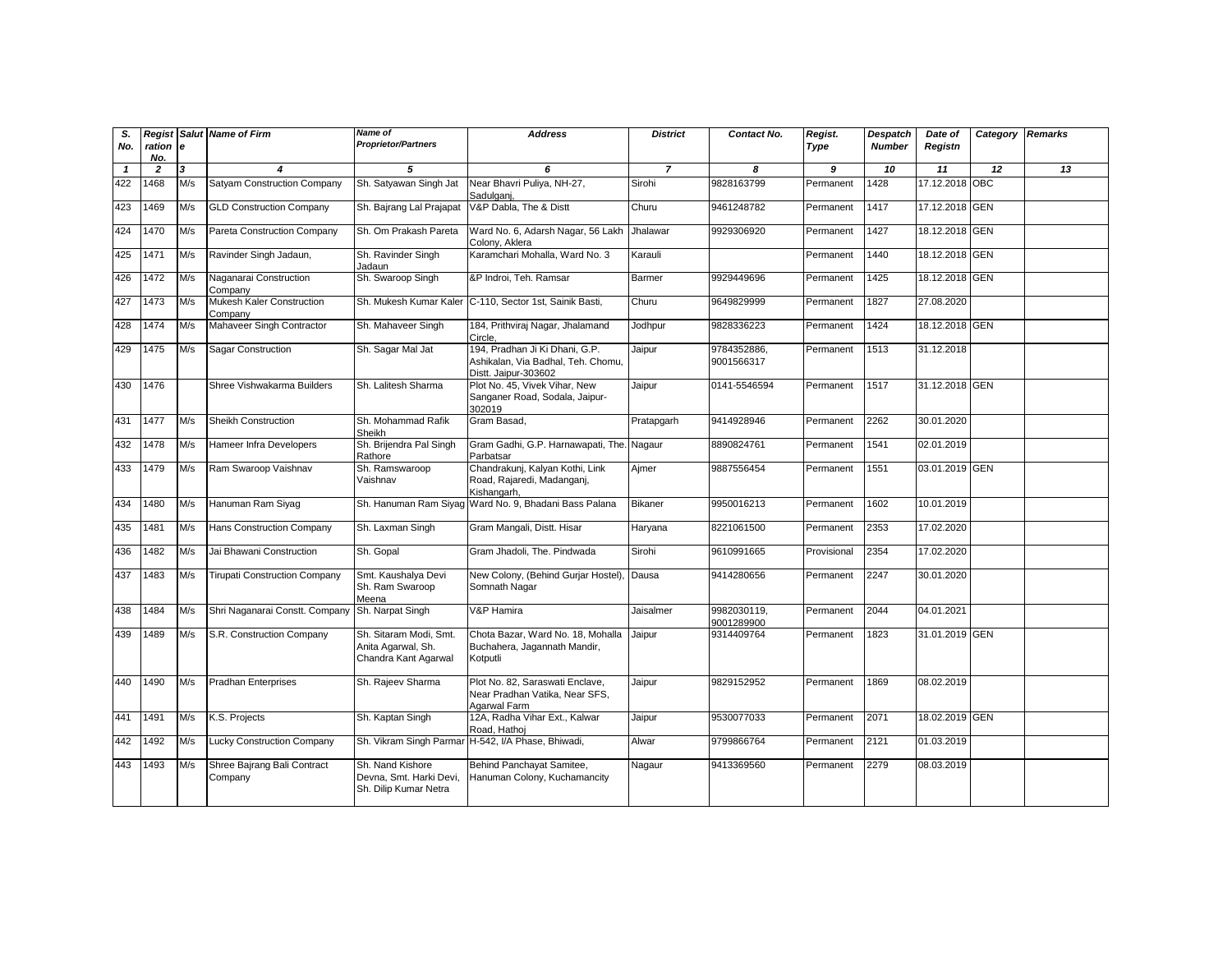| S.<br>No.    | Regist<br>ration e<br>No. |     | <b>Salut Name of Firm</b>                                      | <b>Name of</b><br><b>Proprietor/Partners</b> | <b>Address</b>                                                            | <b>District</b> | Contact No.               | Regist.<br>Type | Despatch<br><b>Number</b> | Date of<br>Registn | Category | <b>Remarks</b>           |
|--------------|---------------------------|-----|----------------------------------------------------------------|----------------------------------------------|---------------------------------------------------------------------------|-----------------|---------------------------|-----------------|---------------------------|--------------------|----------|--------------------------|
| $\mathbf{1}$ | $\overline{2}$            | 3   | $\boldsymbol{4}$                                               | 5                                            | 6                                                                         | $\overline{7}$  | 8                         | 9               | 10                        | 11                 | 12       | 13                       |
| 444          | 1494                      | M/s | K.K. Construction Company                                      | Sh. Kashif Khan                              | Kharwalo Ki Gali, Bawdi Road,<br>Panch Batti                              | Tonk            | 9414273563                | Permanent       | 383                       | 03.06.2019 SBC     |          |                          |
| 445          | 1495                      | M/s | Surendra Singh Mahla                                           | Sh. Surendra Singh                           | Gram Alfsar, Teh. Fatehpur,                                               | Sikar           | 9460151195                | Permanent       | 388                       | 03.06.2019 GEN     |          |                          |
| 446          | 1496                      | M/s | Hanuman Prasad Pradhan                                         | Sh. Hanuman Prasad<br>Pradhan                | Pradhano Ka Mohalla, Ward No. 4,<br>Phagi                                 | Jaipur          | 9414209292,<br>9829011248 | Permanent       | 389                       | 01.06.2019 GEN     |          |                          |
| 447          | 1497                      | M/s | Tamanna Builders                                               | Sh. Hari Prakash                             | P.No. 244, F-3, Padmawati-B,<br>Gopalpura Bypass,                         | Jaipur          | 9950111115                | Permanent       | 396                       | 03.06.2019 GEN     |          |                          |
| 448          | 1498                      | M/s | Jay Ambey Builders,                                            | Sh. Dinesh Kachhawah                         | Near Ramdev Mandir, Jaitaran                                              | Pali            | 8005543368,<br>9660465983 | Permanent       | 418                       | 04.06.2019 GEN     |          |                          |
| 449          | 1500                      | M/s | K.K. Construction                                              | Sh. Kanhaiya Lal Suman                       | 34, Sursagar, Kaithun Road                                                | Kota            | 9413664435                | Permanent       | 422                       | 04.06.2019 SC      |          |                          |
| 451          | 1502                      | M/s | Shree Shyam Construction<br>Company                            | Sh. Shyamlal                                 | Dhani Jodhawali, Teh.Khandela                                             | Sikar           | 9829392977                | Permanent       | 422                       | 04.06.2019         |          |                          |
| 452          | 1503                      |     | <b>Patel Construction Company</b>                              | Sh. Pawan Kumar<br>Meena                     | Ward No. 36, Udai Mode,<br>Gangapurcity                                   | sawaimadhopur   | 8696201111,<br>8696401111 | Permanent       | 862                       | 24.06.2019 ST      |          |                          |
| 453          | 1504                      | M/s | Satyanarayan Contractor &<br><b>Building Material Supplier</b> | Sh. Satya Narayan                            | Jaisinghpura, Sultana Ahiran, Teh.<br><b>Buhana</b>                       | Jhunjhunu       | 9414558887                | Permanent       | 858                       | 21.06.2019 OBC     |          |                          |
| 454          | 1505                      | M/s | Chhaganlal Narayanlal Suthar                                   | Sh. Chhagan Lal Suthar                       | Gram Rampura, The. & Distt.                                               | Sirohi          | 7014082400                | Permanent       | 2745                      | 22.02.2021         |          |                          |
| 455          | 1506                      | M/s | Rama Construction                                              | Sh. Ram Lal Kumawat                          | D-22, Shri Ram Nagar, Near Tagore Jaipur<br>School, Kalwar Road, Jhotwara |                 | 9414518954                | Permanent       | 873                       | 24.06.2019 OBC     |          |                          |
| 456          | 1507                      | M/s | <b>Ganesh Construction</b>                                     | Sh. Ritesh Lodha                             | "Lodha Market", Near Railway<br>Crossing, Bijainagar,                     | Aimer           | 9829504506                | Permanent       | 870                       | 24.06.2019 GEN     |          |                          |
| 457          | 1508                      | M/s | Bhaqyalaxmi Construction                                       | Sh. Kanhaiya Lal Patel                       | Village Kolkhanda, VPO Kolkhanda                                          | Dungarpur       | 9001305673,<br>9950503597 | Permanent       | 943                       | 03.07.2019 GEN     |          |                          |
| 458          | 1510                      | M/s | Yadav & Company                                                | Sh. Sedu Ram Yadav                           | Reengus Road, Veer Hanuman Ji<br>Ka Rasta, Chomu                          | Jaipur          | 9929613250                | Permanent       | 951                       | 03.07.2019 OBC     |          |                          |
| 459          | 1511                      | M/s | Samyak Aadhar Projects Pvt.<br>Ltd.                            | Sh. Sandeep Deveriya,<br>Smt. Vinita Jain    | Bhaqwati' 14-A, Shivaji Naqar,                                            | Udaipur         | 8003334111                | Provisional     | 2170                      | 22.10.2020         |          | Valid upto<br>21.10.2021 |
| 460          | 1512                      | M/s | Moti Ram Contractor                                            | Sh. Moti Ram                                 | 216, Natthon Ki Dhani, Mehrana,<br>The. Degana,                           | Nagaur          | 9828077863                | Permanent       | 991                       | 09.07.2019         |          |                          |
| 461          | 1513                      | M/s | Mahalaxmi Construction                                         | Sh. Bhanwar Ram Bhadu                        | 26/02, Shakti Nagar, Paota 'C' Road, Jodhpur                              |                 | 9772887269,<br>8209296090 | Permanent       | 992                       | 09.07.2019         |          |                          |
| 462          | 1514                      | M/s | Shree Sanmati Construction                                     | sh. Vaibhav Kala                             | Plot No. A-20, Bhu-Dev Colony,<br>Shree Ji Nagar, Durgapura,              | Jaipur          | 9413344244,<br>9414054254 | Permanent       | 994                       | 09.07.2019         |          |                          |
| 463          | 1515                      | M/s | Ashoka Traders                                                 | Sh. Ashok Kumar Jalora                       | 23/62, Kharol Colony, Near Saw<br>Mills,                                  | Udaipur         | 9414385657.<br>9414736446 | Permanent       | 989                       | 29.07.2019         |          |                          |
| 464          | 1516                      | M/s | <b>Sumit Enterprises</b>                                       | Sh. Jiwan Ram                                | Village Gogaur, Via Mithari, Teh.<br>Nawa                                 | Nagaur          | 9414813225,<br>8239017501 | Permanent       | 1178                      | 13.08.2019         |          |                          |
| 465          | 1517                      | M/s | Vileshwar Construction                                         | Sh. Hanuman Bishnoi                          | Sarnon Ki Dhani, Ramrawas Kallan<br>Teh. Bhopalgarh                       | Jodhpur         | 9929921305                | Permanent       | 1209                      | 14.08.2019         |          |                          |
| 466          | 1518                      | M/s | Dadhich Construction,                                          | Sh. Dev Kishan Suthwal                       | Plot No. 6-A, Paota B-4th Road, Lal<br>Maidan                             | Jodhpur         | 9414308002                | Permanent       | 1191                      | 13.08.2019         |          |                          |
| 467          | 1519                      | M/s | Jangu Brothers & Company                                       | Sh. Shanker Lal<br>Choudhary                 | Near Bhairu Ji Thana, Sarvoday<br><b>Basti</b>                            | <b>Bikaner</b>  | 9413311234                | Permanent       | 1187                      | 13.08.2019         |          |                          |
| 468          | 1520                      | M/s | Taya Sales Corporation                                         | Sh. Narendra Kumar<br>Taya, Sh. Amit Taya    | 5-Ashwini Market                                                          | Udaipur         | 9828193874                | Permanent       | 1195                      | 13.08.2019         |          |                          |
| 469          | 1521                      | M/s | <b>Pragati Construction</b>                                    | Sh. Ravi Jain                                | 30-Surendar Pal Colony, Shyam<br>Nagar                                    | Jaipur          | 9784676666                | Permanent       | 1198                      | 14.08.2019         |          |                          |
| 470          | 1522                      | M/s | Jajhara Construction Company                                   | Sh. Ishwar Singh                             | G.P. Dansoli, Teh. Dataramgarh                                            | Sikar           | 6376195076                | Permanent       | 1357                      | 03.09.2019         |          |                          |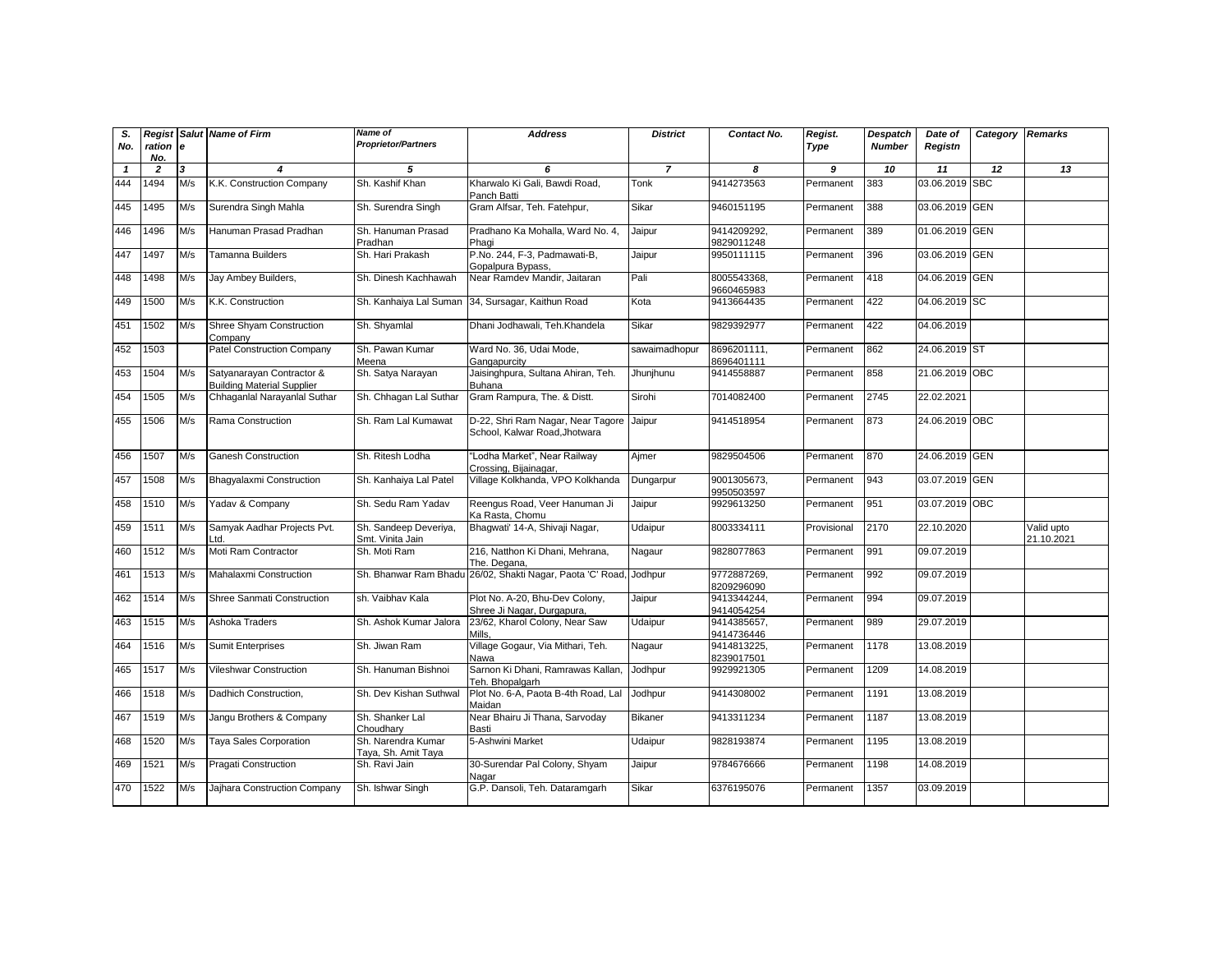| S.<br>No. | ration                | e   | <b>Regist Salut Name of Firm</b>                    | Name of<br><b>Proprietor/Partners</b>                     | <b>Address</b>                                                                   | <b>District</b> | Contact No.               | Regist.<br>Type | <b>Despatch</b><br><b>Number</b> | Date of<br>Registn | Category Remarks |    |
|-----------|-----------------------|-----|-----------------------------------------------------|-----------------------------------------------------------|----------------------------------------------------------------------------------|-----------------|---------------------------|-----------------|----------------------------------|--------------------|------------------|----|
| -1        | No.<br>$\overline{2}$ | 3   |                                                     | 5                                                         | 6                                                                                | $\overline{7}$  | 8                         | 9               | 10                               | 11                 | 12               | 13 |
| 471       | 1523                  | M/s | <b>Banaji Construction Company</b>                  | Sh. Pratap Singh                                          | Gram Manpur, Post Udgaon, Teh.<br>Bonli                                          | Sawaimadhopur   | 9928257406                | Permanent       | 1358                             | 03.09.2019         |                  |    |
| 472       | 1524                  | M/s | Saini Designers,                                    | Sh. Gautam Saini, Sh.<br>Govind Saini & Sh. Anil<br>Saini | Chandmari Road, Ward No. 1,<br>Khetri.                                           | Jhunjhunu       | 9413549640                | Permanent       | 1386                             | 12.09.2019         |                  |    |
| 473       | 1526                  | M/s | <b>Dharamveer Construction</b><br>Company,          | Sh. Mukesh Choyal                                         | Goriyon Ki Dhani, Antroli Sanga,<br>Parbatsar                                    | Nagaur          | 9982707055                | Permanent       | 1413                             | 16.09.2019         |                  |    |
| 474       | 1527                  | M/s | Jitendra Singh Contractor &<br>Suppliers            | Sh. Jitendra Singh                                        | Gram Lahakpur, The. Badi,                                                        | <b>Dholpur</b>  | 9828362456.<br>9784929963 | Permanent       | 1411                             | 16.09.2019         |                  |    |
| 475       | 1528                  | M/s | Bhati Contractor.                                   | Sh. Ram Dayal Bhati                                       | Jagdamba Colony, Mata ka than,<br>Magra                                          | Jodhpur         | 9414571558.<br>9166933299 | Permanent       | 1427                             | 17.09.2019         |                  |    |
| 476       | 1529                  | M/s | Harish Kumar Sharma                                 | Sh. Harish Kumar<br>Sharma                                | Pathang Bhawan, Chobey Pada,                                                     | Karauli         | 9680976115                | Permanent       | 1431                             | 17.09.2019         |                  |    |
| 477       | 1530                  | M/s | Hanuman Construction Company Sh. Shivkaran          |                                                           | G.P. Kamediya, The. Jayal                                                        | Nagaur          | 9414448527,<br>8094338197 | Permanent       | 1432                             | 17.09.2019         |                  |    |
| 478       | 1531                  | M/s | Sushil Kumar Sharma                                 |                                                           | Sh. Sushil kumar Sharma Gram Samona, Teh. Rajakhera,                             | <b>Dholpur</b>  | 9414448527,<br>8094338197 | Permanent       | 1433                             | 17.09.2019         |                  |    |
| 479       | 1532                  | M/s | Viratra Infrastructure                              |                                                           | Sh. Shankar Lal Dhariwal 865, Sunder Nagar, Chohatan,                            | Barmer          |                           | Permanenet      | 1476                             | 23.09.2019         |                  |    |
| 480       | 1533                  | M/s | Babu Lal Kumawat Contractor                         | Sh. Babu Lal Kumawat                                      | 66, GHA, Sirohiyon Ki Dhani,<br>Rampura Badiya, Gudha Bairsal,<br>The. Moiamabad | Jaipur          | 9351535622                | Permanent       | 1480                             | 23.09.2019         |                  |    |
| 481       | 1534                  | M/s | Jain Stone                                          | Sh. Manoj Kumar                                           | Sardarpura Marg No. 2, Vishala<br>Marg.                                          | Barmer          | 9414106374                | Permanent       | 1479                             | 23.09.2019         |                  |    |
| 482       | 1535                  | M/s | <b>Amit Construction</b>                            | Sh. Amit Sharma                                           | 2-B-17, Vikas Nagar,                                                             | <b>Bundi</b>    | 9214456562                | Permanent       | 1482                             | 23.09.2019         |                  |    |
| 483       | 1536                  | M/s | T.R. Construction                                   | Sh. Tulsi Ram                                             | Village Eklingpura, Post Kalladwas,                                              | Udaipur         |                           | Permanent       | 1483                             | 23.09.2019         |                  |    |
| 484       | 1537                  | M/s | Hamza Construction                                  | Sh.                                                       | 39, Faujdar Housr, B-Block, Ward<br>No. 8, Sajjan Nagar, Girwa,                  | Udaipur         |                           | Permanent       | 1484                             | 23.09.2019         |                  |    |
| 485       | 1539                  | M/s | Shree Karni Infratech                               | Sh. Raju Singh, Sh. Jai<br>Singh Bhati                    | Plot No. 10, Amit Colony, Udasar,                                                | <b>Bikaner</b>  | 9571705777,<br>9799288288 | Permanent       | 1599                             | 15.10.2019         |                  |    |
| 486       | 1540                  | M/s | Jitendra Kumar Tiwari                               | Sh. Jitendra Kumar<br>Tiwari                              | Gram ranchodpura, Post Samona,<br>The. Rajakhera,                                | <b>Dholpur</b>  | 9414878492                | Permanent       | 1600                             | 15.10.2019         |                  |    |
| 487       | 1541                  | M/s | Savitri Construction Company                        | Smt. Savitri Meena, Sh.<br>Ramdayal Meena                 | Gram Nangalsherpur, The.<br>Todabhim.                                            | Karauli         | 9414878192                | Permanent       | 1601                             | 15.10.2019         |                  |    |
| 489       | 1544                  | M/s | <b>Oswal Construction Company</b>                   | Sh. Sushil Kumar Jain                                     | 158, Gangdhar Road, Chomhela, D                                                  | Jhalawar        | 9929875475,<br>9887416666 | Permanent       | 1677                             | 25.10.2019         |                  |    |
| 490       | 1545                  | M/s | Mangi Lal Tak                                       | Sh. Mangi Lal Tak                                         | Railway Station, Kankroli, Rajsaman Rajsamand                                    |                 | 9414172194                | Permanent       | 1678                             | 25.10.2019         |                  |    |
| 491       | 1546                  | M/s | Saini Construction Company                          | Sh. Nathulal Saini                                        | Dhani Terapanthi, Gram Moroli, The. Dausa<br>Sikrai.                             |                 | 9928145452                | Permanent       | 1825                             | 21.11.2019         |                  |    |
| 492       | 1547                  | M/s | Hindustan Construction Company Sh. Ram Sahay Sharma |                                                           | Plot No. 7, Ashok Vihar-1, Dhani<br>Kumawatan, Khatipuro ka bad,<br>Sanganer     | Jaipur          | 9929676777                | Permanent       | 1981                             | 13.12.2019         |                  |    |
| 493       | 1548                  | M/s | <b>Riya Construction Company</b>                    | Sh. Shailesh Jain, Shilpi<br>Jain                         | A-955, Sidharth Nagar, Airport<br>Road, Terminal-2                               | Jaipur          | 9314490115                | Permanent       | 1995                             | 13.12.2019         |                  |    |
| 494       | 1549                  | M/s | Pareek Construction Company                         | Sh. Bhagirath Pareek                                      | Ward No. 6, Ardaki Road, Near<br>Shanti Mandir, Nohar                            | Hanumanagrh     | 9414442277                | Permanent       | 1979                             | 13.12.2019         |                  |    |
| 495       | 1550                  | M/s | Upadhayay & Company                                 | Sh. Deendayal Sharma                                      | Plot No. 4, Shivaji Nagar, Kampu,<br>Ward No.4,                                  | Tonk            | 9929145488                | Permanent       | 1992                             | 13.12.2019         |                  |    |
| 496       | 1551                  | M/s | <b>Aditya Construction Company</b>                  | Sh. Dilip Singh Tanwar                                    | Dhani Badan Singh Ki, Cheeplata,<br>Neem Ka Thana,                               | Sikar           | 9829761474                | Permanent       | 1980                             | 13.12.2019         |                  |    |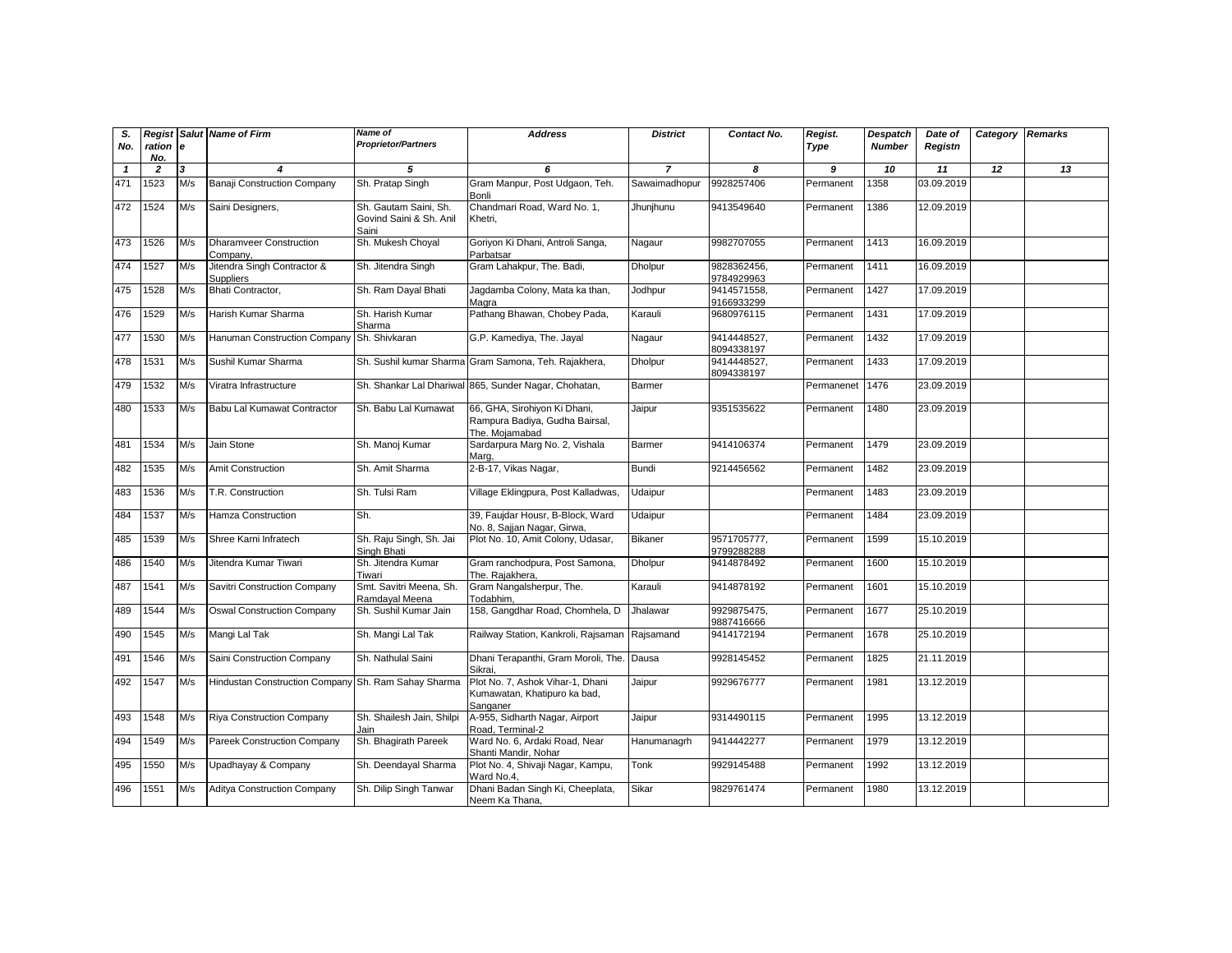| S.           |                |     | <b>Regist Salut Name of Firm</b>                  | <b>Name of</b>                          | <b>Address</b>                                                | <b>District</b> | Contact No.               | Regist.     | Despatch      | Date of    | Category | <b>Remarks</b>           |
|--------------|----------------|-----|---------------------------------------------------|-----------------------------------------|---------------------------------------------------------------|-----------------|---------------------------|-------------|---------------|------------|----------|--------------------------|
| No.          | ration e       |     |                                                   | <b>Proprietor/Partners</b>              |                                                               |                 |                           | Type        | <b>Number</b> | Registn    |          |                          |
|              | No.            |     |                                                   |                                         |                                                               |                 |                           |             |               |            |          |                          |
| $\mathbf{1}$ | $\overline{2}$ | 3   | 4                                                 | 5                                       | 6                                                             | $\overline{z}$  | 8                         | 9           | 10            | 11         | 12       | 13                       |
| 497          | 1552           | M/s | Amar Singh Contractor                             | Sh. Amar Singh                          | Bura Ki Dhani, Sathulpur, Nai Sadak, Alwar<br>Bansur          |                 | 9413697777                | Permanent   | 1996          | 13.12.2019 |          |                          |
| 498          | 1553           | M/s | Narendra Meena                                    | Sh. Narendra Meena                      | Nayabas, Near Meena<br>Dharamshala,                           | Alwar           | 9413303550                | Permanent   | 1997          | 13.12.2019 |          |                          |
| 499          | 1554           | M/s | A.S. Enterprises                                  | Sh. Mohd. Amin                          | Hakim Colony, Behind Geeta<br>Bhawan,                         | Jodhpur         | 9828110278                | Permanent   | 2002          | 13.12.2019 |          |                          |
| 500          | 1555           | M/s | Jai Krishna Builders                              | Sh. Arvind Agarwal                      | 14/61, Shipra path, Mansarovar,                               | Jaipur          | 9829276372                | Permanent   | 1998          | 13.12.2019 |          |                          |
| 501          | 1556           | M/s | Chothmata Enterprises                             | Sh. Jaqdish Meena                       | Gram Leelda, Post Dokun, Teh.<br>Nainwa.                      | <b>Bundi</b>    | 9928940877                | Permanent   | 1999          | 13.12.2019 |          |                          |
| 502          | 1557           | M/s | R.K. Construction Company                         | Sh. Arif Ali Tak                        | Ward No. 13, Near Chatri,<br>Taranagar                        | Churu           | 9460672037                | Permanent   | 2000          | 13.12.2019 |          |                          |
| 503          | 1558           | Sh. | Surendra Kumar Meel                               | Sh. Surendra Kumar<br>Meel              | Aaspur Road, RTO office, Teejwar,                             | Dungarpur       | 9414031134                | Permanent   | 1993          | 16.12.2019 |          |                          |
| 504          | 1559           | M/s | Roshan Lal Yadav                                  | Sh. Roshan Lal                          | Dhani Hemawali, G.P. Godawas,<br>The. Neem ka Thana,          | Sikar           | 8058920781                | Provisional |               |            |          |                          |
| 506          | 1561           | M/s | Girija Shankar Sharma                             | Sh. Girija Shankar<br>Sharma            | Baswa Road, Gopal Bagichi ke pas,<br>Bandikui                 | Dausa           | 9414438504                | Permanent   | 2255          | 30.01.2020 |          |                          |
| 507          | 1562           | M/s | Suresh and Company                                | Sh. Suresh Kumar                        | 6/16, Ward No. 11, Kisan Colony,                              | Jhunjhunu       | 9460165907                | Permanent   | 2259          | 31.01.2020 |          |                          |
| 508          | 1563           | M/s | M/s Sigra Construction Company Sh.Goverdhan Singh |                                         | G.P. Sigra,                                                   | Jhunjhunu       | 9829391281                | Permanent   | 2258          | 31.01.2020 |          |                          |
| 509          | 1564           | M/s | Ashok Kumar Umaram Ji                             | Sh. Ashok Kumar                         | Samtipura Road, Bera Koita,                                   | Jalore          | 9983831367                | Permanent   | 2266          | 31.01.2020 |          |                          |
| 510          | 1565           | M/s | Akram                                             | Sh. Akram                               | Jawa Bas, Ward No. 10, Ladnun,                                | Nagaur          | 9929132134                | Permanent   | 2321          | 04.12.2020 |          |                          |
| 511          | 1566           | M/s | <b>Baburam Choudhary</b>                          | Sh Babu Ram<br>Choudhary                | 96A/4, Kuldeep Vihar, Opp. B.R.<br>Birla School, Jhawar Road, | Jodhpur         | 9602017801,<br>7014445479 | Permanent   | 2268          | 31.01.2020 |          |                          |
| 512          | 1567           | M/s | Guru Medkinath Constt.<br>Company                 | Sh. Gemaram<br>Choudharv                | Badgaon Road, Raniwara,                                       | Jalore          | 9461444628                | Provisional | 2296          | 10.02.2020 |          |                          |
| 513          | 1568           | M/s | Sanjay Sahai Bhatnagar                            | Sh. Sanjay Sahai<br>Bhatnagar           | Bhatnagar Bhawan' Cement Road.<br>Bada Bazar.                 | Jhalawar        | 9413100752                | Permanent   | 2390          | 17.02.2020 |          |                          |
| 514          | 1569           | M/s | Shri Annapurna Enterprises                        | Sh. Narendra Pareta                     | Hat Chowk, Mohalla Aklera,                                    | Jhalawar        | 9887745920                | Permanent   | 2263          | 17.02.2020 |          |                          |
| 515          | 1570           | M/s | <b>Parmar Construction</b>                        | Sh.Panna Lal Parmat.<br>Smt. Kamla devi | New Bombay Building, A.K. Bhawan, Uadipur<br>Kherwara         |                 | 9950009487                | Permanent   | 2360          | 17.02.2020 |          |                          |
| 516          | 1571           | M/s | T.K. Construction Company                         | Sh. Tarun Kumar<br>Sharma               | G.P. Jhag, Teh.Mojmabad,                                      | Jaipur          | 9929885828                | Provisional | 2376          | 18.02.2020 |          | Valid upto<br>17.02.2021 |
| 517          | 1572           | M/s | Monu Kumar                                        | Sh. Monu Kumar                          | Near Power House, Dholpur Road,<br>Saipau                     | <b>Dholpur</b>  | 7891783635                | Provisional | 2375          | 18.02.2020 |          | Valid upto<br>17.02.2021 |
| 518          | 1573           | M/s | <b>Shankar Construction Company</b>               | Sh. Radhey Shyam<br>Sharma              | Near Mohanpura Balaji, Kishangarh-<br>Renwal,                 | Jaipur          | 9928601541,<br>9887342251 | Permanent   | 2377          | 18.02.2020 |          |                          |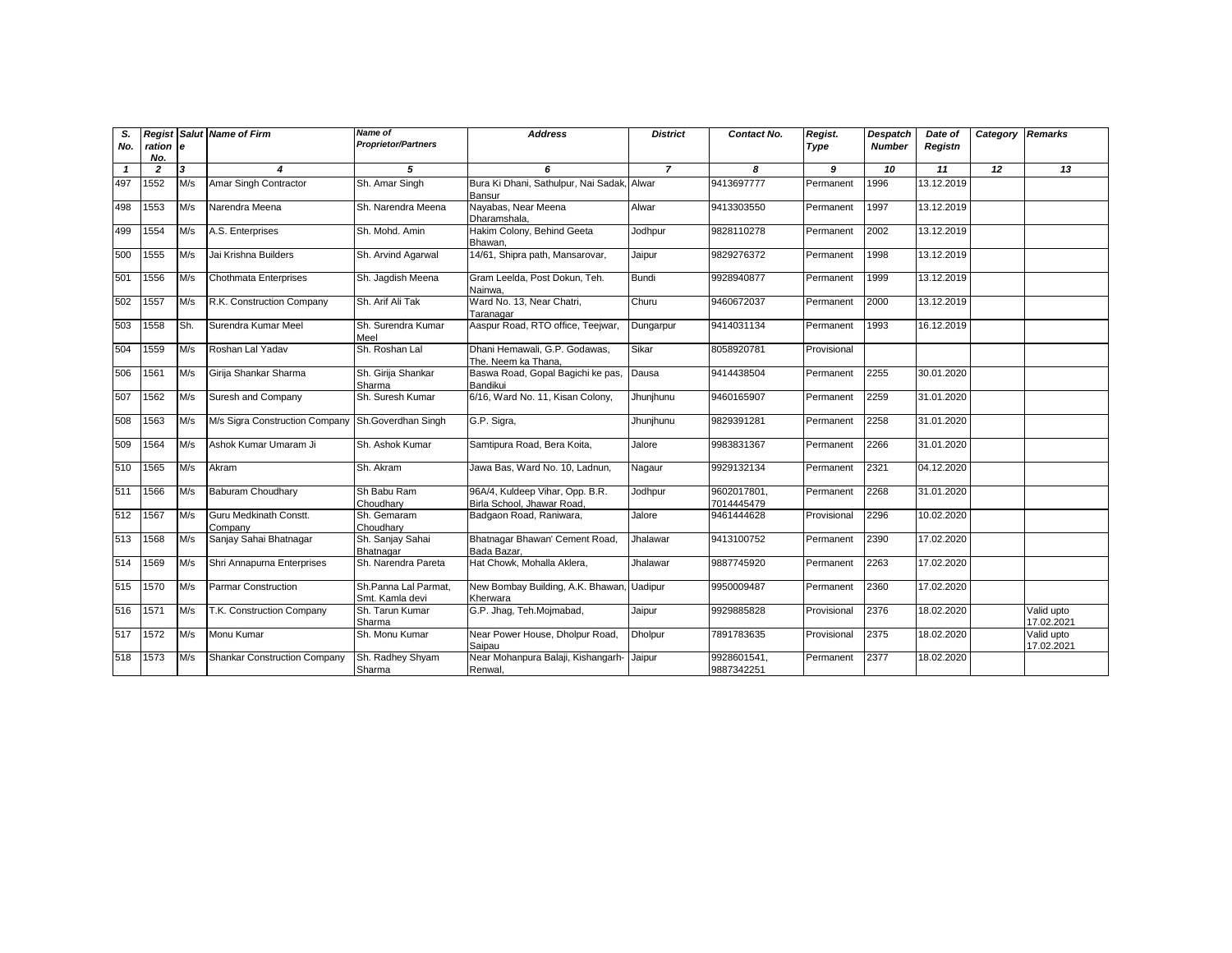| S.<br>No.    | ration e<br>No. |     | <b>Regist Salut Name of Firm</b>         | Name of<br><b>Proprietor/Partners</b>                                                    | <b>Address</b>                                                             | <b>District</b> | Contact No.               | Regist.<br>Type | <b>Despatch</b><br><b>Number</b> | Date of<br>Registn | Category Remarks |                          |
|--------------|-----------------|-----|------------------------------------------|------------------------------------------------------------------------------------------|----------------------------------------------------------------------------|-----------------|---------------------------|-----------------|----------------------------------|--------------------|------------------|--------------------------|
| $\mathbf{1}$ | $\overline{2}$  | 3   | 4                                        | 5                                                                                        | 6                                                                          | $\overline{z}$  | 8                         | 9               | 10                               | 11                 | 12               | 13                       |
| 519          | 1574            | M/s | <b>Balaji Construction Company</b>       | Sh. Kailash                                                                              | G. Jambheshwar Dhani, Jajiwal<br>Vishnoiva.                                | Jodhpur         | 9829026140                | Permanent       | 2374                             | 18.02.2020         |                  |                          |
| 520          | 1575            | M/s | Gajendra Singh Chundawat                 | Sh. Gajendra Singh                                                                       | Gulabpura, The. Sagwara,                                                   | Dungarpur       | 9414566582                | Permanent       | 2382                             | 19.02.2020         |                  |                          |
| 521          | 1576            |     | Kumawat Infrastructure pvt. Ltd.         | Sh. Bhanwar Jagmohan<br>Kumarat, Sh. Mukesh<br>Jagmohan Kumawat, Sh.<br>Jagmohan Kumawat | P.No C-162, 4C Colony, Harsh<br>Hotel, Bypass Road, Machda, Ward<br>No. 2, | Jaipur          | 9820146491,<br>9223304431 | Provisional     | 2391                             | 19.02.2020         |                  | Valid upto<br>18.02.2021 |
| 522          | 1577            | M/s | Om Construction                          | Sh. Bharat Kumar Singh<br>Sh. Mahendra Singh                                             | Opp. Old Power House, Near<br>Kohinoor Hotel, Thakur Paysa,                | Bharatpur       | 7976792740,<br>9887840900 | Permanent       | 2505                             | 05.03.2020         |                  |                          |
| 523          | 1578            | M/s | Pradeep Constructions,                   | Sh. Pradeep chopra                                                                       | 483, Shiv Nagar, Mahadevali,                                               | Tonk            | 9928860422                | Permanent       | 2541                             | 12.03.2020         |                  |                          |
| 524          | 1579            | M/s | Bhawani Construction Company,            | Sh. Bhawani Shankar                                                                      | Bhamu Bhawan, VPO Rodu, The.<br>Ladnu                                      | Nagaur          | 9413967901                | Permanent       | 2551                             | 12.03.2020         |                  |                          |
| 525          | 1581            | M/s | Heeraram Hapuram choudhary               | Sh. Heera Ram Seervi,<br>Sh. Rakesh Seervi                                               | Bera Choyalo Ka Juna Magariya,<br>Bilara                                   | Jodhpur         | 9571873010,<br>9414319117 | Permanent       | 2550                             | 12.03.2020         |                  |                          |
| 526          | 1582            | M/s | <b>Kasana Construction Company</b>       | Sh. Kailash Chand Gurjar                                                                 | Jamat Area, Jaipur Road, Newai                                             | Tonk            | 9929757882,<br>9950536161 | Permanent       | 88                               | 19.05.2020         |                  |                          |
| 527          | 1583            | M/s | Hari Om Sales                            | Smt. Sonika Tiwari                                                                       | 24-C, Bapu Nagar, Senthi,                                                  | Chittorgarh     | 8890899311,               | Permanent       | 89                               | 19.05.2020         |                  |                          |
| 528          | 1584            | M/s | Roadlink Infratech Pvt. Ltd.             | Sh. Ankit Khandelwal,<br>Sh. Dinesh Chand Gupta                                          | A-19, Van Vihar Colony, Tonk Road, Jaipur<br>Tonk Phatak, Japur            |                 | 9983799399                | Provisional     | 551                              | 11.06.2020         |                  | Valid upto<br>10.06.2021 |
| 529          | 1587            | M/s | Jai Ambey Construction<br>Company.       | Sh. Mool Singh, Sh.<br>Raiveer Singh                                                     | Subhash Nagar, Near Pani Ki Tanki,<br>Ward No. 25, Vijay Nagar,            | Ajmer           | 8104209357,<br>9571903632 | Permanent       | 555                              | 12.06.2020         |                  |                          |
| 530          | 1588            | M/s | Simran Construction Company,             | Sh. Ismile Bhishti                                                                       | Near Alok Cinema, Old Road,                                                | Churu           | 8058312824                | Permanent       | 557                              | 12.06.2020         |                  |                          |
| 531          | 1589            | M/s | <b>Balaji Construction</b>               | Sh. Santosh Kumar<br>Patidar                                                             | Gram Kalyanpura, The. & Distt.<br>Pratapgarh                               | Pratapgarh      |                           | Permanent       | 562                              | 12.06.2020         |                  |                          |
| 532          | 1590            | M/s | Shree Balaji Jhajhara Constt.<br>Company | Sh. Sirtaram Jat                                                                         | Mukam Prempura, Post Dansroli,<br>The. Dataramgarh,                        | Sikar           |                           | Permanent       | 628                              | 25.06.2020         |                  |                          |
| 533          | 1591            | M/s | Jai Shree Bhomiya Baba<br>Contractor     | Sh. Nekram                                                                               | Gram Seupura, Post Shaypura,<br>Bavana                                     | Bharatpur       | 9772234050                | Permanent       | 637                              | 25.06.2020         |                  |                          |
| 534          | 1592            | M/s | Laxmi Enterprises,                       | Sh. Mahendra Sharma                                                                      | 45, Akashwani Colony, Nayapura,                                            | Kota            | 9414178105                | Permanent       | 636                              | 25.06.2020         |                  |                          |
| 535          | 1593            | M/s | Dariyav Construction Company             | Sh. Jassa Ram Jat                                                                        | Village Igyasani, The. Degana,                                             | Nagaur          | 9414366671                | Permanent       | 635                              | 25.06.2020         |                  |                          |
| 536          | 1594            | M/s | Dev Construction Company,                | Sh. Deepak Gupta                                                                         | E-167-A, Ramesh Marg, C-Scheme,                                            | Jaipur          | 9928723294                | Permanent       | 634                              | 25.06.2020         |                  |                          |
| 537          | 1595            | M/s | Ram Karan Rawat                          | Sh. Ram Karan Rawat                                                                      | Gram Rampura, Post Manpura Via<br>Masuda, Beawar                           | Ajmer           | 9414644485                | Provisional     |                                  | 22.09.2021         |                  | Valid upto<br>21.09.2022 |
| 538          | 1596            | M/s | <b>Bhudharmal Contractor</b>             | Sh. Bhudharmal, Sh.<br>Devilal Kumawat                                                   | Gram Mau, The. Shrimadhopur,                                               | Sikar           | 9414037283                | Provisional     | 640                              | 25.06.2020         |                  | Valid upto<br>24.06.2021 |
| 539          | 1597            | M/s | <b>Choudhary Contractors</b>             | Sh. Om Prakash Goyal                                                                     | Near General Hospital,                                                     | Karauli         | 9983655429                | Permanent       | 779                              | 16.07.2020         |                  |                          |
| 540          | 1598            | M/s | Raj Construction Company                 | Sh. Raju Singh                                                                           | 125, Ratan Muni Nagar, Sangariya                                           | Jodhpur         | 9928974525                | Permanent       | 782                              | 16.07.2020         |                  |                          |
| 541          | 1599            | Sh. | Shyam Sundar Sharma                      | Sh. Shyam Sundar<br>Sharma                                                               | Govind Nagar, Madarpur Road,                                               | Bharatpur       | 9982601152                | Permanent       | 788                              | 16.07.2020         |                  |                          |
| 542          | 1600            | M/s | <b>Balaji Construction Company</b>       | Sh. Rajesh Kumar<br>Choudhary, Smt. Meena<br>Kumawat                                     | Plot No. 5, Akash Vihar 1, New Loha Jaipur<br>Mandi Road, Machada,         |                 | 9928094444,<br>9414073736 | Permanent       | 1823                             | 27.08.2020         |                  |                          |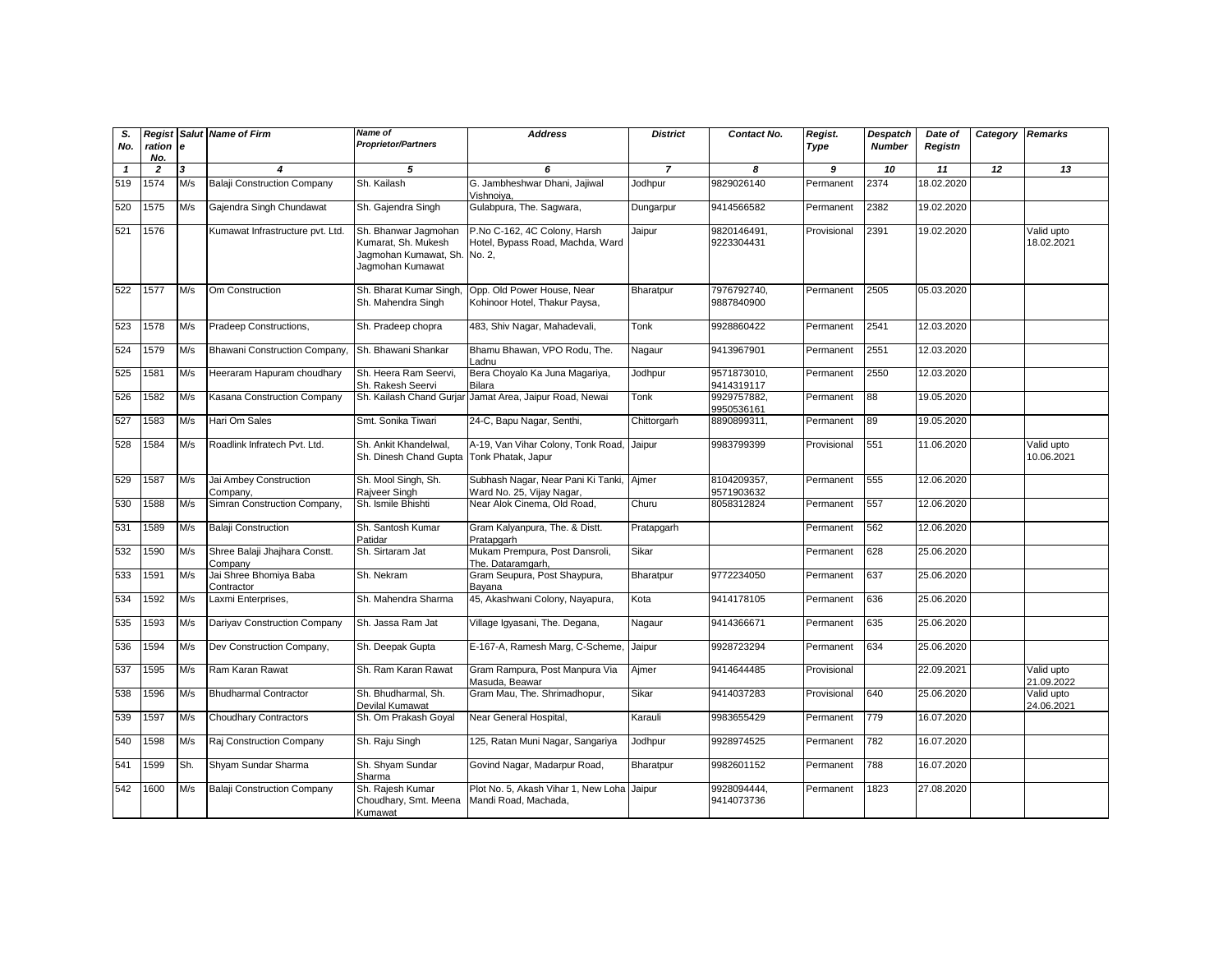| S.<br>No.    | Regist<br>ration e<br>No. |                         | Salut Name of Firm                                          | Name of<br><b>Proprietor/Partners</b>                           | <b>Address</b>                                                                                                                          | <b>District</b> | Contact No.                              | Regist.<br>Type | <b>Despatch</b><br><b>Number</b> | Date of<br>Registn | <b>Category Remarks</b> |                          |
|--------------|---------------------------|-------------------------|-------------------------------------------------------------|-----------------------------------------------------------------|-----------------------------------------------------------------------------------------------------------------------------------------|-----------------|------------------------------------------|-----------------|----------------------------------|--------------------|-------------------------|--------------------------|
| $\mathbf{1}$ | $\overline{2}$            | $\overline{\mathbf{3}}$ | $\boldsymbol{A}$                                            | 5                                                               | 6                                                                                                                                       | $\overline{7}$  | 8                                        | 9               | 10                               | 11                 | 12                      | 13                       |
| 543          | 1601                      | M/s                     | Jai shree Pabupal Constt.<br>Company                        | Sh. Gajendra Singh<br>Shekhawat                                 | Gram Indrapura,                                                                                                                         | Churu           | 9983290683                               | Permanent       | 1801                             | 27.08.2020         |                         |                          |
| 544          | 1602                      | M/s                     | Khandelwal Traders                                          | Sh. Hari Shankar<br>Khandelwal                                  | Opp. Police Chowki, Thanagaji,                                                                                                          | Alwar           | 9413303011,<br>9413303051                | Provisional     | 1796                             | 27.08.2020         |                         | Valid upto<br>26.08.2021 |
| 545          | 1603                      | M/s                     | <b>Sundar Construction Company</b>                          | Sh.                                                             | Gram Jayal, Nagaur Road, The.<br>Jayal.                                                                                                 | Nagaur          |                                          | Permanent       | 1795                             | 27.08.2020         |                         |                          |
| 546          | 1604                      | M/s                     | National Traders & Constt.<br>Company                       | Sh. Farug Hussain & Sh<br>Altaf Hussain Khan                    | 218, Sabir Colony, Near Railway<br>Station, Masjid, Sanganer, Jaipur                                                                    | Jaipur          | 9783814722,<br>9549969999                | Provisional     | 1797                             | 27.08.2020         |                         | Valid upto<br>26.08.2021 |
| 547          | 1605                      | M/s                     | Vijay Singh Gurjar                                          | Sh. Vijay Singh Gurjar                                          | Gram Gurjar Bairada, Dhani<br>Sarpanch ki, Post Pilwakalan, Via<br>Dubbi, Teh. Sikrai                                                   | Dausa           | 9413679317                               | Permanent       | 1806                             | 27.08.2020         |                         |                          |
| 548          | 1606                      | M/s                     | M.D. Construction Company,                                  | Sh. Shyoji Lal                                                  | G.P. Sunara, The. Newai,                                                                                                                | Tonk            | 9166179243.<br>9413692592                | Provisional     | 1819                             | 27.08.2020         |                         | Valid upto<br>26.08.2021 |
| 549          | 1608                      | M/s                     | Narayan Lal Kumawat                                         | Sh. Naravan Lal<br>Kumawat                                      | Gram Haripura, Teh. Mandal,                                                                                                             | <b>Bhilwara</b> | 9928860166.<br>9772420505                | Permanent       | 1811                             | 27.08.2020         |                         |                          |
| 550          | 1609                      | M/s                     | Pushpendra Constt. Company                                  | Sh. Pushpendra Pareek                                           | Gulab Sadan, Behind Gandhi park,<br>Ward No. 12, Malpura                                                                                | Tonk            | 9414424939                               | Provisional     | 1817                             | 27.08.2020         |                         | Valid upto<br>26.08.2021 |
| 551          | 1610                      | M/s                     | Shree Bayyanmata Drilling                                   | Sh. Vikramsingh<br>Karansingh Chundawat                         | Gram Bhopa Ki Kameri, Post<br>Bagoliya, Teh. Rajaji Ka Kareda                                                                           | <b>Bhilwara</b> | 9881026320,<br>9405621008,<br>8329334849 | Provisional     | 1821                             | 27.08.2020 GEN     |                         | Valid upto<br>26.08.2021 |
| 552          | 1611                      | M/s                     | Shree Parshwanath                                           | Sh. Yogendra Ranka                                              | Opp. Gokulam Garden, Outside<br>Heda Gali, Shahpura Mohalla,<br>Beawar                                                                  | Ajmer           | 8410109064                               | Permanent       | 1814                             | 27.08.2020         |                         |                          |
| 553          | 1612                      | M/s                     | Vinay Construction,                                         | Sh. Madan Lal                                                   | Mukam Dhundi, Post Kua, Teh.<br>Chikhali                                                                                                | Dungarpur       | 7742497701,<br>7023600189                | Prermanent      | 1813                             | 27.08.2020         |                         |                          |
| 554          | 1613                      | M/s                     | Sai Siddhi Infrastructure                                   | Sh. Amar Singh                                                  | H.O. C-403, Shalini Complex,<br>Building No. 2, Garden City Samor,<br>Seven Eleven School Jawal, Mira<br>Road (E) Mira Bhayandar, Thane | Mumbai          | 7742497701,<br>7023600189                | Prermanent      | 1810                             | 27.08.2020         |                         |                          |
| 555          | 1614                      |                         | TTL Engineering Pvt. Ltd.                                   | Sh. Vikas Kumar<br>Kirodiwal, Vinod Devi,<br><b>Ritu Narula</b> | Block B, Ground Floor, P.No.3141,<br>Near Rail Vihar, Sector 57, Behind<br>Shubhlaxmi Travels.                                          | Gurgaon         | 9818110963                               | Provisional     | 1954                             | 17.09.2020         |                         | Valid upto<br>16.09.2021 |
| 557          | 1616                      | M/s                     | Gauri Developers                                            | Sh. Pradeep Rajharia                                            | 1/310, Housing Board No. 7,                                                                                                             | Jhunjhunu       | 9784291482                               | Permanent       | 1951                             | 17.09.2020         |                         |                          |
| 558          | 1617                      | M/s                     | Shree P.S. Babel Enterprises,                               | Sh. Prince Babel                                                | Sadar Bazar, Begun,                                                                                                                     | Chittorgarh     | 9460210006,<br>9610349999                | Permanent       | 1950                             | 17.09.2020         |                         |                          |
| 559          | 1618                      | M/s                     | Shree Gautam Enterprises                                    | Sh. Rajesh Prasad<br>Sharma                                     | Gram Dumada,                                                                                                                            | Ajmer           | 8058213006,<br>9772918800                | Permanent       | 1966                             | 18.09.2020         |                         |                          |
| 560          | 1619                      | M/s                     | Mahadev Buildtech                                           | Sh. Nathu Lal Kalal, Sh.<br>Prakash Kalal                       | 128, Sarvodaya Nagar, Jaisamand<br>Road. Titardi.                                                                                       | Udaipur         | 9928523044,<br>9784115972                | Permanent       | 1969                             | 18.09.2020         |                         |                          |
| 561          | 1620                      | M/s                     | Jyoti Power Corporation                                     | Sh. Pappu Ram                                                   | Godaro Ki Dhani, G.P. Sheo,                                                                                                             | Barmer          | 9887720006                               | Provisional     | 1970                             | 18.09.2020         |                         | Valid upto<br>17.09.2021 |
| 562          | 1621                      | M/s                     | Devi Sahay Contractor                                       | Sh. Devi Sahay                                                  | Gram Kharkhara Odpur, Post.<br>Palwa, G.P. Patan, Raini,                                                                                | Alwar           | 8209637981,<br>9460627988                | Permanent       | 2017                             | 29.09.2020         |                         |                          |
| 563          | 1622                      | M/s                     | <b>Balaji Construction</b>                                  | Sh. Bachchu Singh                                               | Near Railway Loko, Nagla Jalsingh,<br>Bayana,                                                                                           | Bharatpur       | 9413312994                               | Permanent       | 2016                             | 29.09.2020         |                         |                          |
| 564          | 1623                      | M/s                     | Shree Rani Bhatiyani<br><b>Construction &amp; Suppliers</b> | Sh. Bhagwan Singh                                               | Gram Karda, Teh. Raniwara,                                                                                                              | Jalore          | 9950836814                               | Permanent       | 2020                             | 29.09.2020         |                         |                          |
| 565          | 1624                      | M/s                     | <b>Choudhary Construction</b><br>Company,                   | Sh. Shivraj Jat                                                 | Amli Charan, G.P. Lambaharisingh,<br>Teh. Malpura,                                                                                      | Tonk            | 9982115021,<br>9772105533                | Permanent       | 2023                             | 29.09.2020         |                         |                          |
| 566          | 1625                      | M/s                     | Purushottam Sharma                                          |                                                                 | Sh. Purushottam Sharma V. Sandera, The. Peeplu,                                                                                         | Tonk            |                                          | Permanent       | 2021                             | 29.09.2020         |                         |                          |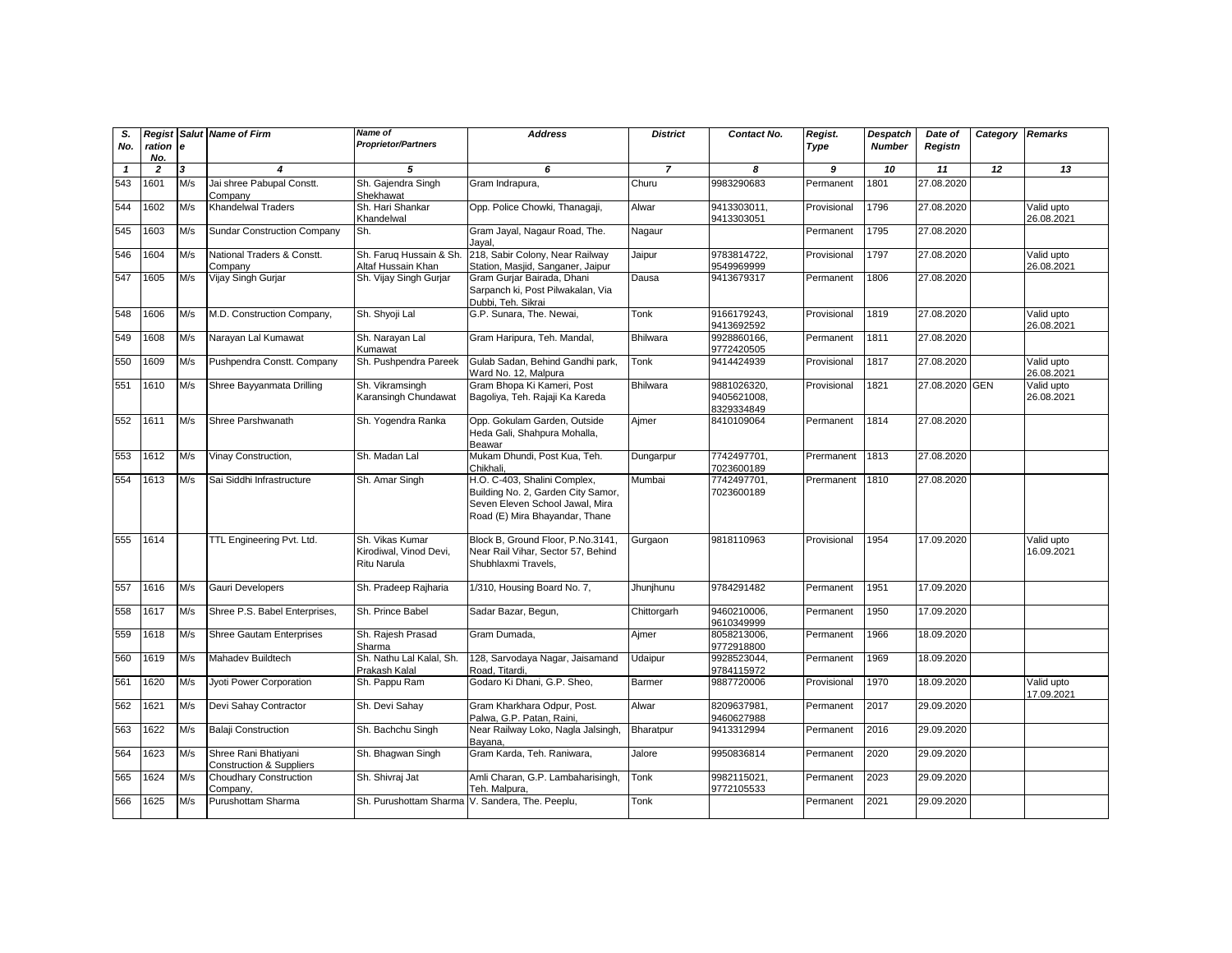| S.<br>No.    | Regist<br>ration e<br>No. |     | Salut Name of Firm                               | Name of<br><b>Proprietor/Partners</b>   | <b>Address</b>                                                                           | <b>District</b> | Contact No.               | Regist.<br>Type | Despatch<br><b>Number</b> | Date of<br>Registn | Category | <b>Remarks</b>           |
|--------------|---------------------------|-----|--------------------------------------------------|-----------------------------------------|------------------------------------------------------------------------------------------|-----------------|---------------------------|-----------------|---------------------------|--------------------|----------|--------------------------|
| $\mathbf{1}$ | $\overline{2}$            | 3   | 4                                                | 5                                       | 6                                                                                        | $\overline{7}$  | 8                         | 9               | 10                        | 11                 | 12       | 13                       |
| 567          | 1626                      | M/s | <b>KGN Contractor</b>                            | Sh. Mustaq Ali                          | Himmat Nagar, Civil Lines, Near<br>Ram Mandir, Mertacity                                 | Nagaur          | 9610028123                | Permanent       | 2161                      | 22.10.2020         |          |                          |
| 569          | 1628                      | M/s | Narayan Singh Ranawat                            | Sh. Narayan Singh<br>Ranawat            | Gram Khakhariya Ji Ka Kheda, The.<br>Badi Sadri,                                         | Chittorgarh     | 9929444889                | Permanent       | 2165                      | 22.10.2020         |          |                          |
| 570          | 1629                      | M/s | Lalaram Saran & Company                          | Sh. Lala Ram                            | G.P. Koshalu, Via Sindhari, Kehrani,<br>Sarano Ka Tala,                                  | Barmer          | 9829079006                | Provisional     | 1656                      | 25.10.2021         |          | Valid upto<br>24.10.2022 |
| 571          | 1630                      | M/s | PMK Builders,                                    | Sh. Krishan Kumar Mina                  | V&P Khajalpura, The. Chaksu,                                                             | Jaipur          |                           | Provisional     | 2235                      | 05.11.2020         |          |                          |
| 572          | 1631                      | M/s | J.D. Construction                                | Sh. Jeevan Singh                        | Rewat Singh Ki Dhani,                                                                    | Jaisalmer       | 7014276016                | Permanent       | 2245                      | 09.11.2020         |          |                          |
| 573          | 1632                      | M/s | Om Construction Company,                         | Sh. Ram Raj Mali                        | Gram Khirni, Teh. Malarana Dungar                                                        | Sawaimadhopur   | 7891394590                | Permanent       | 2256                      | 09.11.2020         |          |                          |
| 574          | 1633                      | M/s | Jaisaram Pravinkumar,                            | Sh. Jaisaram                            | Gram Gogaur, Post Lichana, The.<br>Nawa.                                                 | Nagaur          |                           | Permanent       | 2260                      | 10.11.2020         |          |                          |
| 575          | 1634                      | M/s | Mahadev Construction,                            | Sh. Harish Kumar<br>Rathore             | Gram Rukhada, Teh. Sheoganj,                                                             | Sirohi          | 9414534455                | Permanent       | 2319                      | 04.12.2020         |          |                          |
| 576          | 1635                      | M/s | Vedant Infra Solutions,                          | Sh. Sumit Mangal                        | G-4, Rishi Residency, 11 Mission<br>Compound, C-Scheme,                                  | Jaipur          | 9414202002                | Provisional     | 2323                      | 04.12.2020         |          | Valid upto<br>03.12.2021 |
| 577          | 1636                      | M/s | Kamal & Company,                                 | Sh. Raghuveer Singh<br>Dahmiwal         | Laxmi Nagar, Gopalpura Road,<br>Kotputli.                                                | Jaipur          | 9828360850                | Permanent       | 2338                      | 11.12.2020         |          |                          |
| 578          | 1637                      | M/s | Kulbhushan Constructions and<br><b>Suppliers</b> | Sh. Kulbhushan<br>Parashar              | 1/182, Swami Vivekanand Nagar,                                                           | Kota            | 9799612969                | Permanent       | 2434                      | 01.01.2021         |          |                          |
| 579          | 1638                      | M/s | Pranjana Builders                                | Sh. Rajendra Singh<br>Shaktawat         | 7C/11, Near Rathore Kirana Store,<br>Power House, Indira Gandhi Nagar,<br><b>DCM</b>     | Kota            | 800559377,<br>9982331377  | Permanent       | 2430                      | 01.01.2021         |          |                          |
| 580          | 1639                      | M/s | Akshdeep Builders                                | Sh. Sushil Kumar<br>Agarwal             | 26A, Kamla Vihar,                                                                        | <b>Bhilwara</b> | 9929805910,<br>9079974540 | Permanent       | 2431                      | 01.01.2021         |          |                          |
| 581          | 1640                      | M/s | <b>ABS Construction</b>                          | Sh. Asit Kumar & Sh.<br>Shyamal Goswami | PVNN Road, Ward No. 18,<br>Koochbehar,                                                   | W.B.            | 9434023717                | Permanent       | 2047                      | 01.01.2021         |          |                          |
| 582          | 1641                      | M/s | Banwari Lal Meena                                | Sh. Banwari Lal Meena                   | P.No. 42 & 43, Basant Vihar Colony, Dausa<br>Behind Yashodhara Lane.<br>Gupteshwar Road, |                 | 9414258199,<br>9799496479 | Permanent       | 2435                      | 03.01.2021         |          |                          |
| 583          | 1642                      | M/s | <b>Shiv Construction Company</b>                 |                                         | Near Roadways Bus Stand, Shanti<br>Nagar, Ward No. 27, Devipura,                         | Sikar           |                           | Permanent       | 2046                      | 04.01.2021         |          |                          |
| 584          | 1643                      | M/s | Suresh Chandra Jat Contractor,                   | Sh. Suresh Chandra Jat                  | Gram Chadaga Kheda, Post.<br>Charana, The. Railmagra,                                    | Rajsamand       |                           | Permanent       | 2505                      | 13.01.2021         |          |                          |
| 585          | 1644                      | M/s | Sigma Associates                                 | Sh. Swapan Kumar<br>Ghosal              | 32P. Harmohan Lane, K.G. Bose<br>Sarani, Kolkata,                                        | W.B.            | 9477136656                | Provisional     | 2509                      | 13.01.2021         |          | Valid upto<br>12.01.2022 |
| 586          | 1645                      | M/s | Malaram Bhiyaram & Sons                          | Sh. Narendra Choudhary                  | Plot No. 383, laxmi Nagar,                                                               | Jalore          | 9829630906                | Permanent       | 2529                      | 13.01.2021         |          |                          |
| 587          | 1646                      | M/s | G.R. Construction Company,                       | Sh. Ganesha Ram<br>Jakhad               | Gram Ridi, Teh. Shridungargarh,                                                          | <b>Bikaner</b>  | 9602928711                | Permanent       | 2514                      | 15.01.2021         |          |                          |
| 588          | 1647                      | M/s | Maa Barwara Construction,                        | Sh. Ramswaroop                          | Gram Khatkhar,                                                                           | Bundi           | 9929584475                | Permanent       | 2517                      | 15.01.2021         |          |                          |
| 589          | 1648                      | M/s | Karwasara Construction<br>Company                | Sh. Sandip                              | Ward No. 4, Kamrani, G.P. Shereka, Hanumangarh                                           |                 | 8107330001                | Permanent       | 2572                      | 27.01.2021         |          |                          |
| 590          | 1649                      | M/s | Gayatri Construction,                            | Sh. Himmat Singh Rao                    | Gram Jodliya, Post Jaitpura,<br>Teh.Amet.                                                | Rajsamand       | 9414659462                | Permanent       | 2573                      | 27.01.2021         |          |                          |
| 591          | 1650                      | M/s | Dinesh Kumar Singh                               | Sh. Dinesh Singh Gurjar                 | P.No. 10, Sainik Nagar, Hindaun<br>Marg, Chungi Naka,                                    | Karauli         | 9828415489                | Permanent       | 2628                      | 04.02.2021         |          |                          |
| 592          | 1651                      | M/s | Jagdamba Construction<br>Company                 | Sh. Shankar Lal                         | Main Road, G.P. Kishanghat,                                                              | Jaisalmer       | 9983796764                | Permanent       | 2643                      | 08.02.2021         |          |                          |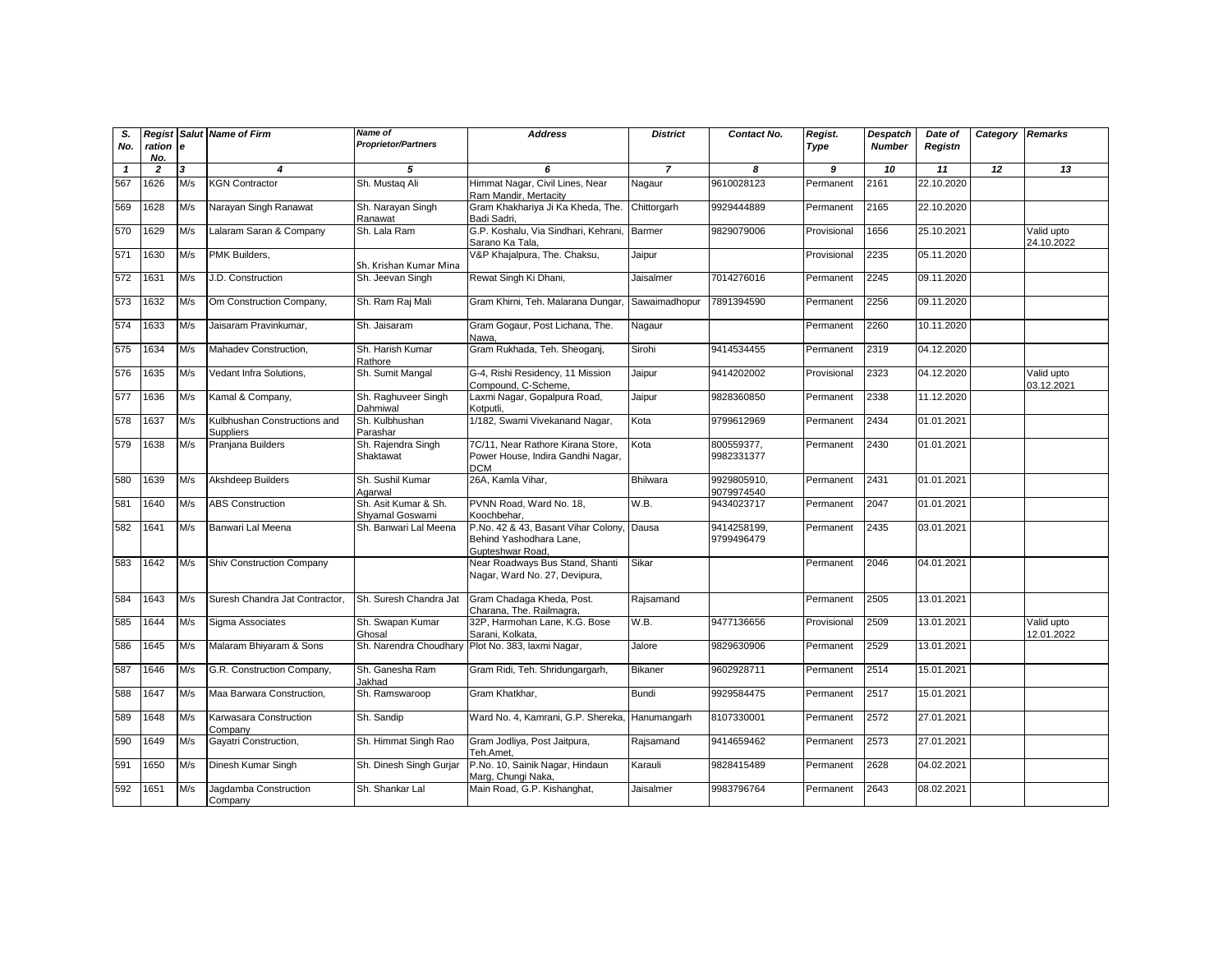| S.<br>No.    | ration e       |     | <b>Regist Salut Name of Firm</b>             | Name of<br><b>Proprietor/Partners</b>                                             | <b>Address</b>                                                                                  | <b>District</b> | Contact No.                | Regist.<br>Type | <b>Despatch</b><br><b>Number</b> | Date of<br>Registn | Category | <b>Remarks</b>           |
|--------------|----------------|-----|----------------------------------------------|-----------------------------------------------------------------------------------|-------------------------------------------------------------------------------------------------|-----------------|----------------------------|-----------------|----------------------------------|--------------------|----------|--------------------------|
|              | No.            |     |                                              |                                                                                   |                                                                                                 |                 |                            |                 |                                  |                    |          |                          |
| $\mathbf{1}$ | $\overline{z}$ | 3   | 4                                            | 5                                                                                 | 6                                                                                               | $\overline{7}$  | 8                          | 9               | 10                               | 11                 | 12       | 13                       |
| 593          | 1652           | M/s | Rajkamal Construction                        | Sh. Sohan Lal Gurjar                                                              | Gram Chechiyo Ka Guda, Post<br>Tadawara Gajaran, Teh. Gadhbore                                  | Rajsamand       | 9414174037                 | Permanent       | 2695                             | 12.02.2021         |          |                          |
| 594          | 1653           | M/s | J.C. Construction Company                    | Sh. Jaqdish Kumar<br>Chundawat                                                    | 155, Ramdev Colony, Bhinmal<br>Bypass Road,                                                     | Jalore          | 9982266339                 | Permanent       | 2696                             | 12.02.2021         |          |                          |
| 595          | 1654           | M/s | Peoples Infra                                | Sh. Harphool Singh<br>Lamba                                                       | Kala Nagri, Plot No. 80, Kalwar<br>Road, Govindpura, Jhotwara,                                  | Jaipur          | 9828383079                 | Permanent       | 2697                             | 12.02.2021         |          |                          |
| 596          | 1655           | M/s | Jagdish Construction Company,                | Sh. Bhanwar Lal<br>Choudhary, Sh. Bajrang<br>Lal Godara, Sh. Jagdish<br>Choudharv | Behind Choudhary Computerized<br>Dharamkanta, Bangla Nagar, Gali<br>No. 5, Ward No. 21, Bikaner | Bikaner         | 9414452758                 | Permanent       | 2709                             | 15.02.2021         |          |                          |
| 597          | 1656           | M/s | <b>Mahesh Construction Company</b>           | Sh.Ayush kumar Goyal                                                              | F-100, Panchsheel Marg, C-<br>Scheme,                                                           | Jaipur          | 9269875555                 | Provisional     | 2832                             | 12.03.2021 GEN     |          | Valid upto<br>11.03.2022 |
| 598          | 1657           | M/s | Hari Prakash Construction<br>Company         | Sh. Ramavtar Meena                                                                | 754/30, Bai Ji Ki Kothi, Jhalana<br>Doonari.                                                    | Jaipur          | 9413968804                 | Permanent       | 2710                             | 15.02.2021         |          |                          |
| 599          | 1658           | M/s | Alvina Construction                          | Sh. Ajrudeen                                                                      | Arvuda Devi Nagar, Near Water<br>Works, Abkari Road, Aburoad,                                   | Sirohi          | 7791845429                 | Permanent       | 2743                             | 22.02.2021         |          |                          |
| 600          | 1659           | M/s | Hema Ram Godara                              | Sh. Hema Ram Godara                                                               | Godaro Ki Dhani, Kinsariya,<br>Parbatsar,                                                       | Nagaur          | 9829330734,<br>9672567929  | Permanent       | 2781                             | 02.03.2021         |          |                          |
| 601          | 1660           | M/s | Shree Shyam Construction<br>Company,         | Sh. Radheyshyam<br>Sharma                                                         | Ward No. 17, Neelkanth Colony,<br>Chaksu                                                        | Jaipur          | 9352851077,<br>9680756594  | Permanent       | 2783                             | 03.03.2021         |          |                          |
| 602          | 1661           | M/s | Mawai Construction Company                   | Sh. Fathe Singh Gurjar                                                            | Gram Nagla Gurjar, G.P. Sonkhari,<br>The. Kathumber                                             | Alwar           | 8769634211                 | Permanent       | 2788                             | 03.03.2021         |          |                          |
| 603          | 1662           | M/s | Radhey Builders & Suppliers                  | Sh. Vinod Kumar, Sh.<br>Vikas Sharma                                              | Ward No. 40, Suratgarh,                                                                         | Sriganganagar   | 9887123045,<br>9588977991  | Permanent       | 2854                             | 17.03.2021         |          |                          |
| 604          | 1663           | M/s | <b>Birvasan Devi Construction</b><br>Company | Sh. Ramswaroop                                                                    | G.P. Gerai, Teh & Distt                                                                         | Karauli         | 9799965772                 | Permanent       | 2862                             | 18.03.2021         |          |                          |
| 605          | 1664           | M/s | <b>Mahashiv Stone Industries</b>             | Sh. Bhag Chand Saini                                                              | Ward No. 16, Sikandra, Teh. Sikrai,                                                             | Dausa           | 9414020299                 | Permanent       | 2912                             | 24.03.2021         |          |                          |
| 606          | 1665           | M/s | Ganpati Distributors                         | Sh. Bagdaram<br>Choudharv                                                         | Maitriwara, Post Ratanpur, the.<br>Raniwara,                                                    | Jalore          | 9413122104                 | Permanent       | 2965                             | 31.03.2021         |          |                          |
| 607          | 1666           | M/s | Devdutt Sharma                               | Sh. Devdutt Sharma                                                                | Gram Machariya, Teh. Rajakhera,                                                                 | Dholpur         | 7976575178                 | Permanent       | 2468                             | 31.03.2021         |          |                          |
| 608          | 1667           | M/s | Agarwal Construction Company,                | Sh. Chandra Shekhar<br>Agarwal                                                    | Ward No. 54, Rajiv Gandhi Colony,<br>Suiangarh.                                                 | Churu           | 9414400388                 | Provisional     | 2984                             | 31.03.2021         |          | Valid upto<br>30.03.2022 |
| 609          | 1668           | M/s | Peena Enterprises                            | Sh. Harisinghdan<br>Khetdan Charan                                                | 302, Sai Chhaya Apt. Shree Krishna<br>Nagar, Shirgaon, Badlapur (E),<br>Thane                   | Maharashtra     | 8888706363                 | Provisional     | 16                               | 05.04.2021         |          | Valid upto<br>04.04.2022 |
| 610          | 1669           | M/s | Laxman Singh Jhuria                          | Sh. Laxman Singh Jhuria                                                           | Ward No. 3, Mardato Badi, G.P.<br>Bibipur Chhota, Fathepur                                      | Sikar           | 9829265973,<br>9413011561  | Permanent       | 33                               | 06.04.2021         |          |                          |
| 611          | 1670           | M/s | Rakesh Kumar Gupta                           | Sh. Rakesh Kumar<br>Gupta                                                         | 24A, Alkapuri,                                                                                  | Alwar           | 9314490025                 | Permanent       | 71                               | 12.04.2021         |          |                          |
| 612          | 1671           | M/s | Manoj Construction                           | Sh. Manoj Kumar                                                                   | G.P. Amarpura, Teh. Digod,                                                                      | Kota            | 8949743092                 | Provisional     | 80                               | 15.04.2021         |          | Valid upto<br>14.04.2022 |
| 613          | 1672           | M/s | Abdul Saleem                                 | Sh. Abdul Saleem                                                                  | 3-GA-17, Housing Board, Shastri<br>Nagar.                                                       | Jaipur          | 9414279557,<br>9468856786, | Permanent       | 81                               | 15.04.2021         |          |                          |
| 614          | 1673           | M/s | <b>Shiv Construction</b>                     | Sh. Bhag Chand<br>Choudhary                                                       | Gram Dholpuriya, G.P. Kalanada,<br>Teh. Arai.                                                   | Ajmer           | 8107050569                 | Permanent       | 92                               | 16.04.2021         |          |                          |
| 615          | 1674           | M/s | <b>Buildtech Constructions</b>               | Sh. Sandeep Prajapat                                                              | G.P. Tilnesh, Teh. Degana,                                                                      | Nagaur          | 9610020909                 | Permanent       | 93                               | 16.04.2021         |          |                          |
| 616          | 1675           | M/s | Chanchal Construction &<br>Suppliers         | Sh. Dependra Singh<br>Shekhawat                                                   | New Post Office, VPO Baragaon,                                                                  | Jhunjhunu       | 9660930000                 | Permanent       | 108                              | 09.06.2021         |          |                          |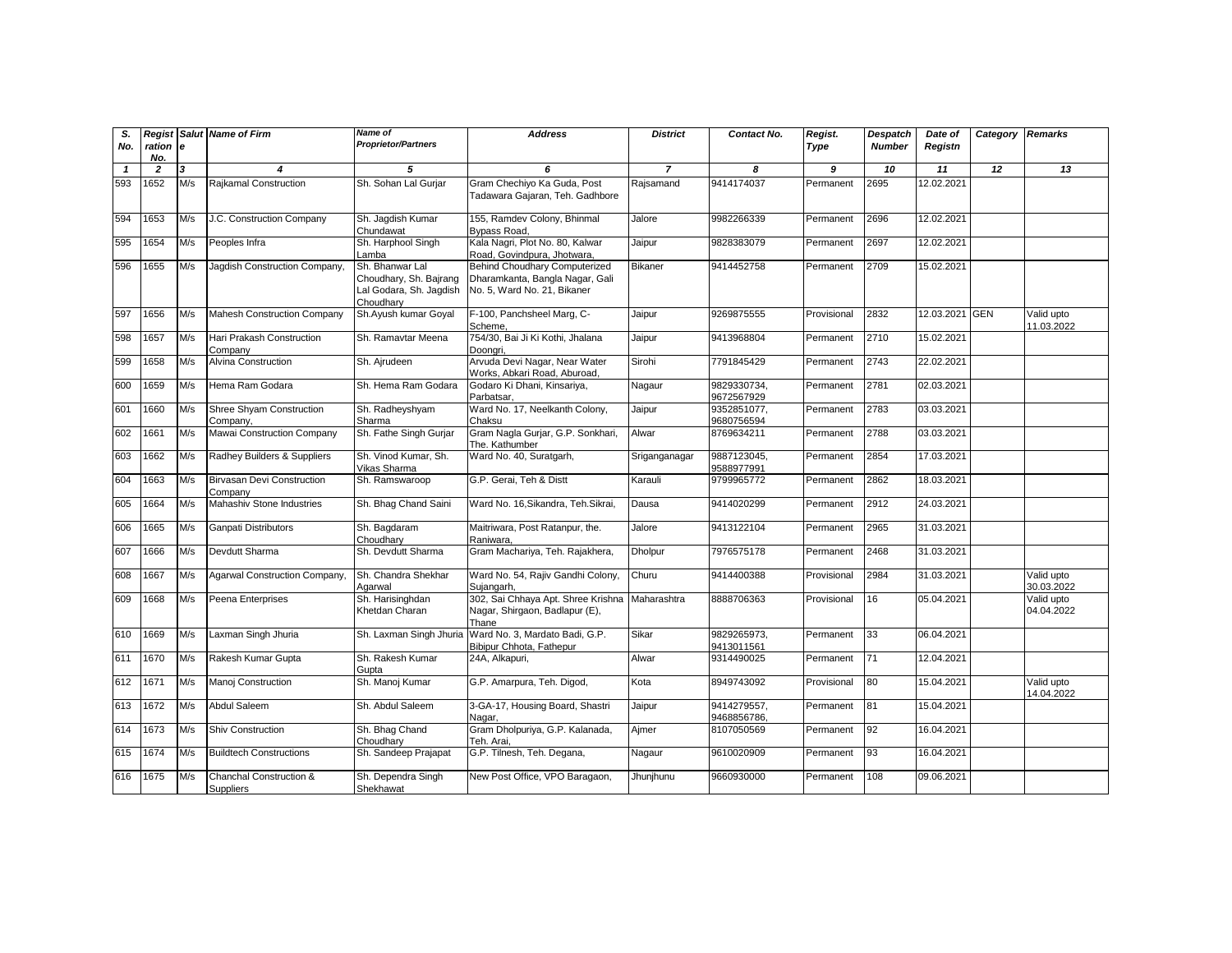| S.<br>No.    | ration e<br>No. |     | <b>Regist Salut Name of Firm</b>               | Name of<br><b>Proprietor/Partners</b>                              | <b>Address</b>                                                                                            | <b>District</b> | Contact No.               | Regist.<br>Type | <b>Despatch</b><br><b>Number</b> | Date of<br>Registn | Category | <b>Remarks</b>           |
|--------------|-----------------|-----|------------------------------------------------|--------------------------------------------------------------------|-----------------------------------------------------------------------------------------------------------|-----------------|---------------------------|-----------------|----------------------------------|--------------------|----------|--------------------------|
| $\mathbf{1}$ | $\overline{2}$  | 3   | 4                                              | 5                                                                  | 6                                                                                                         | $\overline{7}$  | 8                         | 9               | 10                               | 11                 | 12       | 13                       |
| 617          | 1676            | M/s | <b>Kailash Constructions</b>                   | sh. Kailash Chand<br>Shrimali, Sh. Ashish<br>Shrimali              | 2- Shanti Niketan, Near Shagun<br>Vatika, Salvi Ji Ki Bari, Badgaon-<br>Bedla Link Road, Badgaon, Udaipur | Udaipur         | 9414011018,<br>9413811018 | Permanent       |                                  | 11.06.2021         |          |                          |
| 618          | 1677            | M/s | Ghosliya Construction company                  | Sh. Ramniwas Ghosliya                                              | Ghosliyo Ki Dhani, Dadar Bawdi,<br>Post Jalsu                                                             | Jaipur          | 9694737362                | Provisional     | 236                              | 29.06.2021         |          | Valid upto<br>28.06.2022 |
| 619          | 1678            | M/s | Jhabar Mal                                     | Sh. Jhabar Mal                                                     | G.P. Gothda Tagelan, Teh. Dhod,                                                                           | Sikar           | 9982117771,<br>9571031846 | Provisional     | 194                              | 18.06.2021         |          | Valid upto<br>17.06.2022 |
| 620          | 1679            | M/s | Jawahar Lal Meena                              | Sh. Jawahar Lal Meena                                              | Nobiswa, Ward No. 15, Todabhim,                                                                           | Karauli         |                           | Permanent       | 222                              | 24.06.2021         |          |                          |
| 621          | 1680            | M/s | Pioneer Plus                                   | Sh. Kuldeep Saharan                                                | Krishna Apartment-II, Flat No. 101,<br>Sector-7, Vidyadhar Nagar,                                         | Jaipur          | 9829930802                | Permanent       |                                  |                    |          |                          |
| 622          | 1681            | M/s | Shri Ram Infra                                 | Sh. Om Prakash                                                     | Gram Chak Rajiyasar, The.<br>Sujangarh,                                                                   | Churu           | 9982213665                | Provisional     | 329                              | 13.07.2021         |          | Valid upto<br>12.07.2022 |
| 623          | 1682            | M/s | M.R. Construction Company                      | Smt. Abha Khandelwal                                               | 1126, Mishra Rajaji Ka Rasta,<br>Chandpole Bazar,                                                         | Jaipur          | 9680576906                | Permanent       | 186                              | 17.06.2021         |          |                          |
| 624          | 1683            | M/s | Aradhaya Construction                          | Sh. Babu Lal Nagar                                                 | Gram Laxmipura, Panchayat<br>Takholi.                                                                     | Tonk            | 9571360710,<br>8078635218 | Permanent       | 221                              | 24.06.2021         |          |                          |
| 625          | 1684            | M/s | Nagar Enterprises                              | Sh. Rakesh Kumar                                                   | G.P. Sirpoi, Teh. Pirawa,                                                                                 | Jhalawar        | 9799441175                | Provisional     |                                  | 28.06.2021         |          | Valid upto               |
| 626          | 1685            | M/s | Rajendra Kumar Goyal                           | Sh. Rajendra Kumar<br>Goyal                                        | Flat No. S-2, Plot No. 12, Heera<br>Nagar-A, Ajmer Road,                                                  | Jaipur          | 9414272328                | Permanent       |                                  | 28.06.2021         |          |                          |
| 627          | 1686            | M/s | Sidharth Construction                          | Sh.Dharmendra Kumar                                                | G.P. Dadiya, P.S. Piprali, Nawalgarh Sikar<br>Road,                                                       |                 | 9413120561,<br>7340080561 | Permanent       | 235                              | 29.06.2021         |          |                          |
| 628          | 1687            | M/s | <b>Usha Construction Company</b>               | Sh. Kailash Chand Gupta                                            | E-66, Govindpuri, Ramnagar,<br>sodala.                                                                    | Jaipur          | 8560004034                | Permanent       | 268                              | 05.07.2021         |          |                          |
| 629          | 1688            | M/s | Ramkesh Construction Company Sh. Ramkesh Meena |                                                                    | G.P. Aliyapada, G.P. Bhaidadi<br>Meenan, Teh, Baswa.                                                      | Dausa           | 9414965554                | Provisional     | 253                              | 30.06.2021         |          | Valid upto<br>29.06.2022 |
| 630          | 1689            | M/s | J.V.D. Construction Company                    | Sh. Jitendra Singh                                                 | G Jogiyo Ka Bas, G.P. Bidori Choti,<br>The. Laxmangarh                                                    | Sikar           | 8432206027,<br>7014984453 | Provisional     | 323                              | 13.07.2021         |          | Valid upto<br>12.07.2022 |
| 631          | 1690            | M/s | K.K. Construction Company                      | Sh. Hasan Khan                                                     | Rolsabsar, The. Ramgarh,                                                                                  | Sikar           | 9462223786                | Provisional     | 334                              | 13.07.2021         |          | Valid upto<br>14.07.2022 |
| 632          | 1691            | M/s | Adhyashakti Infrastructure                     | Sh. Parth Patel                                                    | Office No. 203, Vinayak Plaza, Opp.<br>Royal Raj Villas, Shobhaqpura, The.<br>Badgaon                     | Udaipur         | 9828076505                | Permanent       |                                  | 15.07.2021         |          |                          |
| 633          | 1692            | M/s | Disha Construction                             | Disha Kalal                                                        | 147, Navratan Complex, Bhuwana,<br>Teh. Bargaon,                                                          | Udaipur         | 9414474023                | Permanent       |                                  | 27.07.2021         |          |                          |
| 634          | 1693            | M/s | Sultan Yadav                                   | Sh. Sultan Yadav                                                   | G.P. Khori, Nagdev Ji Ki Dhani, Teh. Jaipur<br>Shahpura.                                                  |                 | 9928651730                | Permanent       | 430                              | 28.07.2021         |          |                          |
| 635          | 1694            | M/s | Shri Nath Construction                         | Sh. Lokesh Kumar<br>Pareek                                         | B-24, Nakoda Puram, Bedwas,<br>Thana Pratapnagar,                                                         | Udaipur         | 9784928888                | Permanent       | 448                              | 29.07.2021         |          |                          |
| 636          | 1695            | M/s | STR Construction.                              | Sh. Bhawani Singh                                                  | Ward No. 41, Dariya Nath Ki Bawdi,                                                                        | Jaisalmer       | 8890507471                | Permanent       | 447                              | 29.07.2021         |          |                          |
| 637          | 1696            | M/s | Jagjivan Construction Company                  |                                                                    | Sh. Prakash Singh Gurjar 31, Sar Jheel Ki Dhani, Post<br>Bilonchi, Via Monija, The. Amber,                | Jaipur          | 9636709353                | Permanent       | 461                              | 02.08.2021         |          |                          |
| 638          | 1697            | M/s | Singh Construction Company                     | Sh. Jalim Singh. Sh.<br>Pratap Singh, Sh.<br>Narendra Kumar Sharma | Barahmasi Peepal Ke Pas, Ward<br>No. 20, Dholpur Road, Bari,                                              | Dholpur         | 9782277692                | Permanent       | 510                              | 05.08.2021         |          |                          |
| 639          | 1698            | M/s | Madhay Infrastructure                          | Sh.                                                                | Behind Bhadrakali Mata,                                                                                   | <b>Dholpur</b>  |                           |                 |                                  |                    |          |                          |
| 640          | 1699            | M/s | Kisan Contractor                               | Sh.                                                                | Ward No. 3, Sikar Road,<br>Kuchamancity,                                                                  | Nagaur          |                           |                 |                                  |                    |          |                          |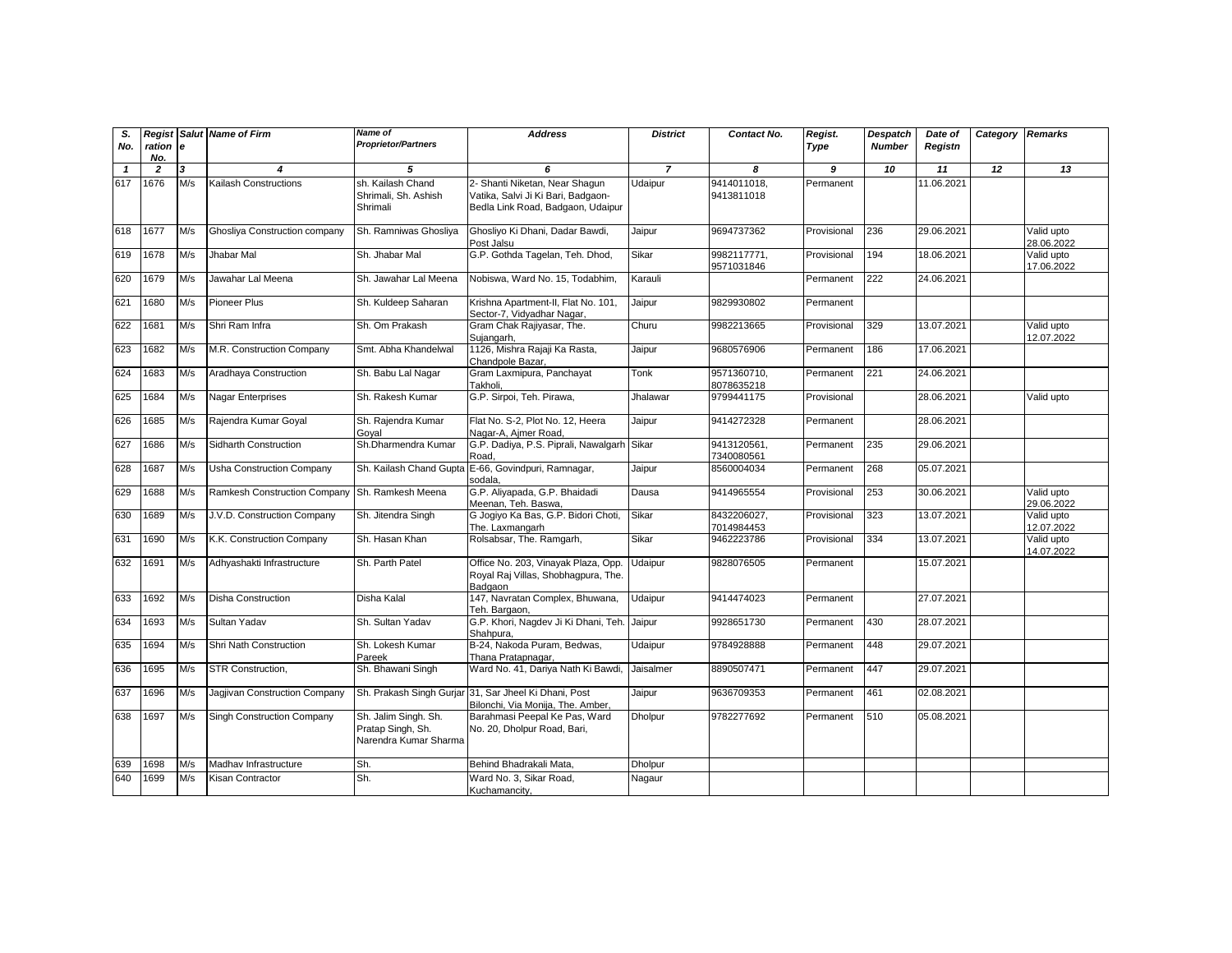| S.<br>No.    | ration e<br>No. |     | <b>Regist Salut Name of Firm</b>   | Name of<br><b>Proprietor/Partners</b>                                                       | <b>Address</b>                                                                               | <b>District</b>            | Contact No. | Regist.<br>Type | Despatch<br><b>Number</b> | Date of<br>Registn | Category | <b>Remarks</b>           |
|--------------|-----------------|-----|------------------------------------|---------------------------------------------------------------------------------------------|----------------------------------------------------------------------------------------------|----------------------------|-------------|-----------------|---------------------------|--------------------|----------|--------------------------|
| $\mathbf{1}$ | $\overline{2}$  | 3   | 4                                  | 5                                                                                           | 6                                                                                            | $\overline{7}$             | 8           | 9               | 10                        | 11                 | 12       | 13                       |
| 641          | 1700            | M/s | <b>B.L. Contractor</b>             | Sh.                                                                                         | Ward No. 15, Biggawas, Behind<br>Panchayat Samitee, Sridungargarh                            | <b>Bikaner</b>             |             | Permanent       |                           |                    |          |                          |
| 642          | 1701            | M/s | Rajesh Kumar Meena Contractor      | Sh. Rajesh Kumar<br>Meena                                                                   | G.Patiyanpura, Post Mandakhera,<br>Teh. Masalpur                                             | Karauli                    |             | Permanent       |                           |                    |          |                          |
| 643          | 1702            |     | PSB Infradevelopers LLP            |                                                                                             | 601, Serenity Homes, D-220-21,<br>Pawan Path, Hanuman Nagar, Ward<br>No. 55, Vaishali Nagar, | Jaipur                     |             | Permanent       |                           |                    |          |                          |
| 644          | 1703            | M/s | Dharmendra Singh Parmar            | Sh. Dharmendra Singh<br>Parmar                                                              | Krishna colony, Saipau Road, Bari                                                            | <b>Dholpur</b>             | 9460615411  | Permanent       | 549                       | 10.08.2021         |          |                          |
| 645          | 1704            | M/s | Harish Kumar                       | Sh. Harish Kumar                                                                            | Mansarovar Colony, Plot No. 15,<br>behind Pashu Hospital, Gudha<br>Gawdi Road, Khasaradi,    | Jhalawar                   | 8290073777  | Permanent       |                           |                    |          |                          |
| 646          | 1705            | M/s | R.K. Engineers                     | Sh. Rahul Kumar saini                                                                       | 14 Behind Mila Cinema, Krishna<br>Colony, Harmada                                            | Jaipur                     | 9950259586  | Permanent       |                           |                    |          |                          |
| 647          | 1706            | M/s | Gayatri Construction Company,      | Sh. Kishan                                                                                  | Gram Rajod, The. Jayal,                                                                      | Nagaur                     | 9413986902  | Permanent       | 561                       | 16.08.2021         |          |                          |
| 648          | 1707            | M/s | Girdharwal Sons                    | Sh. Pravin Jain                                                                             | 201/19, Ayuwansinhgh Nagar,<br>Maharani Farm, Durgapura                                      | Jaipur                     | 9314616440  | Permanent       | 584                       | 18.08.2021         |          |                          |
| 649          | 1708            | M/s | D.R. Builders                      | Sh. Dhirendra Pratap,<br>Sh. Pankaj Choudhary,<br>Reeva Choudhary                           | P.No. 64, Vedic Ashray, Narayan<br>Vihar, Gopalpura Bypass, Ajmer<br>Road.                   | Jaipur                     | 7568888810  | Permanent       |                           | 25.08.2021         |          |                          |
| 650          | 1709            | M/s | Gajendra Singh Man Singh           | Sh. Gajendra Singh, Sh.<br>Narendra Singh, Sh.<br>Rajendra Parihar, Sh.<br>Mansingh Parihar | Bodiwala Bera, Mata Ka Than,<br>Magla Punjla, Mandore,                                       | Jodhpur                    | 9460661240  | Permanent       |                           | 26.08.2021         |          |                          |
| 651          | 1710            | M/s | Shobha Constructions               | Sh. Dheeraj Kumar<br>Rajpurohit                                                             | 72, Gaon Taliya Village Sewara,<br>Teh. Raniwara,                                            | Jalore                     |             | Provisional     | 1151                      | 03.09.2021         |          | Valid upto<br>02.09.2022 |
| 652          | 1711            | M/s | Suman Enterprises,                 | Sh. Sumera Ram                                                                              | Opp Dunek Motors, Near Shiv<br>Temple, NH-15, Jaisalmer Road,                                | Bikaner                    | 9829822125  | Provisional     | 1153                      | 03.09.2021         |          | Valid upto<br>02.09.2022 |
| 653          | 1712            | M/s | Rishabh Mehta                      | Sh. Rishabh Mehta                                                                           | 37, Railway housing Society, Mala<br>Road.                                                   | Kota                       | 9636759821  | Permanent       | 1172                      | 06.09.2021         |          |                          |
| 654          | 1713            | M/s | Vijendra Singh                     | sh. Vijendra Singh                                                                          | G.P. Papada, Teh. Udaipurwati,                                                               | Jhunjhunu                  | 9602626527  | Permanent       |                           | 07.09.2021         |          |                          |
| 655          | 1714            | M/s | G.M. Construction                  |                                                                                             | Bhairuji Ki Chowki, Sarvodaya Basti,<br>Pugal Road.                                          | <b>Bikaner</b>             |             |                 |                           |                    |          |                          |
| 656          | 1715            | M/s | Kuber Construction Company         |                                                                                             | Gali No. 02, Ganghi Nagar,                                                                   | Barmer                     |             |                 |                           |                    |          |                          |
| 657          | 1716            | M/s | Manyata Construction Company       | Sh. Pawan Kumar                                                                             | Plot No. 380. Sector No. 08. Ward<br>No. 1, New Civil Lines                                  | Hanumangarh Jn. 9667335353 |             | Permanent       |                           | 13.09.2021         |          |                          |
| 658          | 1717            | M/s | <b>Shiv Construction Company</b>   | Sh. Rajendra Singh                                                                          | Kariro Ki Dhani (Banuda), The.<br>Dataramgarh,                                               | Sikar                      | 9414744435  | Permanent       |                           | 17.09.2021         |          |                          |
| 659          | 1718            | M/s | <b>Nagwan Construction Company</b> | Sh. Shankar Lal Dangi,<br>Sh. Suresh Chandra<br>Dangi                                       | Ward No. 39, Meeno Ka Mohalla,<br>Fathepur Shekhawati                                        | Sikar                      | 9799954157  | Provisional     |                           | 20.09.2021         |          | Valid upto<br>19.09.2022 |
| 660          | 1719            | M/s | Mahadeo Construction,              | Sh. Shankar Singh<br>Dangi, Sh. Suresh Dangi                                                | Bhallo Ka Guda, The. Kurbad,                                                                 | Udaipur                    |             | Provisional     |                           | 20.09.2021         |          | Valid upto<br>19.09.2022 |
| 661          | 1720            | M/s | Sidhi Vinayak Developer            | Sh. Arvind Pareek                                                                           | New Mandwa Houst No. 8, Sansar<br>Chand Road,                                                | Jaipur                     | 9928033933  | Permanent       |                           | 21.09.2021         |          |                          |
| 662          | 1721            | M/s | Shri Baba Ramdev Construction      |                                                                                             | Gram Indoli, P.s. Arai, G.P. Devpuri,                                                        | Aimer                      |             |                 |                           |                    |          |                          |
| 663          | 1722            | M/s | Ganpati Enterprises                |                                                                                             | Near Shani Mandir, Ward No. 05,<br>Ramgarh, Teh. Nohar,                                      | Hanumangarh                |             |                 |                           |                    |          |                          |